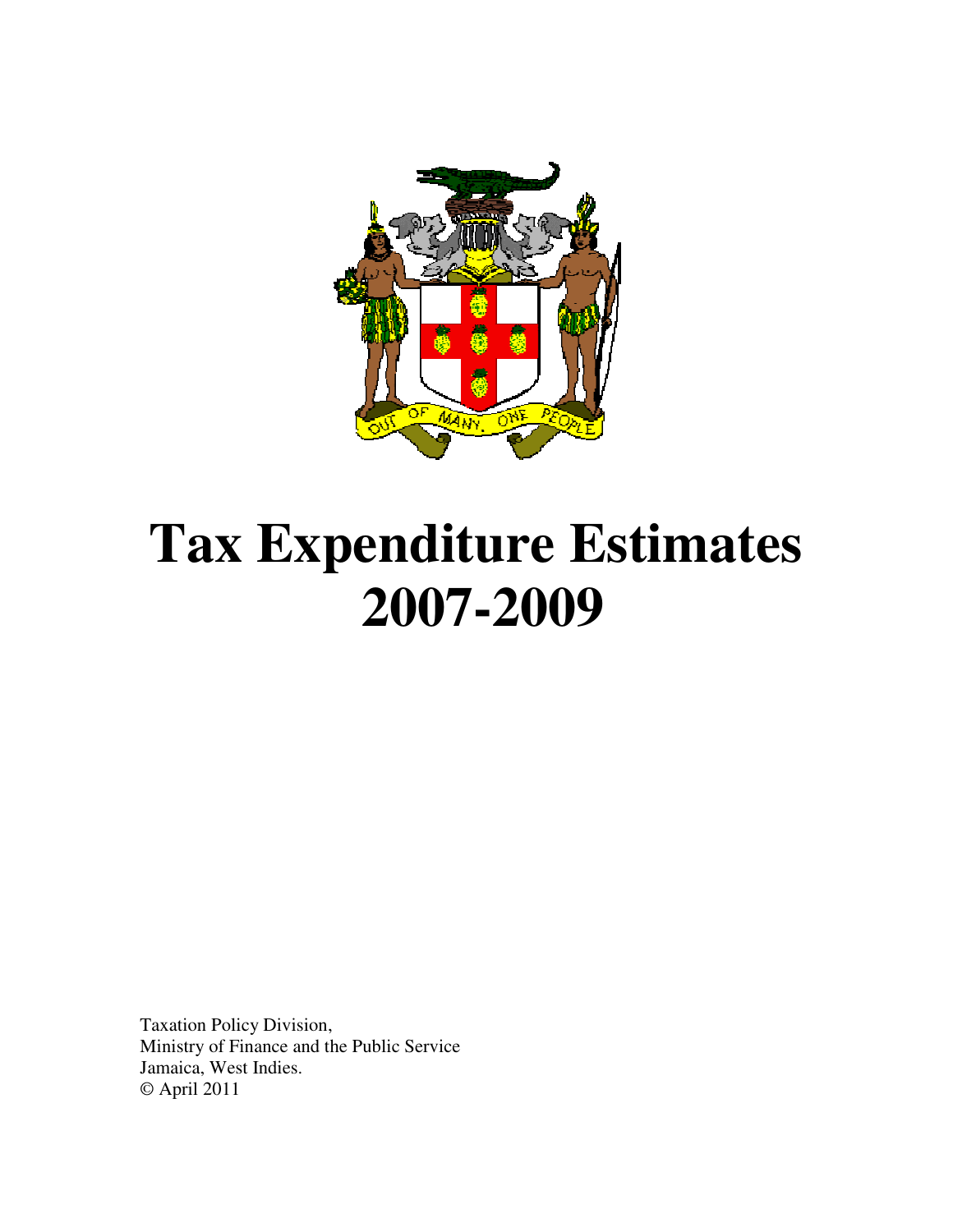# **Table of Contents**

| <b>Preface</b>                                         | 3  |
|--------------------------------------------------------|----|
| <b>Disclaimer</b>                                      | 4  |
| Introduction                                           | 5  |
| <b>Caveats</b>                                         |    |
| <b>Estimates of Tax Expenditures</b>                   | 11 |
| <b>Income Tax Expenditures</b>                         | 12 |
| Corporate Income Tax Expenditures                      | 15 |
| Personal Income Tax Expenditures                       | 17 |
| <b>Education Tax Expenditures</b>                      | 19 |
| <b>General Consumption Tax Expenditures</b>            | 21 |
| <b>Special Consumption Tax Expenditures</b>            | 29 |
| Special Consumption Tax (Ad valorem) Expenditures      | 32 |
| <i>Special Consumption Tax (Specific) Expenditures</i> | 35 |
| <b>Trade Tax Expenditures</b>                          | 37 |
| <b>Import Duty Expenditures</b>                        | 39 |
| <b>Customs User Fee Expenditures</b>                   | 42 |
|                                                        |    |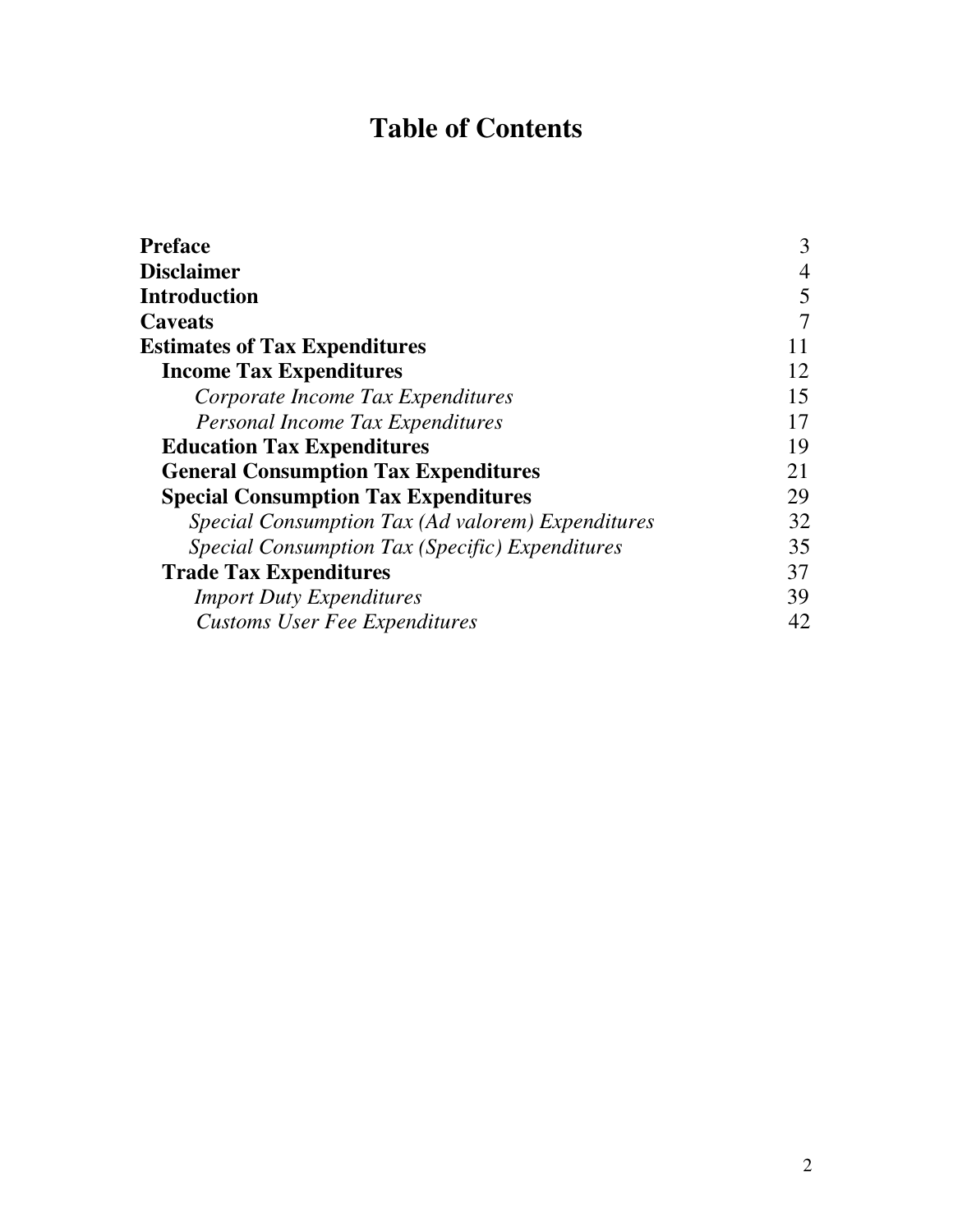# **Preface**

This is the first tax expenditure statement to be produced by the Ministry of Finance and the Public Service, Jamaica. A tax expenditure is essentially any provision that results in a reduction of tax for a specific type of taxpayer or activity. The report presents Jamaica's tax expenditure estimates for the major tax types using data for the period 2007-2009. It is important to note that this document is an extract from a more comprehensive report entitled "*Estimates of Tax Expenditures for Jamaica, 2007-2009*". Readers who would like further information on the estimates of tax expenditures (including the methodology used to compute them) should access the extended document on the Ministry of Finance and the Public Service's website [www.mof.gov.jm].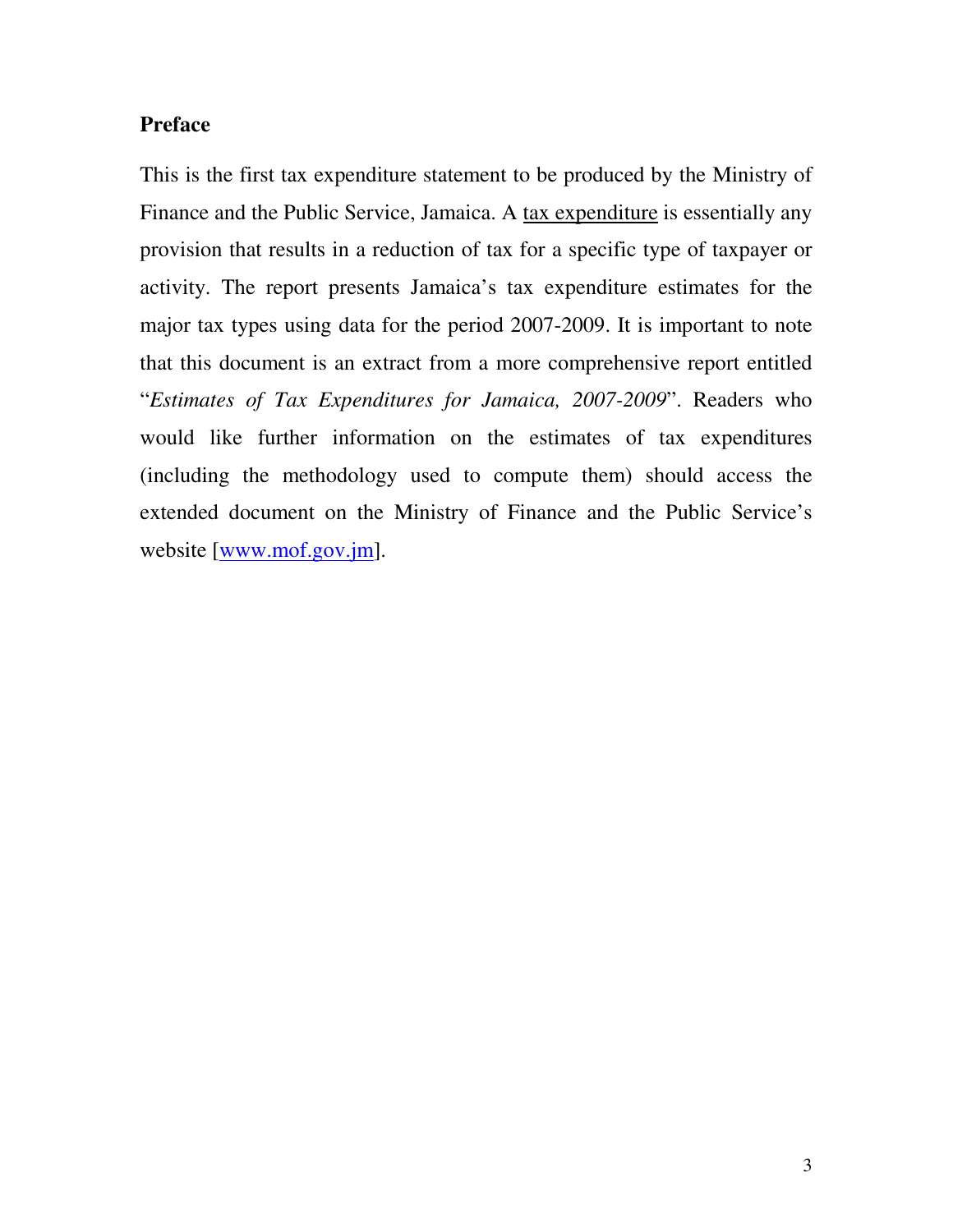# **Disclaimer**

The Ministry of Finance & the Public Service wishes to advise that the tax expenditures described below are presented for five major 'tax types' only. These tax types combined, account for the majority of Government revenue. The measurement of tax expenditures for the other tax types is outside the scope of this publication due to the fact that attempting to estimate expenditures for those 'nuisance taxes' would produce estimates that are outside an acceptable margin of error. It is also important to bear in mind that tax expenditures are not actual outlays as they are estimated based on assumptions as to how taxpayers would behave under certain conditions. In other words, tax expenditures are not amounts that governments actually "spend out of pocket" but rather potential money foregone in tax revenue. Furthermore, the estimated amounts were mainly computed using returns data (of varied quality) submitted by taxpayers. The Ministry of Finance and the Public Service, therefore, assumes no responsibility for any disagreement which might result as to what constitutes a tax expenditure locally.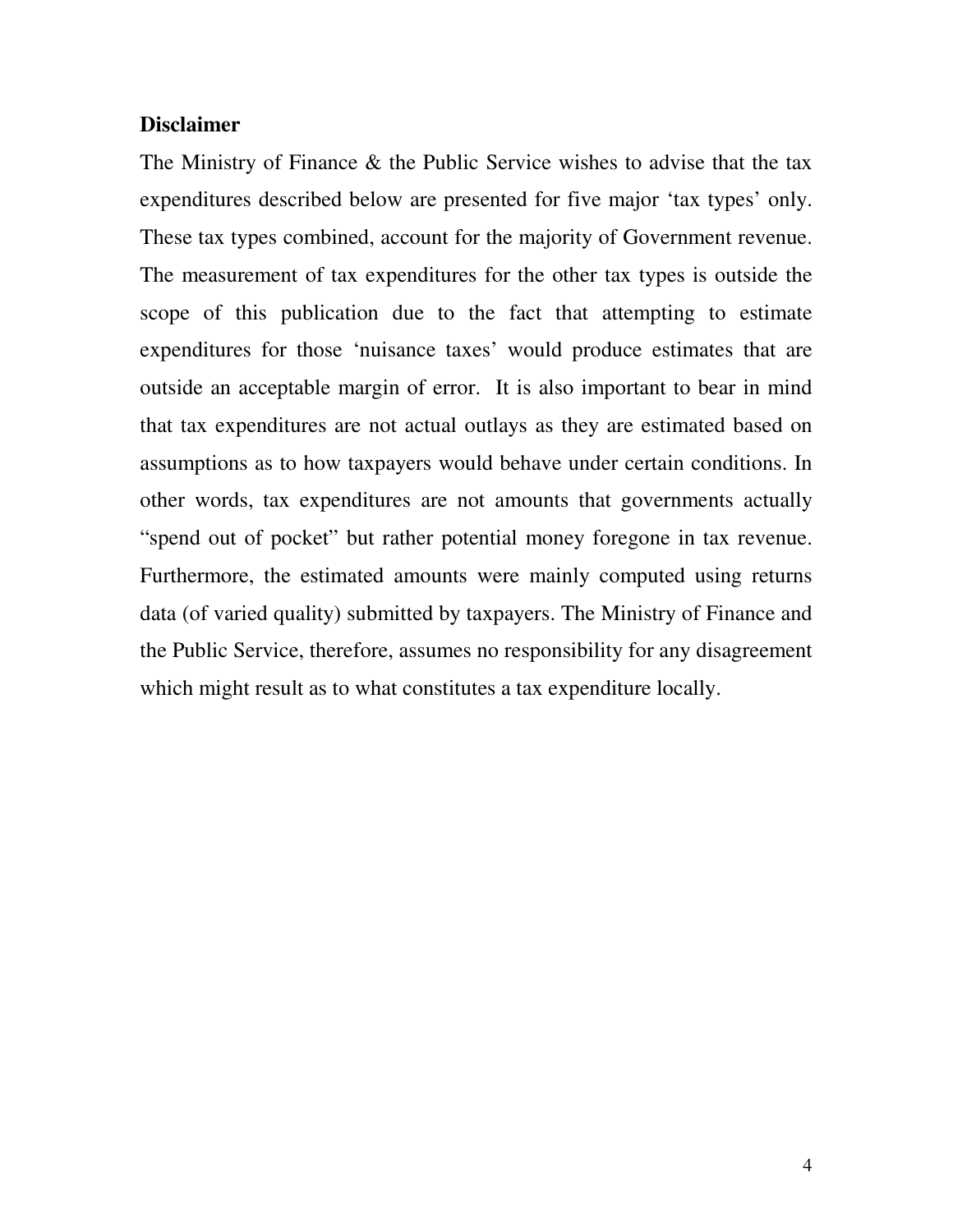# **Introduction**

The tax system is often used as an alternative mechanism to achieve various public policy objectives through *inter alia* the application of special tax rates for various sectors, exemptions, deductions and credits, which affect the respective tax burden faced by various taxpayers. Such utilized measures are typically classified as "tax expenditures" because they achieve policy objectives at the expense of potentially foregone tax revenue for governments. A tax expenditure budget, which essentially provides an overall gathering of the costs of all the above-mentioned provisions, is a useful tax policy planning tool as it helps to identify how much the various exemptions, deductions, etc. are potentially costing the Government annually. A major contribution of this tax expenditure statement is that it includes a compilation of these estimates thereby helping local policy makers to identify and evaluate the respective expenditures with the hope of possible curtailment. Moreover, the tax expenditure statement is useful in the sense that it gives a rough indication of the various expenditures (other than direct spending) that Government expended on various programmes/initiatives through the tax code.

It is important to mention, from the outset that, what specifically constitutes a tax expenditure is very subjective and as such, the magnitude of tax expenditures varies widely across countries. Nonetheless, the basic approach that is normally used by a researcher to identify and estimate a tax expenditure is to essentially start by defining the 'normal' structure of the tax in question before considering any measure/provision in the tax system which differs from some definition as a possible tax expenditure. An obvious problem however, is that what constitutes the normal structure of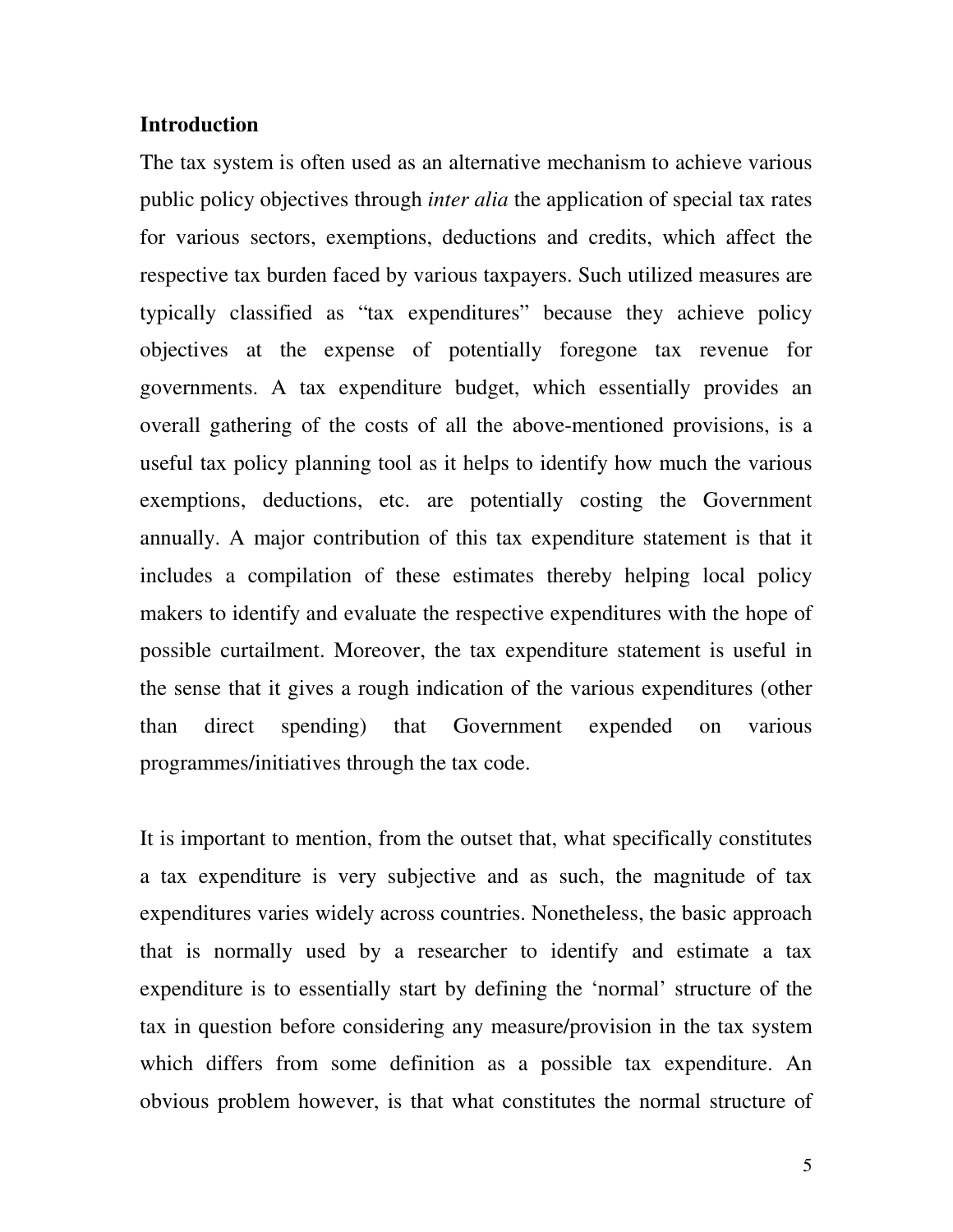any tax system is often subject to considerable interpretation. Consequently, what actually represents a tax expenditure can be controversial.

An alternative approach to identifying tax expenditures is to include any measure which results in a reduction of tax for a specific type of taxpayer or activity. However, by utilizing this approach, it is possible to incorrectly include measures that are not traditionally considered to be tax expenditures. A popular example of items that could be incorrectly counted as tax expenditures are exemptions resulting from various international treaties and agreements.

Finally, it is crucial to mention that the tax expenditure estimates presented in this research were jointly computed by international tax policy consultant Eric Hutton and selected officials from the Taxation Policy Division of the Ministry of Finance and the Public Service (with kind assistance from the Inter-American Development Bank, the Tax Administration Directorate, Fiscal Services Ltd., the Statistical Institute of Jamaica, the Jamaica Customs Department and the Planning Institute of Jamaica).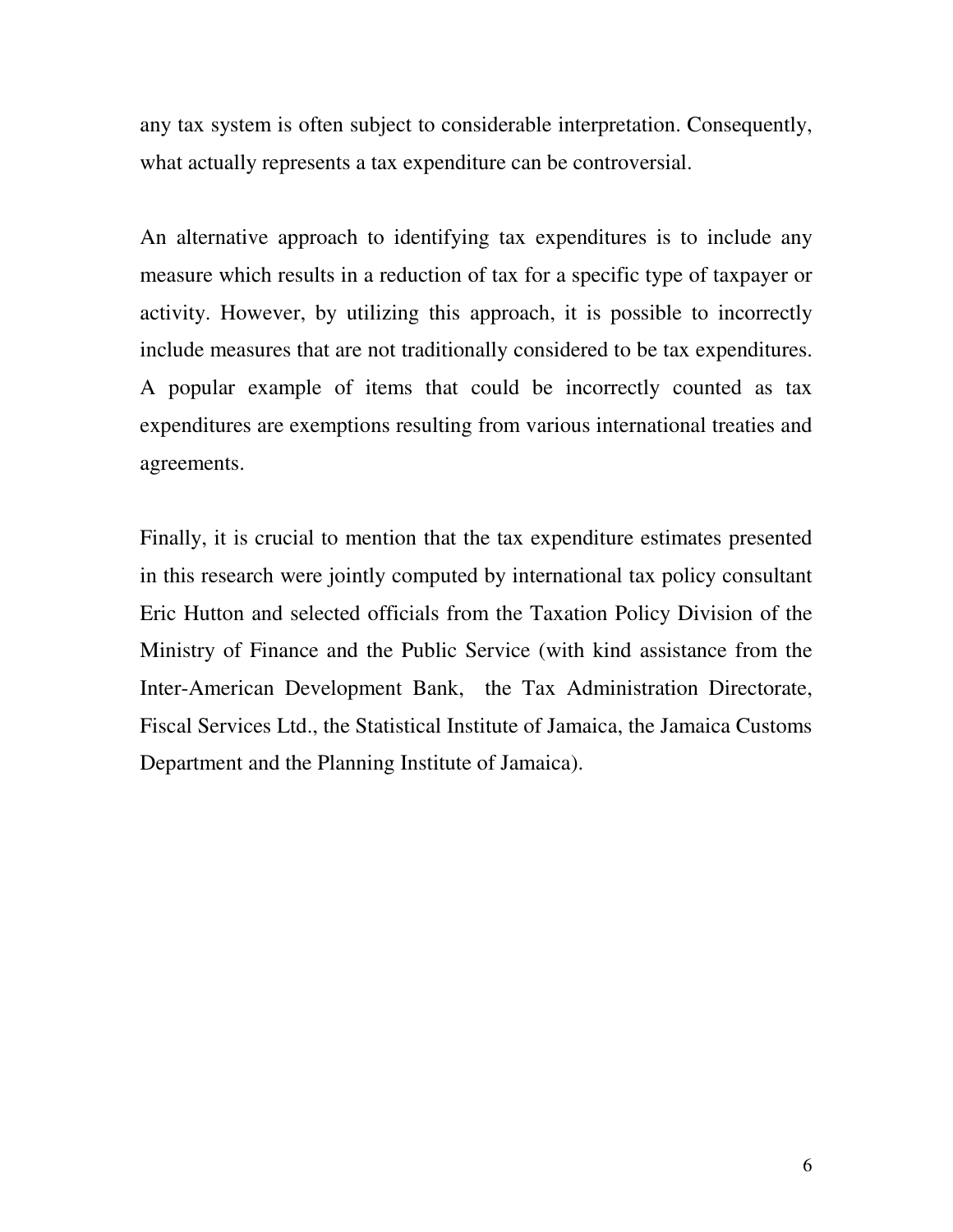## **Caveats**

Caution must be taken when interpreting the various tax expenditure estimates. This is due partly to several reasons outlined below.

First of all, it is highly misleading to sum different tax expenditures. The problem with adding tax expenditures is that the value of two tax expenditures in isolation might be different than two tax expenditures combined. For example, an import duty exemption reduces the base for the General Consumption Tax (GCT) and would result in a lower cost for GCT expenditures. If one simply added the cost of the import duty exemption and the GCT exemption together, it would be less than the true total potential revenue impact that would result from removing both incentives simultaneously (since the removal of the import duty exemption would increase the base, which would potentially result in more GCT revenue). In a similar manner, other interactions might result in a combination of incentives that if simultaneously removed would result in less revenue than their individual estimates.

Consequently, **no totals are provided for the tax expenditures by tax type** in any of the tables below, since adding across individual tax expenditures can result in an over-estimation of the potential revenue impact of various combinations of tax expenditures. For example, the tax expenditure estimate for the reduced GCT base for tourism cannot be meaningfully added to the tax expenditure estimate for the reduced rate of tax for tourism, as the reduced base estimate uses the reduced rate as the "normal" rate for estimating the value of the expenditure.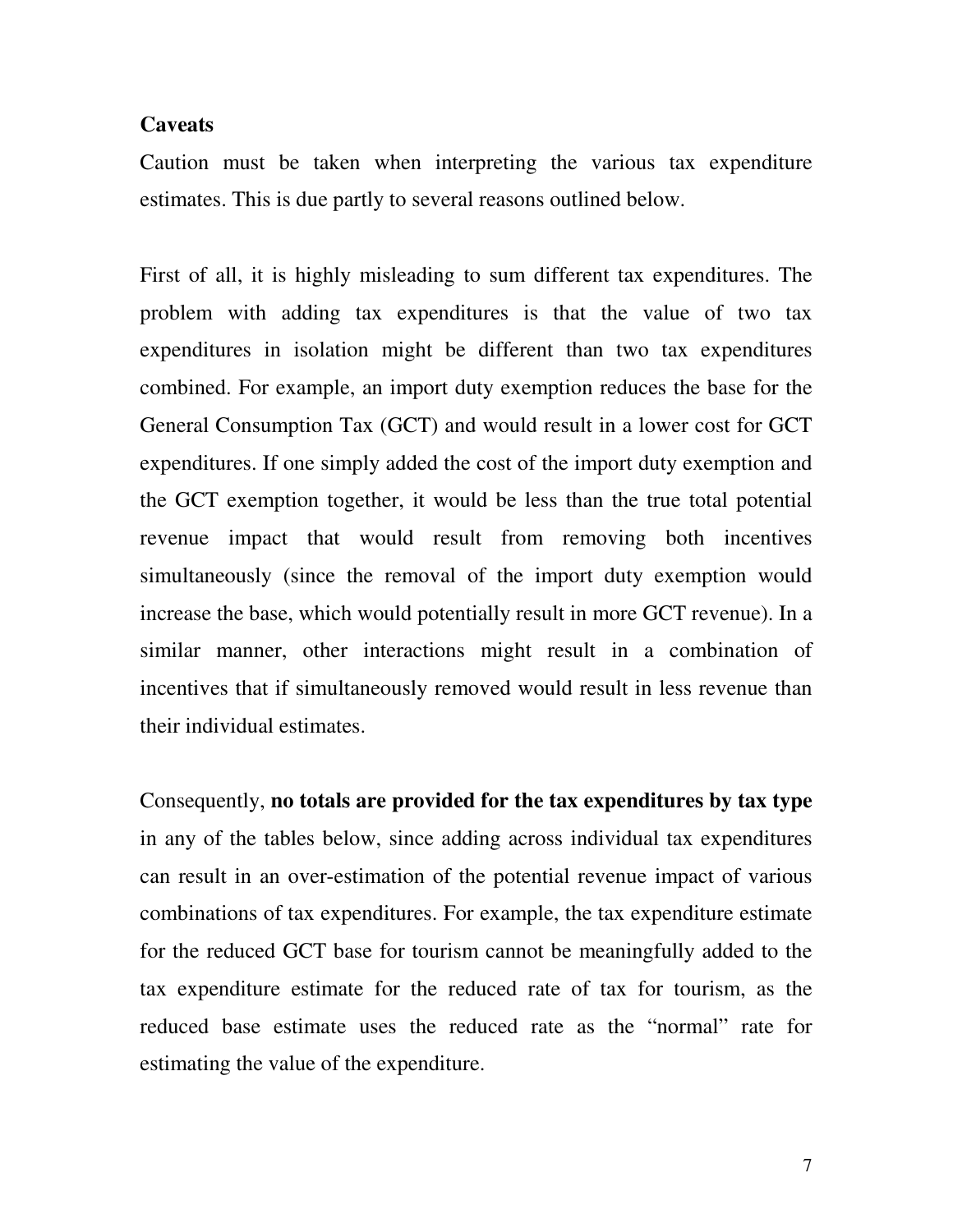Warnings about tax expenditure estimates are so important that the Department of Finance, Canada and the Australian Treasury, for example, specifically state that caution must be taken in interpreting the estimates of tax expenditures due partly to the following:

• The estimates are intended to roughly indicate the potential revenue gain that might be realized by removing the respective preferential tax treatments. They were developed while assuming that the underlying tax base would not be affected by removal of the respective measures. However, this is an assumption that is unlikely to be true in practice as the behaviour of beneficiaries of tax expenditures, overall economic activity and other Government policies could change along with the specific tax provision. **Consequently, it does not necessarily follow that there would be a commensurate increase in tax revenue from the abolition of a particular tax expenditure**. This is based on the possible behavioural responses by the recipients of tax expenditures and overlaps in the coverage of different tax expenditures (*Source*: http://www.treasury.gov.au/documents/1211/PDF/03\_Chapter3.pdf [accessed March 14, 2011]).

The cost of each tax measure is determined separately *i.e.* assuming that all other tax provisions remain unchanged. However, many of the tax expenditures do interact with each other such that the impact of several tax provisions at once cannot generally be calculated by adding up the estimates for each provision. One must note that the standard "revenue-forgone approach" was generally utilized in conjunction with some micro-simulation models to measure the tax expenditures in this research. The revenue-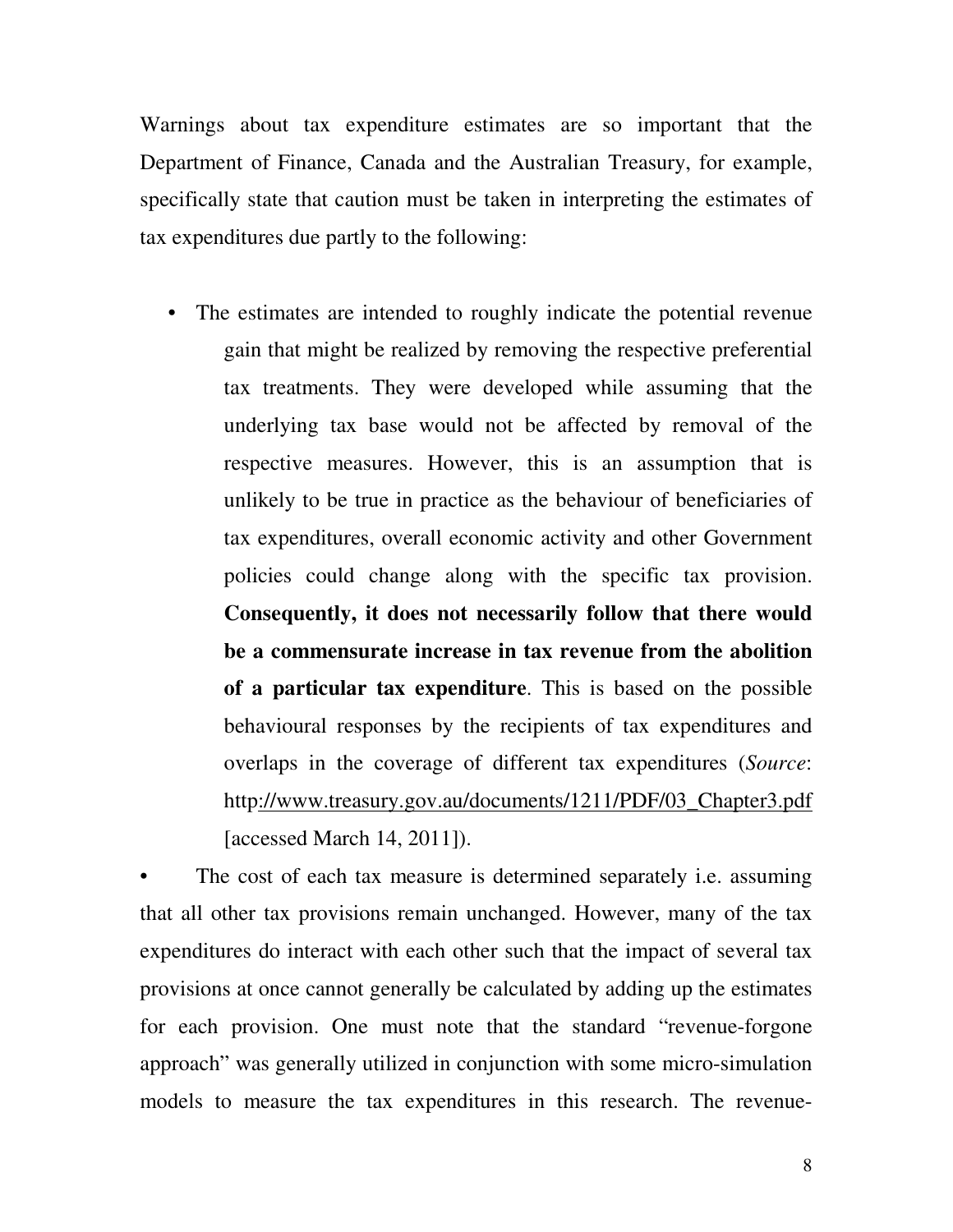forgone method essentially involves estimating the potential tax revenues that might have been generated in the absence of a tax expenditure while assuming that the taxpayers' behaviour remained unaltered.

The tax expenditure estimates presented in this research were computed using the latest available tax returns data. Revisions to the underlying data as well as improvements to the methodology can result in substantial changes to the value of a given tax expenditure in forthcoming publications of tax expenditure estimates.

The above issues obviously apply to the Jamaican context and, as a result, the reader should seriously bear these caveats in mind. Finally, it is crucial to define the term "**Reported Net Tax**" (or "Net Tax Payable") before we formally present our tax expenditure estimates. Reported Net Tax is essentially, the total amount of tax that the taxpayers are required to pay over to the Revenue (i.e. when the value is positive) or the total amount of tax owed to the taxpayers by the Revenue in the case where there is a credit. The reported net tax is a critical value which will be included in the forthcoming tables so that one can assess the magnitude of each tax expenditure as a proportion of the total net tax payable. Moreover, it is crucial to note that the "reported net tax" is based on returns data, and as such, this figure is not necessarily equal to the actual net revenue collections (which accounts for tax paid for the current period and arrears (including penalties, interests and surcharges)) for a particular tax type.

9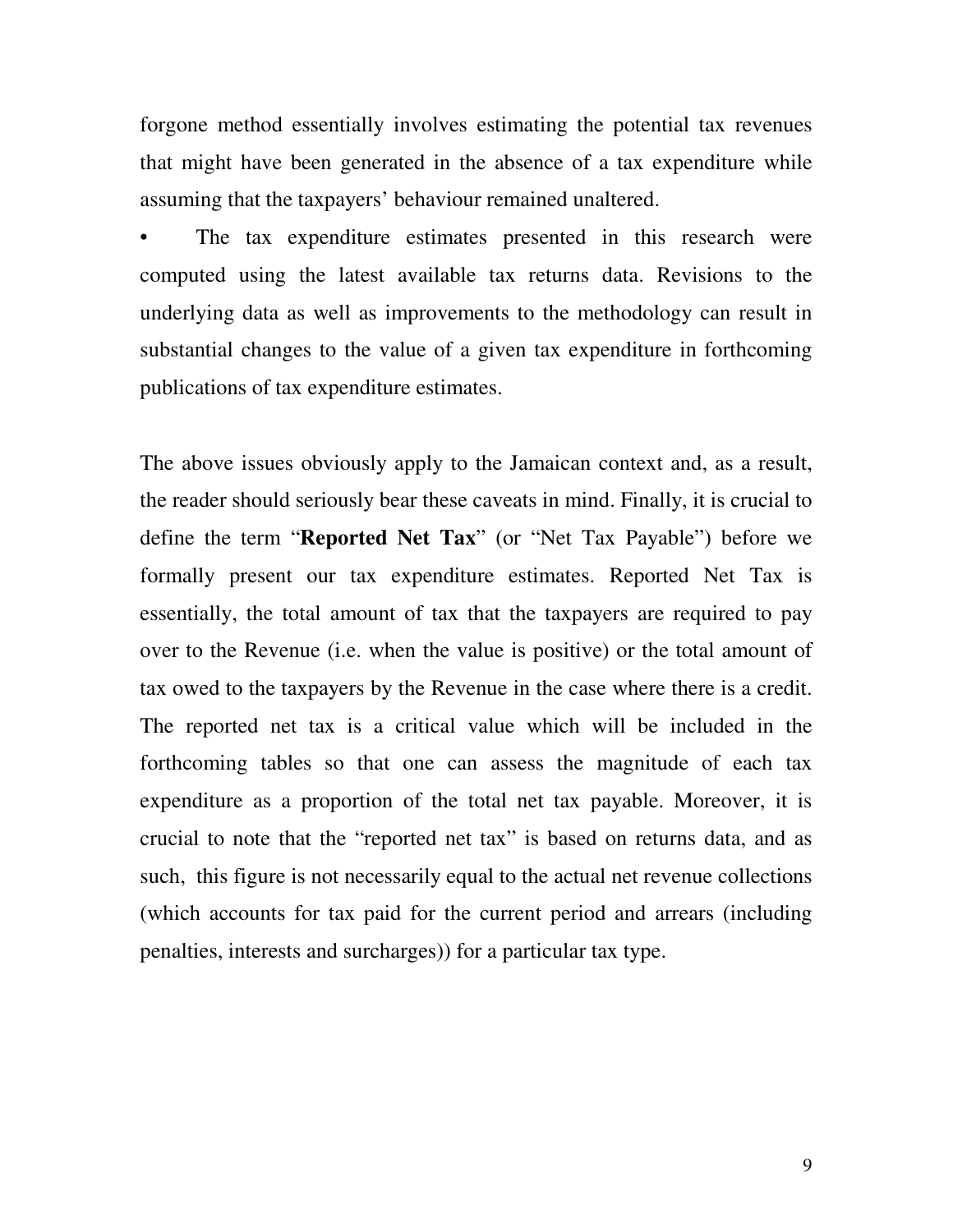# *Rationale for Presenting Tax Expenditure Estimates on a Calendar Year Basis*

The tax expenditure estimates for Jamaica were computed for the period 2007-2009 on the basis of calendar years and not fiscal years. The major rationale for presenting tax expenditure estimates on a calendar year basis is as follows: Firstly, in Jamaica, taxpayers typically file their returns on a calendar year basis and as such, the tax returns data are based on calendar years (rather than fiscal years). For example, in the case of income tax, all companies, self-employed persons, partnerships, organizations and employed persons who earn additional income are required annually by law to *inter alia* file their income tax returns for the previous calendar year by March  $15<sup>th</sup>$  of the current year.

Secondly (and equally important), as reiterated by international tax expenditure consultant Eric Hutton, tax expenditure estimates are not cash expenditures but rather accrual-based estimates of potential foregone revenues. This is essentially in line with the international best practice of computing and presenting tax expenditure estimates. In fact, because tax expenditure estimates are accrual-based (rather than cash-based), it is illogical to report them on a fiscal year basis, as the fiscal year is essentially a cash construct. Moreover, when reporting on an accrual basis, it is only rational to present the numbers on a calendar year basis, as this was the time period in which the amounts were accrued.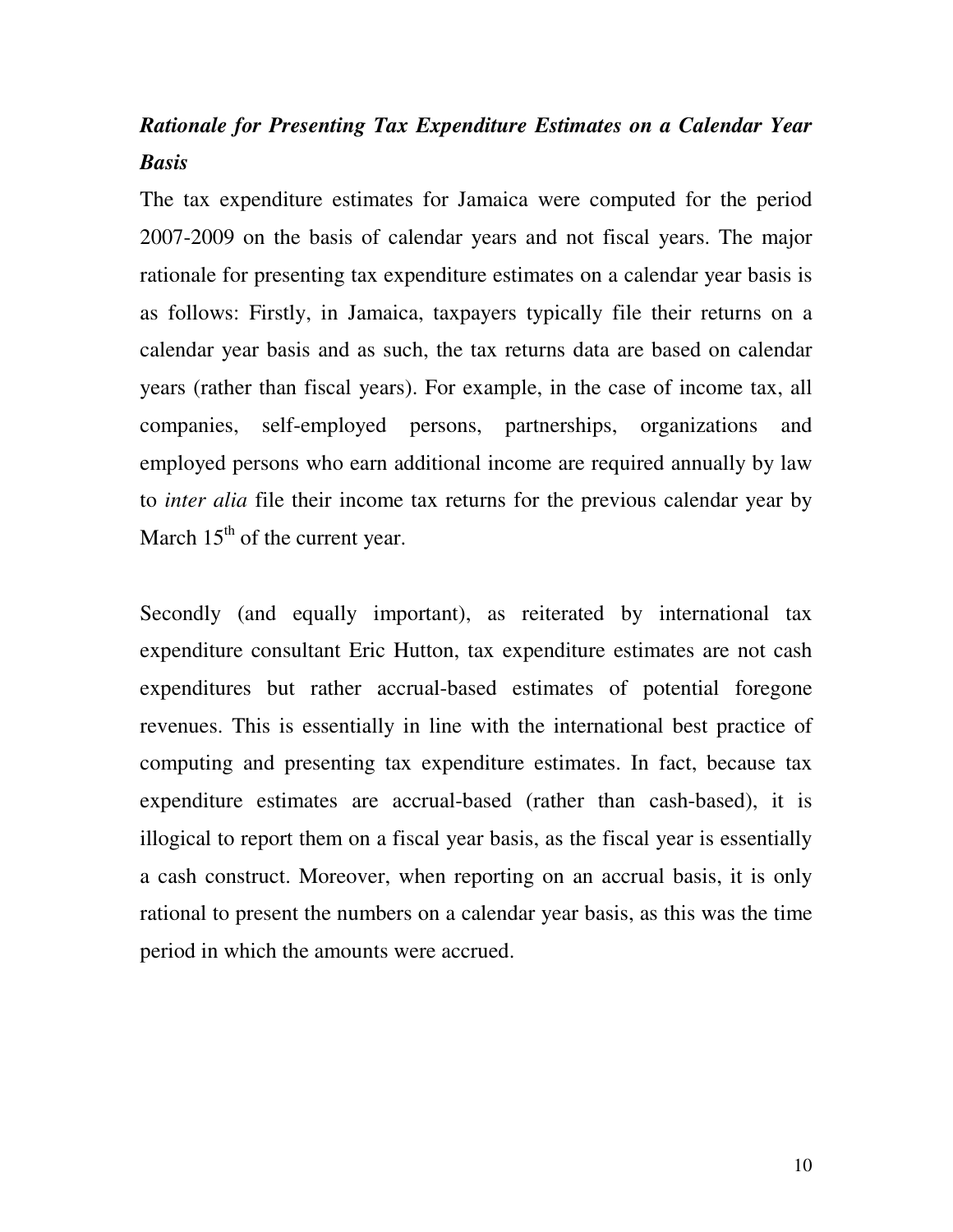Lastly, it is important to re-emphasize to the reader that unlike the tax expenditure estimates, which are measured on an accrual basis, the estimates in the regular (fiscal) budget are prepared on a cash basis.

# **Estimates of Jamaica's Tax Expenditures**

 $\overline{a}$ 

The following tables present the tax expenditures for the period 2007-2009. The remainder of the paper is organized as follows: First, we present tax expenditure estimates of the Income Tax i.e. the Corporate Income Tax (CIT) and the Personal Income Tax (PIT). Next, we provide estimates of the Education Tax (ET) expenditures followed by the General Consumption Tax (GCT) expenditures, Special Consumption Tax (SCT) expenditures before concluding with estimates of Jamaica's Trade Tax expenditures.

All the estimates of tax expenditures are expressed in millions of Jamaican dollars i.e. J\$M. A zero value does not necessarily imply that the expenditure was zero but in some cases, represents a minuscule amount (or proportion). A "dash" (i.e. ---) represents a situation where it was either not possible to reasonably estimate the respective tax expenditure based on the available information or where the relevant expenditure did not occur in a particular year. In sum, the tax expenditures that were quantified and presented here are mainly those for which reliable data were available and as such, the list of possible tax expenditures is not necessarily exhaustive.

<sup>&</sup>lt;sup>1</sup> The "accrual basis" is a method of accounting in which items are entered as incurred (or earned) regardless of when the actual payments were made (or earned) while the "cash basis" method of accounting involves reporting the expenses (or revenues) only when cash is actually paid out (or received).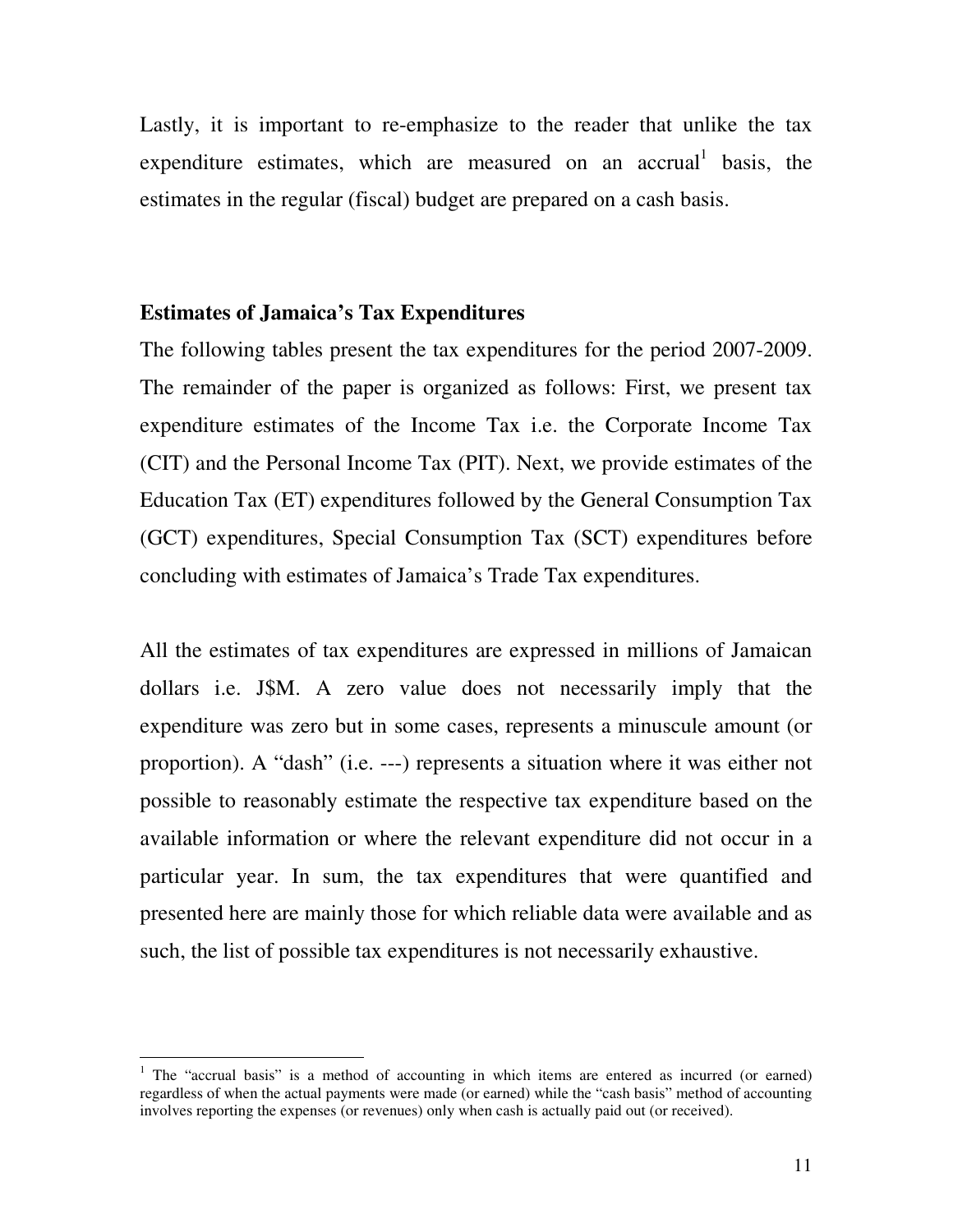# *Income Tax Expenditures*

The tax expenditures for Corporate Income Tax and Personal Income Tax are broken into five categories: Exemptions, Deductions and Allowances, Reduced Rates, Credits, and Waivers and Reimbursements. This categorization is based on the reporting method for each expenditure according to the income tax forms. It should be noted that this categorization may differ from one based on the structure of the *Income Tax Act*; for instance some income tax exemptions are required to be reported as income tax at a zero per cent rate.

The "*Exemptions*" category includes measures which allow for exempting certain categories of income from inclusion in taxable income. This category does not include outright exclusions from the definition of income. Many of the expenditures under this category could not be estimated, as the actual tax return contains no specific line item for the inclusion of the exemption. Taxpayers may be including these exemptions under other line items or not including them in reported income. Some line items contain reporting of more than one exemption; in these cases the joint cost of the expenditures is presented.

The "*Deductions and Allowances*" category includes any deductions from gross income over and above those typically allowable in relation to the costs incurred in the generation of that income, including any special capital cost allowance provisions. Many of the expenditures under this category could not be estimated, as the actual tax return contains no specific line item for the inclusion of the deduction or allowance. Taxpayers may be including these deductions and allowances under other line items or not including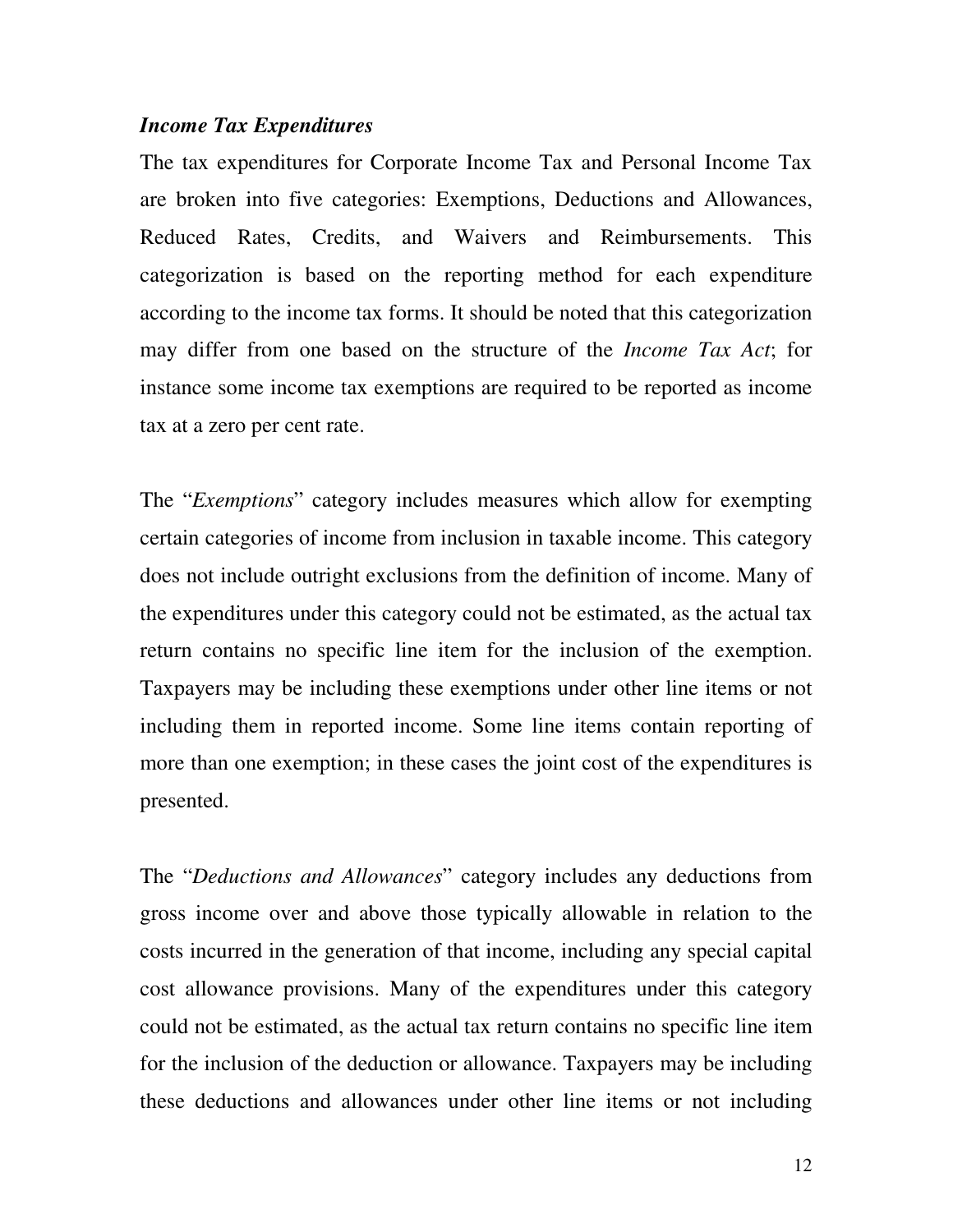them in reported income. Some line items report more than one deduction; in these cases the joint cost of the expenditures is presented.

The "*Reduced Rates*" category includes any provisions that tax any particular source of income at a rate below the standard rate, or that taxes income for any specific category of taxpayer at a tax rate below the standard rate. This category includes some income tax exemptions that are required to be reported as income taxed at a "nil rate". The actual tax return does not provide separate line items for reporting of different income by tax rate, as such no estimates are currently available for these expenditures.

The "*Credits*" category includes any measures which allow for a reduction in gross tax owing, apart from credits for taxes already paid, including tax credits for foreign tax paid as provided for under an international tax agreement. There are no specific line items for all credits making it difficult to ascertain the exact value of some tax credits; the value of the expenditure could be already accounted for under the line item for "other credits".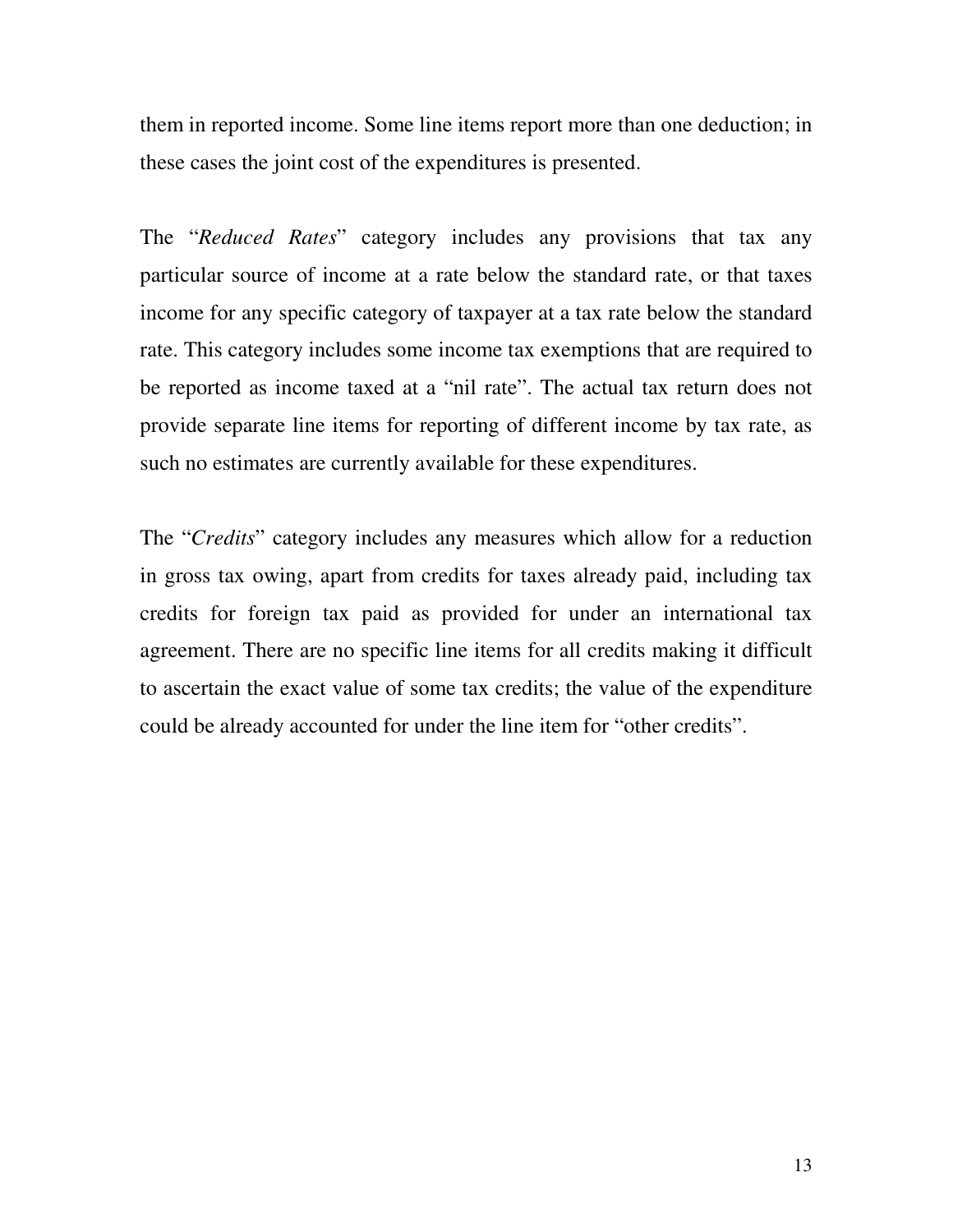The "*Waivers and Reimbursements*" category includes any reductions in tax payable allowed for post-filing through a direct waiver from the Minister of Finance. Please note that the income tax expenditures are reported separately for the PIT and the CIT.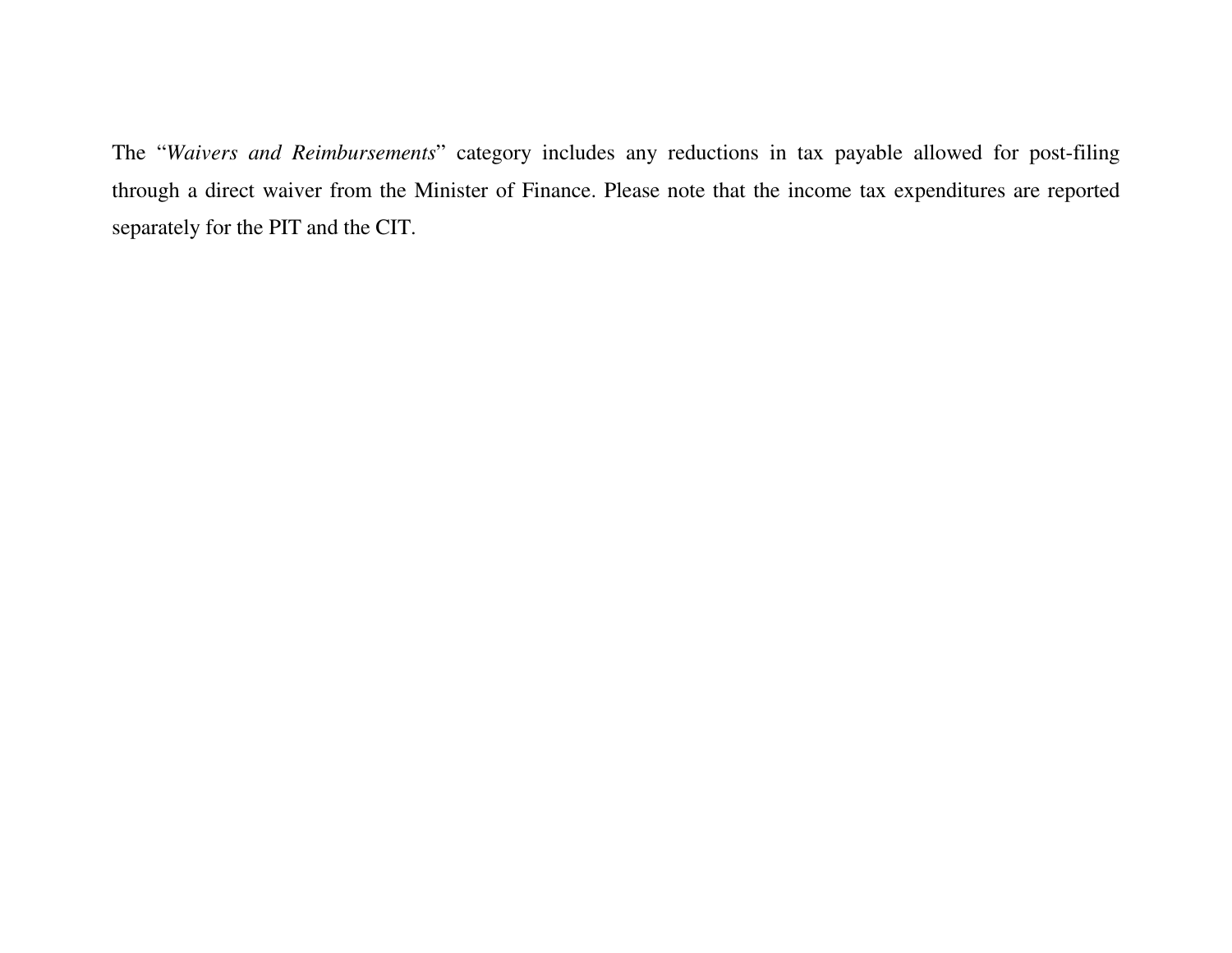# *Corporate Income Tax Expenditures*

|                               | Table 1: Corporate Income Tax Expenditures <sup>#</sup> , 2007-2009                                                                              |                         |                       |                   |                       |                  |                       |  |  |  |  |  |  |
|-------------------------------|--------------------------------------------------------------------------------------------------------------------------------------------------|-------------------------|-----------------------|-------------------|-----------------------|------------------|-----------------------|--|--|--|--|--|--|
| <b>Tax Provision</b>          | Description                                                                                                                                      |                         | 2007                  |                   | 2008                  |                  | 2009                  |  |  |  |  |  |  |
|                               |                                                                                                                                                  | J\$M                    | % Reported<br>Net Tax | J\$M              | % Reported<br>Net Tax | J\$M             | % Reported<br>Net Tax |  |  |  |  |  |  |
|                               | <b>Deductions and Allowances</b>                                                                                                                 |                         |                       |                   |                       |                  |                       |  |  |  |  |  |  |
|                               | $ITA^{\dagger} 13(1)(o)$ "Covenanted Donations" <sup>a</sup>                                                                                     | 300.18                  | 1.81                  | 302.24            | 1.57                  | 194.09           | 1.60                  |  |  |  |  |  |  |
| ITA $13(1)(q)$                | Donations to Approved<br>Charities                                                                                                               | 33.94                   | 0.20                  | 15.37             | 0.18                  | 137.99           | 0.18                  |  |  |  |  |  |  |
| <b>Tax Credits</b><br>Various | "Income Tax Relief in<br>Respect of Incentive<br>Income"                                                                                         | 1,555.98                | 9.38                  | 2,161.53          | 8.14                  | 1,295.57         | 8.29                  |  |  |  |  |  |  |
| Various<br>Various            | "Other Credits" <sup>b</sup><br><b>Waivers and Reimbursements</b><br>Waivers (excluding)<br>waivers on penalties and<br>$interest)$ <sup>c</sup> | 2,819.55 17.00<br>62.14 | 0.37                  | 3,308.12<br>12.12 | 14.76<br>0.06         | 3,624.76<br>0.08 | 15.02<br>0.00         |  |  |  |  |  |  |
| <b>Reported Net Tax</b>       |                                                                                                                                                  | 16,582.33               |                       | 19,104.03         |                       | 18,770.73        |                       |  |  |  |  |  |  |

*Source*: Computed by Eric Hutton with the assistance of selected officials from the Ministry of Finance and the Public Service.

Notes: <sup>‡</sup>The abolition of a particular tax expenditure would not necessarily yield the full tax revenues shown in the table. Discrepancies due to rounding. The standard approach adopted was to measure each tax expenditure in isolation i.e. ascertaining the cost of an individual expenditure with the assumption that all other tax expenditures remained in place. Moreover, it is inaccurate to simply aggregate the individual tax expenditure figures (see Hutton (2010, p. 2) for further discussion). †*Income Tax Act*. Estimates are for the respective calendar years. "Reported Net Tax" or Net Tax Payable is essentially, the total amount of tax that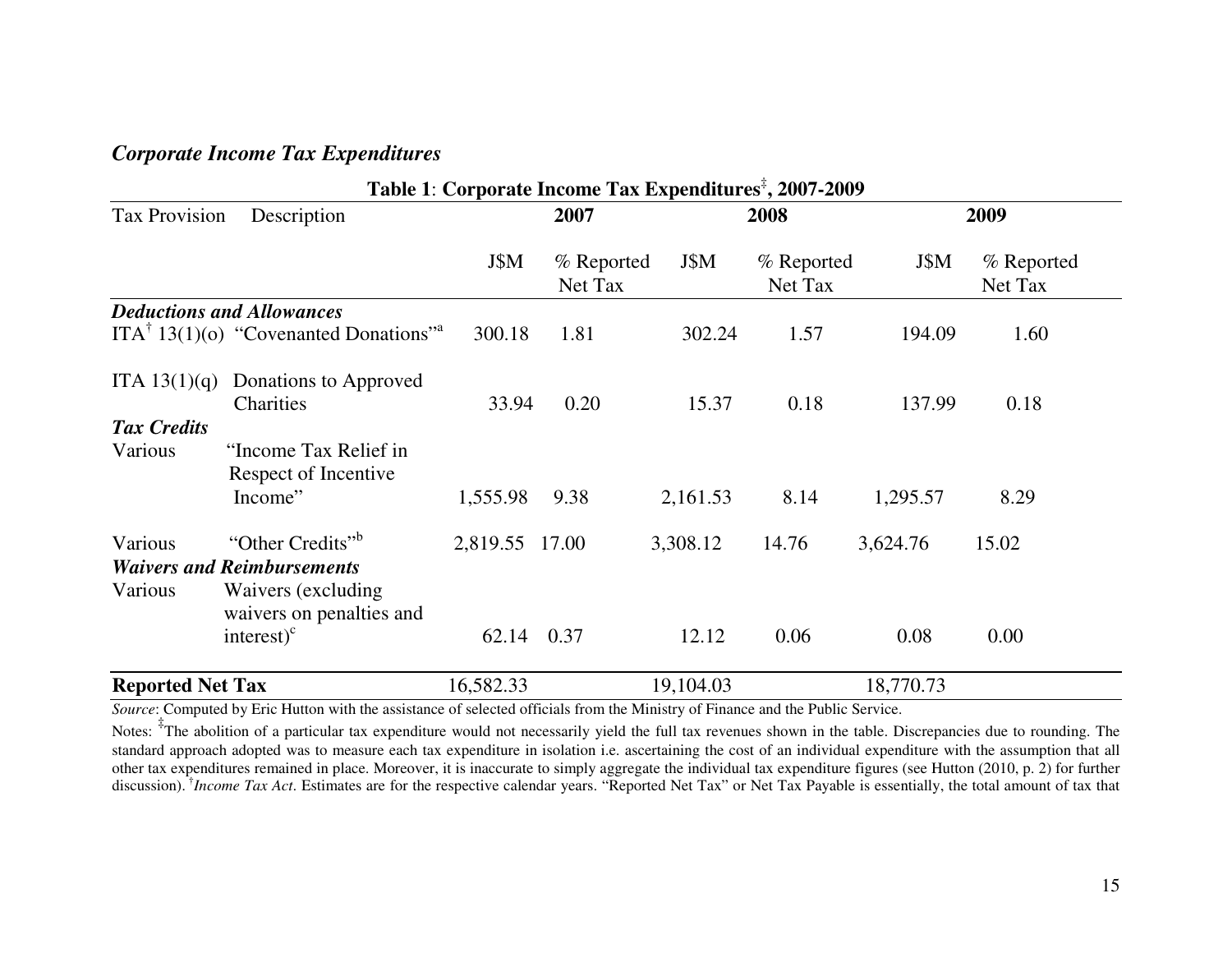the taxpayers are required to pay over to the Revenue (i.e. when the value is positive) or the total amount of tax owed to the taxpayers by the Revenue in the case where there is a credit.

#### **Notes:**

<sup>a</sup> Covenanted donations in this context essentially arise when there is a formal binding agreement for an institution to contribute an amount over time. The dramatic change in covenanted donations in 2009 is possibly related to the huge losses suffered by various corporate taxpayers (during the recession), some of whom still managed to make these donations in that year.

<sup>b</sup> The tax expenditures occur because selected taxpayers are entitled to tax credits, which provide them with some relief from the Contractors' Levy and the Customs User Fee. Additionally, the Government also grants tax relief in the form of an incentive tax credit to investors (individuals or companies), financial intermediaries and developers undertaking capital investments in either land or buildings (whether residential or commercial) in Special Development Areas under the *Urban Renewal (Tax Relief) Act*, for example.

 $\epsilon$ . The estimates for waivers tax expenditure were directly provided by the Tax Administration Directorate. These estimates relate specifically to waivers granted in the years 2007-2009. The reader should note that the waiver tax expenditures are presented for the tax year for which the waivers specifically relate to. In fact, the data were extracted by ledger years since it was prudent to identify only the waivers that were used to offset arrears for a particular calendar year. In other words, the ledger year is the period for which a waiver was granted for (rather than granted in). The rationale for doing this is because (as mentioned earlier) tax expenditures are reported on an accrual basis and as such, one should match accrual waivers against such expenditures. It is important to note that a comprehensive amnesty was announced on April 10, 2008 for all tax types as part of Government's strategy to reduce tax arrears and improve revenue collections. Another amnesty was subsequently announced by the Minister of Finance and the Public Service on April 23, 2009 geared towards taxpayers who had previously avoided declaring taxes. Finally, it is also worthy to mention that waivers specifically on penalties and interests are not usually considered as tax expenditures and as a result, were excluded.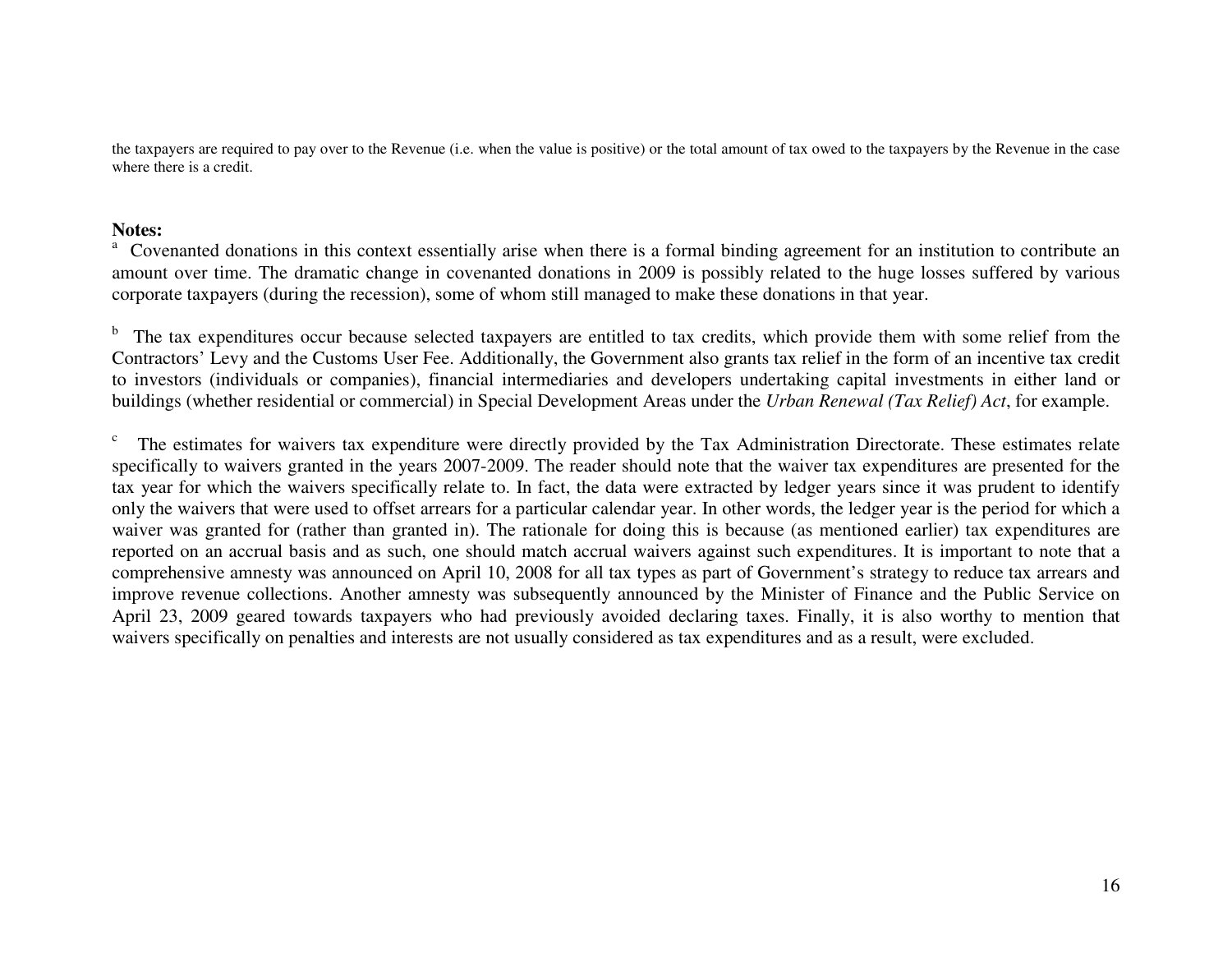# *Personal Income Tax Expenditures*<sup>2</sup>

|                                                      | Table 2: Personal Income Tax Expenditures <sup>#</sup> , 2007-2009 |       |                       |        |                       |        |                       |  |  |  |  |
|------------------------------------------------------|--------------------------------------------------------------------|-------|-----------------------|--------|-----------------------|--------|-----------------------|--|--|--|--|
| <b>Tax Provision</b>                                 | Description                                                        | 2007  |                       |        | 2008                  |        | 2009                  |  |  |  |  |
|                                                      |                                                                    | J\$M  | % Reported<br>Net Tax | J\$M   | % Reported<br>Net Tax | J\$M   | % Reported<br>Net Tax |  |  |  |  |
| <b>Exemptions</b><br>ITA $13(1)(i)$ ,<br>$(u)$ $(j)$ | <b>Pension Contributions</b>                                       | 99.05 | 4.10                  | 102.95 | 4.00                  | 127.29 | 5.80                  |  |  |  |  |
| <b>Deductions and Allowances</b>                     |                                                                    |       |                       |        |                       |        |                       |  |  |  |  |
| ITA $12(c)(o)$                                       | Pension and Old Age<br>Relief                                      | 50.10 | 2.10                  | 47.04  | 1.80                  | 39.37  | 1.80                  |  |  |  |  |
| ITA $12(c)(o)$                                       | <b>Other Pension</b><br>Exemptions                                 | 46.42 | 1.90                  | 16.57  | 0.60                  | 44.07  | 2.00                  |  |  |  |  |
| ITA $13(1)(0)$<br>ITA $13(1)(0)$                     | "Covenanted Donations"<br>Donations to Approved                    | 13.67 | 0.60                  | 6.36   | 0.20                  | 3.04   | 0.10                  |  |  |  |  |
|                                                      | Charities                                                          | 2.60  | 0.10                  | 4.99   | 0.20                  | 11.35  | 0.50                  |  |  |  |  |

*Source*: Computed by Eric Hutton with the assistance of selected officials from the Ministry of Finance and the Public Service.

Notes: <sup>‡</sup>The abolition of a particular tax expenditure would not necessarily yield the full tax revenues shown in the table. Discrepancies due to rounding. The standard approach adopted was to measure each tax expenditure in isolation i.e. ascertaining the cost of an individual expenditure with the assumption that all other tax expenditures remained in place. Moreover, it is inaccurate to simply aggregate the individual tax expenditure figures (see Hutton (2010, p. 2) for further

<sup>&</sup>lt;sup>2</sup> These estimates relate specifically to the individual income taxpayers (self-employed) rather than to the PAYE employees who are not usually required to file income tax returns.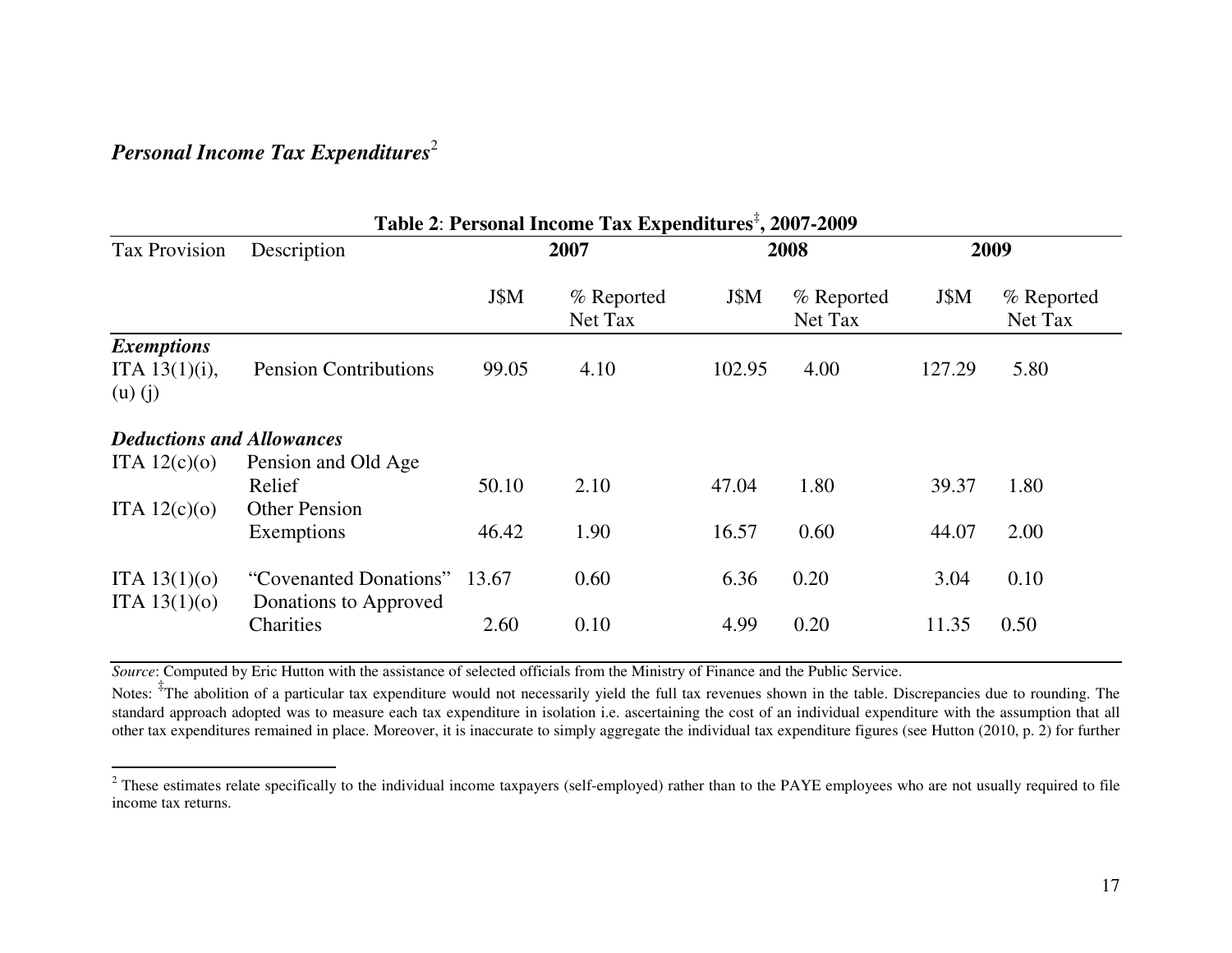discussion). Pension Contributions include contributions to superannuation funds, retirement funds, and other funds approved by the Minister. The deduction ITA 12(c) (which includes income tax exemptions for wound, disability and war pensions and gratuities) is now disaggregated into "Pension & Old Age Relief" and "Other Pension Exemptions". Estimates are for the respective calendar years. "Reported Net Tax" or Net Tax Payable is essentially, the total amount of tax that the taxpayers are required to pay over to the Revenue (i.e. when the value is positive) or the total amount of tax owed to the taxpayers by the Revenue in the case where there is a credit.

|                         |                                               |          | Table 2: Personal Income Tax Expenditures <sup>‡</sup> , 2007-2009 (Continued) |          |                       |          |                       |
|-------------------------|-----------------------------------------------|----------|--------------------------------------------------------------------------------|----------|-----------------------|----------|-----------------------|
| <b>Tax Provision</b>    | Description                                   |          | 2007                                                                           |          | 2008                  |          | 2009                  |
|                         |                                               | J\$M     | % Reported<br>Net Tax                                                          | J\$M     | % Reported<br>Net Tax | J\$M     | % Reported<br>Net Tax |
| <b>Tax Credits</b>      |                                               |          |                                                                                |          |                       |          |                       |
| Various                 | "Income Tax Relief in<br>Respect of Incentive |          |                                                                                |          |                       |          |                       |
|                         | Income"                                       | 13.50    | 0.60                                                                           | 3.73     | 0.10                  | 7.97     | 0.40                  |
| Various                 | "Other Credits"                               | 50.11    | 2.10                                                                           | 26.22    | 1.00                  | 17.96    | 0.80                  |
|                         | <b>Waivers and Reimbursements</b>             |          |                                                                                |          |                       |          |                       |
| Various                 | Waivers (excluding)<br>waivers on penalties   |          |                                                                                |          |                       |          |                       |
|                         | and interest)                                 | 37.90    | 0.02                                                                           | 0.74     | 0.00                  |          |                       |
| <b>Reported Net Tax</b> |                                               | 2,409.42 |                                                                                | 2,589.28 |                       | 2,183.99 |                       |

*Source*: Computed by Eric Hutton with the assistance of selected officials from the Ministry of Finance and the Public Service.

Notes: <sup>‡</sup>The abolition of a particular tax expenditure would not necessarily yield the full tax revenues shown in the table. Discrepancies due to rounding. The standard approach adopted was to measure each tax expenditure in isolation i.e. ascertaining the cost of an individual expenditure with the assumption that all other tax expenditures remained in place. Moreover, it is inaccurate to simply aggregate the individual tax expenditure figures (see Hutton (2010, p. 2) for further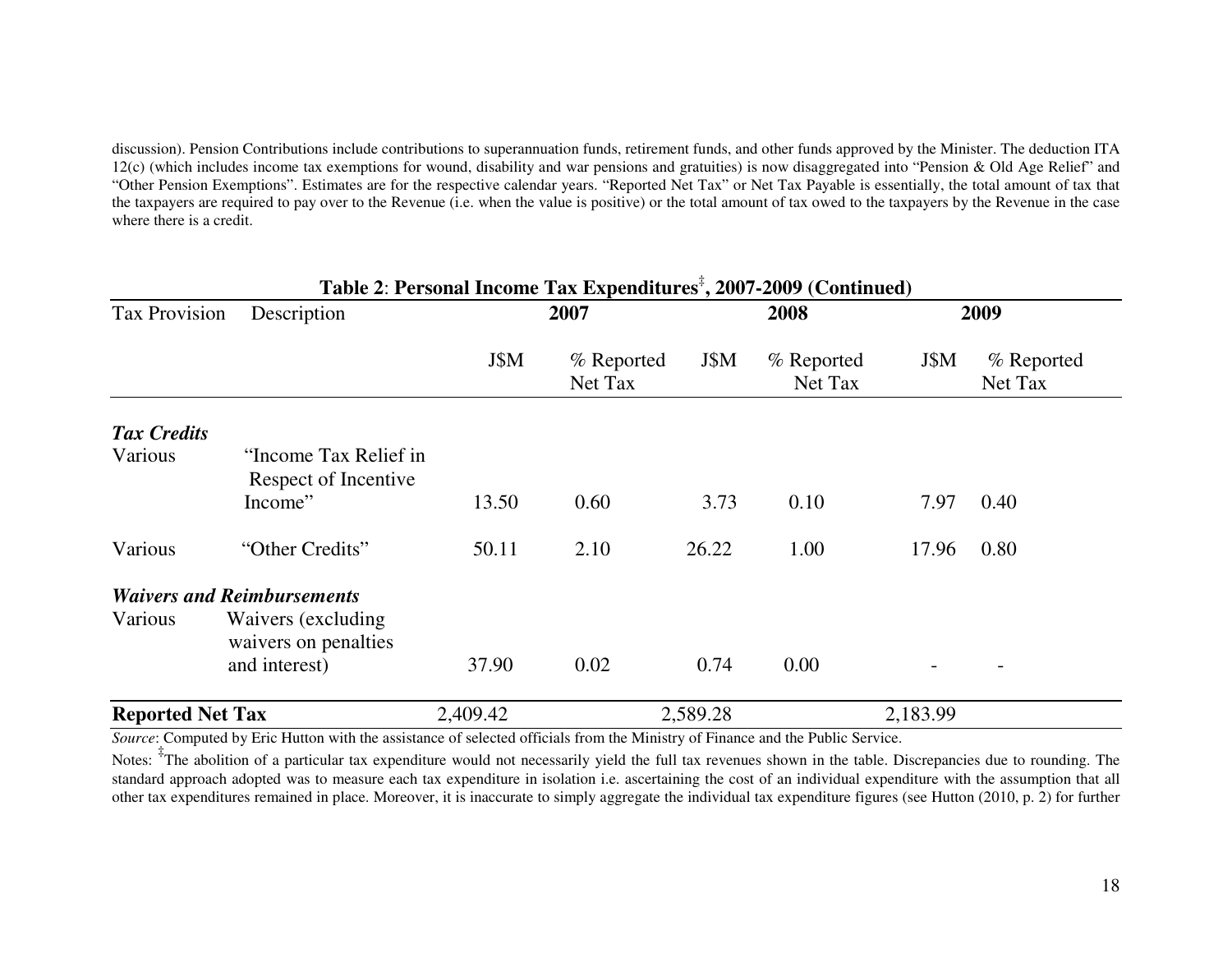discussion). Pension Contributions include contributions to superannuation funds, retirement funds, and other funds approved by the Minister. The deduction ITA 12(c) (which includes income tax exemptions for wound, disability and war pensions and gratuities) is now disaggregated into "Pension & Old Age Relief" and "Other Pension Exemptions". Estimates are for the respective calendar years. "Reported Net Tax" or Net Tax Payable is essentially, the total amount of tax that the taxpayers are required to pay over to the Revenue (i.e. when the value is positive) or the total amount of tax owed to the taxpayers by the Revenue in the case where there is a credit.

# **Education Tax Expenditures**

There are only two tax expenditures for education tax identified, both provided for under the *Education Tax Act*. While the method for determining the value of these tax expenditure involves a simple extrapolation of data which should be reported on the tax forms, analysis of the tax return data indicates that the data collected are likely unrepresentative. An 'F' rating has been assigned to the tax expenditures as a result of the data issues, which typically indicates that either there is insufficient data available to conduct an estimate, or that data issues are such that the margin of error is likely larger than the estimate. In this case, as the data issue is that only an unknown proportion of the tax return data appear to be available, while the degree of accuracy of the estimates cannot be determined, the values provided should represent a minimum value for the costs.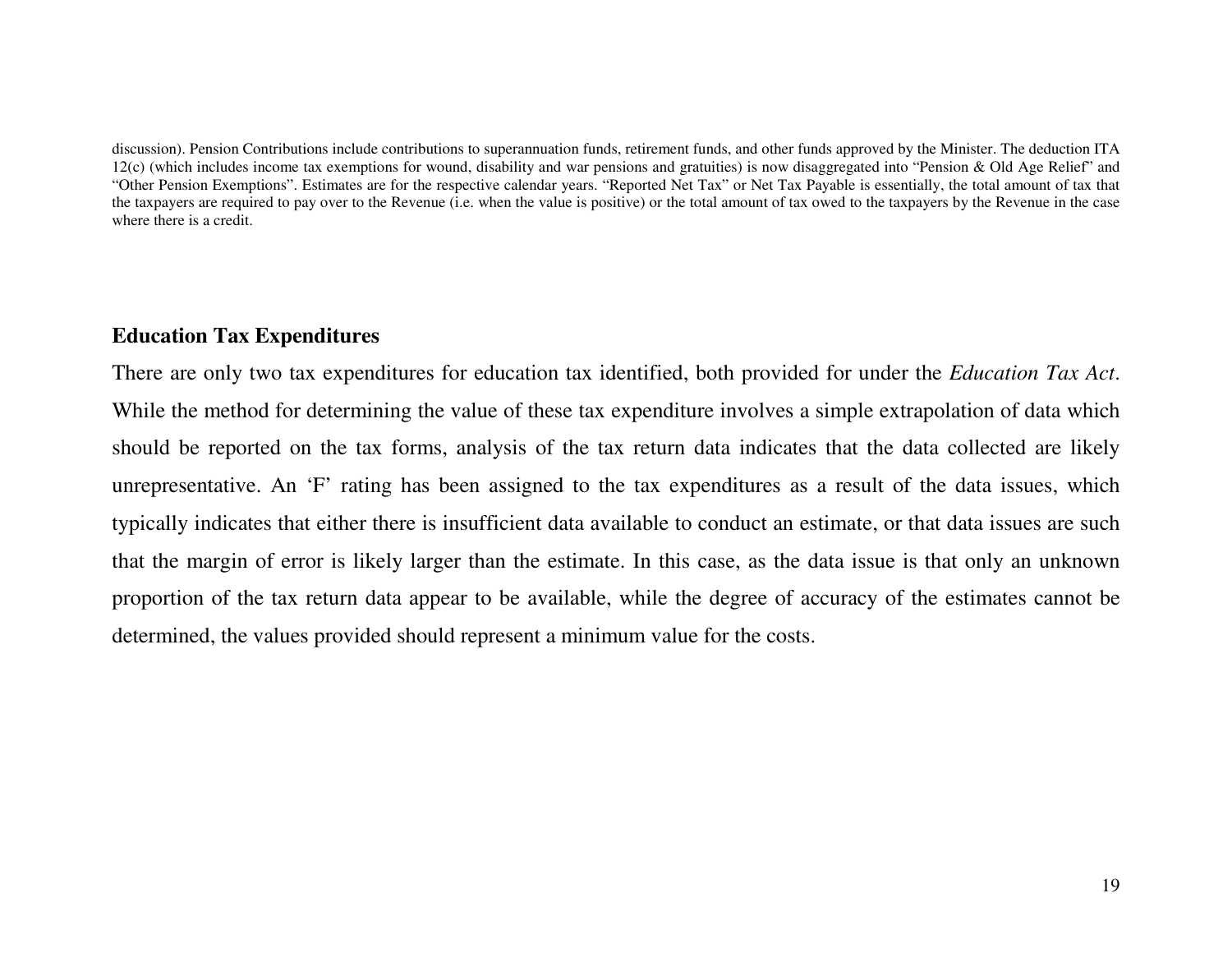|                          |                                                                                                                               |          | Table 5: Education Tax Expenditures , 2007-2009 |          |                       |          |                       |  |
|--------------------------|-------------------------------------------------------------------------------------------------------------------------------|----------|-------------------------------------------------|----------|-----------------------|----------|-----------------------|--|
| <b>Tax Provision</b>     | Description                                                                                                                   | 2007     |                                                 |          | 2008                  |          | 2009                  |  |
|                          |                                                                                                                               | J\$M     | % Reported<br>Net Tax                           | J\$M     | % Reported<br>Net Tax | J\$M     | % Reported<br>Net Tax |  |
| <b>Education Tax Act</b> |                                                                                                                               |          |                                                 |          |                       |          |                       |  |
| 7(1)(d),(e)              | Exemption from the<br>employers' portion of<br>education tax for parish<br>council and municipal<br>corporations <sup>a</sup> | 1.74     | 0.01                                            | 0.00     | 0.00                  | 0.00     | 0.00                  |  |
|                          | <b>Waivers and Reimbursements</b>                                                                                             |          |                                                 |          |                       |          |                       |  |
| Various                  | Waivers (excluding)<br>waivers on penalties and<br>interest)                                                                  | 0.45     | 0.00                                            | 0.19     | 0.00                  |          |                       |  |
| <b>Reported Net Tax</b>  |                                                                                                                               | 1,854.27 |                                                 | 2,209.80 |                       | 2,270.42 |                       |  |

#### **Table 3**: **EducationTax Expenditures**‡**, 2007-2009**

*Source*: Computed by Eric Hutton with the assistance of selected officials from the Ministry of Finance and the Public Service.

Notes: <sup>‡</sup>The abolition of a particular tax expenditure would not necessarily yield the full tax revenues shown in the table. Discrepancies due to rounding. The standard approach adopted was to measure each tax expenditure in isolation i.e. ascertaining the cost of an individual expenditure with the assumption that all other tax expenditures remained in place. Moreover, it is inaccurate to simply aggregate the individual tax expenditure figures (see Hutton (2010, p. 2) for further discussion). Estimates are for the respective calendar years. "Reported Net Tax" or Net Tax Payable is essentially, the total amount of tax that the taxpayers are required to pay over to the Revenue (i.e. when the value is positive) or the total amount of tax owed to the taxpayers by the Revenue in the case where there is a credit.

#### **Notes:**

<sup>a</sup> The estimates of education tax expenditures for these years are arguably of little utility because very few returns were then filed and posted for the Education Tax. In recent times however, this problem is no longer a major concern as this issue has been somewhat addressed. For example, employers are now able to file a single monthly payment return rather than several returns. Moreover, filing compliance should improve further in the future with the forthcoming full amalgamation of the payroll deductions.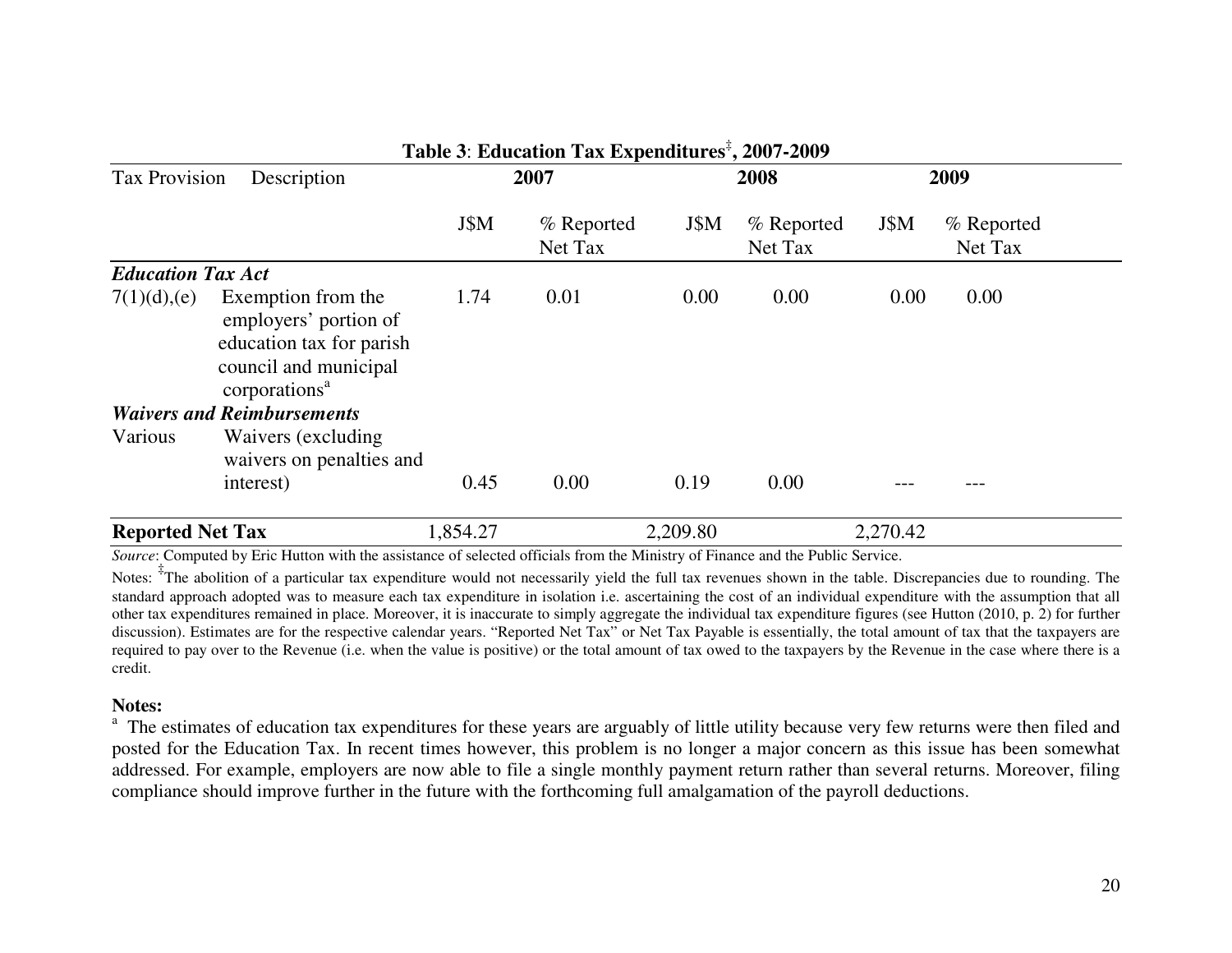# **General Consumption Tax Expenditures**

The tax expenditures for the GCT are broken down based on the legislation which grants the tax expenditure. GCT expenditures are provided for under the *GCT Act*, various incentive *Acts*, defined in the charters of some organizations, or through waivers allowed under various pieces of legislation such as the *GCT Act* and the Constitutional powers of the Minister of Finance.

Under the *GCT Act*, tax expenditures typically fall under three major categories<sup>3</sup>; special treatment outlined in the Act, zero-rating provided for under the First Schedule, and exemptions provided for under the Third Schedule. For the zero-rating and exemptions schedules, the expenditure estimates have been summarized by broad categories. For example, the "Basic Food" tax expenditure is the summary of over 15 separate provisions under the Third Schedule. While detailed data on the importation of the individual product categories are available from the customs records, similar data are unavailable for supplies coming from domestic production. As a result, providing any further disaggregation of the estimates would result in unacceptable increases in the margins of error.

While there are a number of tax incentive Acts providing exemption from payment of GCT, either for imports or domestic acquisitions, most of these are with respect to purchases by businesses engaged in taxable activity. As

 $3$  It is important to note that there is a key GCT expenditure that is presented in this report i.e. a tax expenditure for the reduced import base of the GCT caused by the current policy of excluding the Customs User Fee (CUF) and Standard Compliance Fee (SCF) from the GCT (imports) base.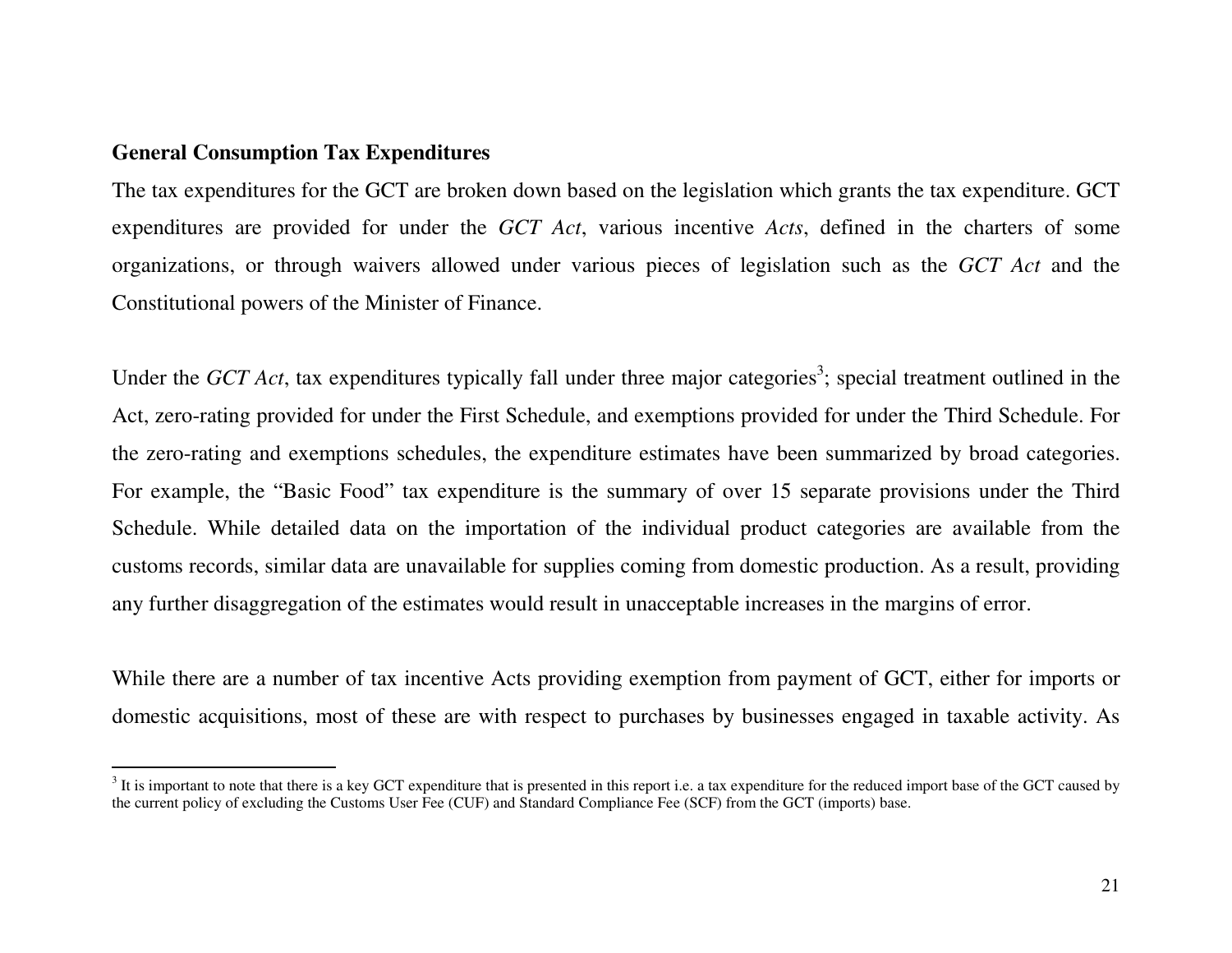such, these exemptions are more in the form of cash flow assistance rather than a tax expenditure benefit for the business, as the business would be entitled to an input tax credit for any tax which they could be required to pay. Tax incentives directed at unregistered activity is the sole exception where a tax expenditure is occurring.

The Charter for the University of the West Indies provides for certain exemptions from GCT. The tax expenditure estimate values reported strictly pertain to GCT exempted on imports.

On the other hand, the "Waivers" category only includes those waivers granting reductions in tax payable at time of import. It is important to note however that no data were available on any waivers, reimbursements or refunds post-payment of the tax.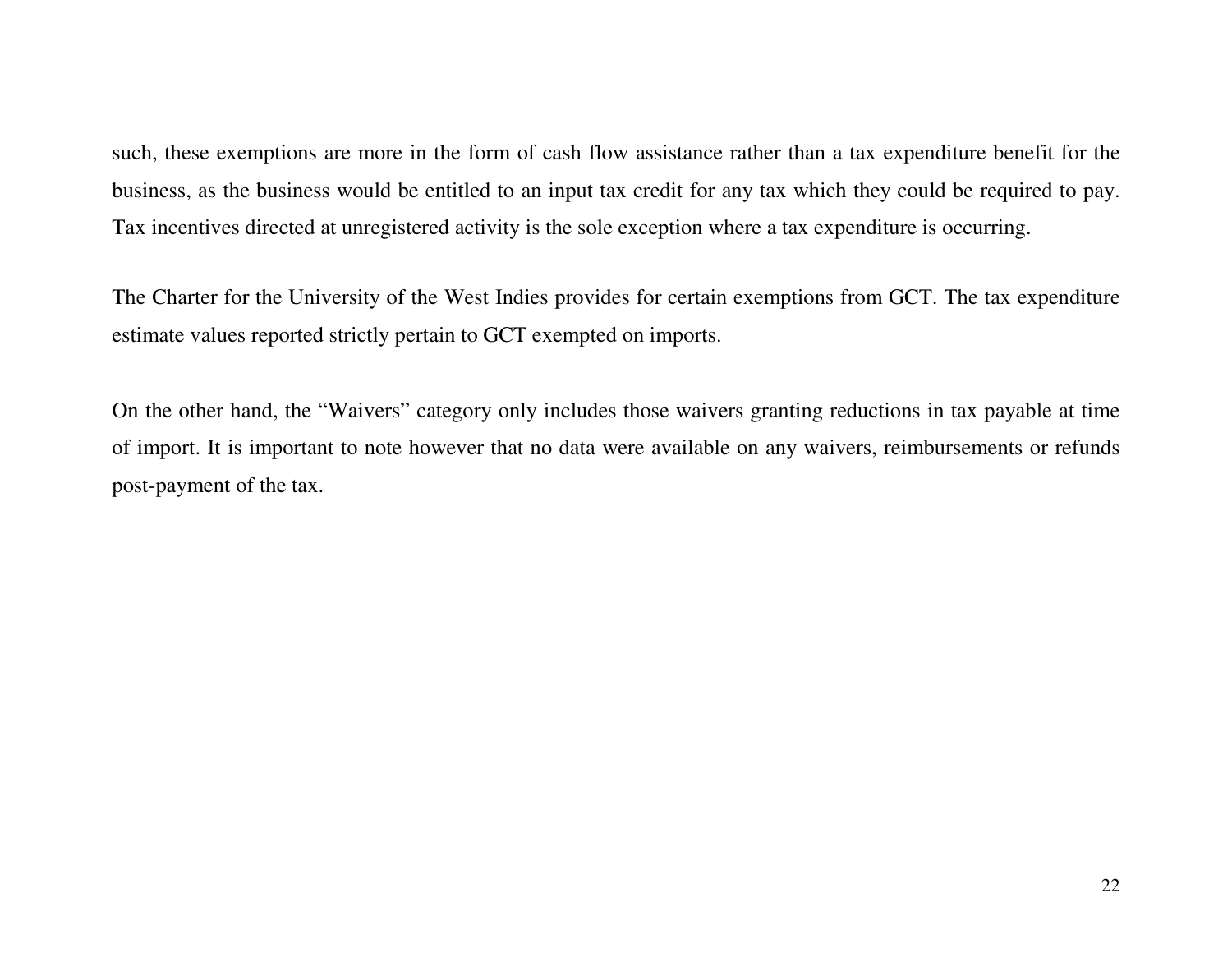| <b>Tax Provision</b>  | Description                               |          | 2007                  |          | 2008                  | 2009     |                       |
|-----------------------|-------------------------------------------|----------|-----------------------|----------|-----------------------|----------|-----------------------|
|                       |                                           | J\$M     | % Reported<br>Net Tax | J\$M     | % Reported<br>Net Tax | J\$M     | % Reported<br>Net Tax |
| <b>GCT</b> Act        |                                           |          |                       |          |                       |          |                       |
| Section 4             | Reduced base                              |          |                       |          |                       |          |                       |
|                       | on Imports <sup>a</sup>                   | 38.82    | 0.1                   | 37.47    | 0.1                   | 20.67    | $0.0\,$               |
| Section 4             | Reduced rate for                          |          |                       |          |                       |          |                       |
|                       | for Tourism                               | 4,729.36 | 7.6                   | 5,598.78 | 8.3                   | 6,921.34 | 10.8                  |
|                       | <b>Reduced Tax Base</b>                   |          |                       |          |                       |          |                       |
|                       | for Tourism <sup>b</sup>                  | 548.43   | 0.9                   | 593.81   | 0.9                   | 370.74   | 0.6                   |
| First Schedule        | Airline Industry                          | 6.73     | 0.00                  | 8.87     | 0.0                   | 10.86    | 0.0                   |
|                       |                                           |          |                       |          |                       |          |                       |
| First Schedule        | Designated Educational<br><b>Supplies</b> | 13.80    | 0.00                  | 16.41    | 0.0                   | 18.70    | 0.0                   |
| <b>First Schedule</b> | Designated Health Care<br><b>Supplies</b> | 50.41    | 0.10                  | 51.83    | 0.1                   | 55.05    | 0.1                   |
| <b>First Schedule</b> | Religious or Charitable<br>Purposes       | 0.42     | 0.00                  | 3.01     | 0.0                   | 0.67     | 0.0                   |

# **Table 4**: **General Consumption Tax Expenditures**‡**, 2007-2009**

*Source*: Computed by Eric Hutton with the assistance of selected officials from the Ministry of Finance and the Public Service.

Notes: <sup>‡</sup>The abolition of a particular tax expenditure would not necessarily yield the full tax revenue shown in the table. Discrepancies due to rounding. The standard approach adopted was to measure each tax expenditure in isolation i.e. ascertaining the cost of an individual expenditure with the assumption that all other tax expenditures remained in place. Moreover, it is inaccurate to simply aggregate the individual tax expenditure figures (see Hutton (2010, p. 2) for further discussion). Estimates are for the respective calendar years. "Reported Net Tax" or Net Tax Payable is essentially, the total amount of tax that the taxpayers are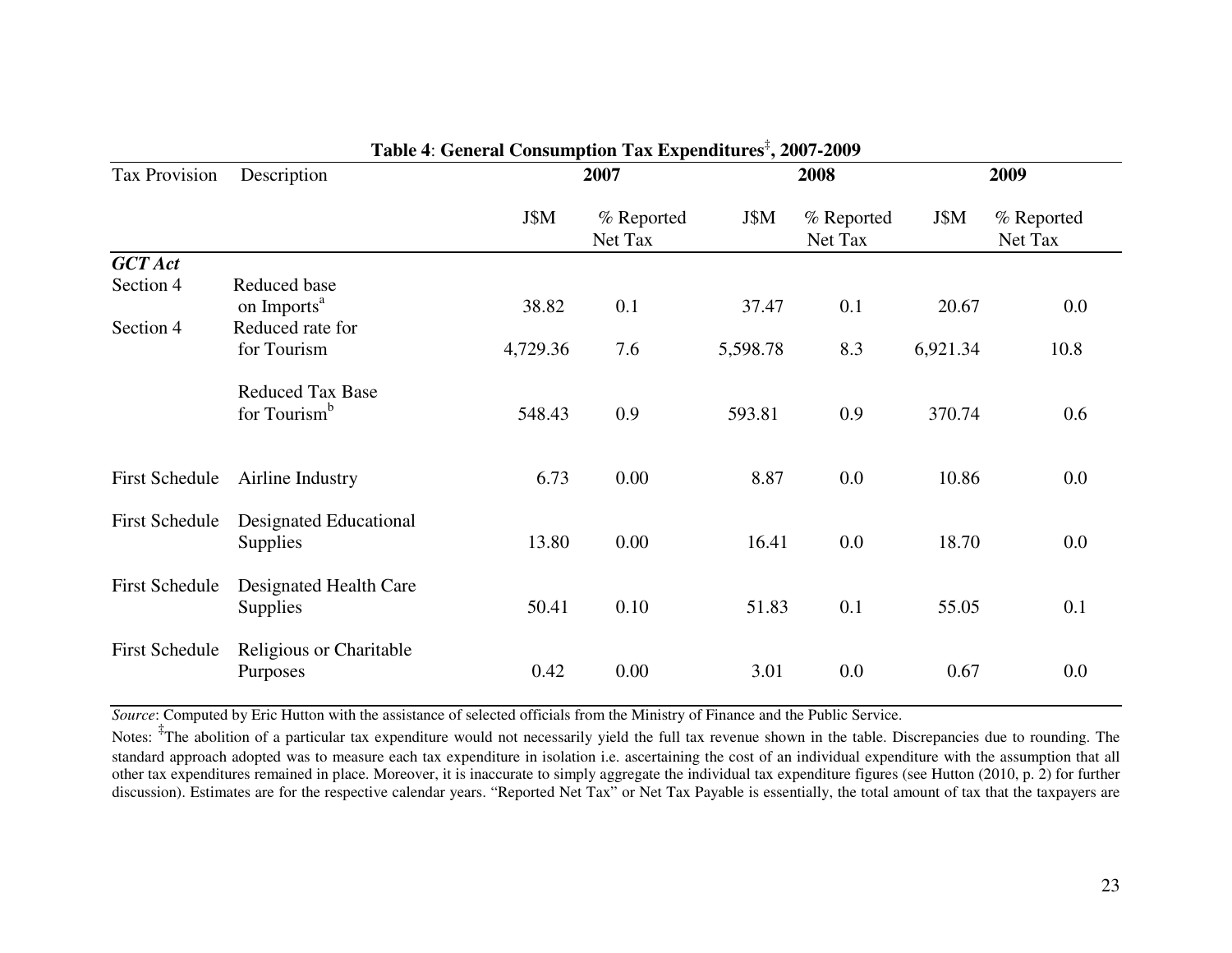required to pay over to the Revenue (i.e. when the value is positive) or the total amount of tax owed to the taxpayers by the Revenue in the case where there is a credit.

|                              | Table 4: General Consumption Tax Expenditures <sup>‡</sup> , 2007-2009 (Continued) |          |                       |          |                       |          |                       |
|------------------------------|------------------------------------------------------------------------------------|----------|-----------------------|----------|-----------------------|----------|-----------------------|
| <b>Tax Provision</b>         | Description                                                                        |          | 2007                  |          | 2008                  |          | 2009                  |
|                              |                                                                                    | J\$M     | % Reported<br>Net Tax | J\$M     | % Reported<br>Net Tax | J\$M     | % Reported<br>Net Tax |
|                              | Third Schedule Designated Inputs into<br>Agriculture and Fishing                   | 324.93   | 0.5                   | 317.01   | 0.5                   | 260.65   | 0.4                   |
| Third Schedule Basic Food    |                                                                                    | 4,681.03 | 7.5                   | 5,745.65 | 8.6                   | 6,094.43 | 9.5                   |
| Third Schedule Buses         |                                                                                    | 1,307.63 | 2.1                   | 253.67   | 0.4                   | 45.38    | 0.1                   |
| Third Schedule Computers for | <b>Designated Bodies</b>                                                           | 91.21    | 0.9                   | 681.69   | 1.0                   | 258.16   | 0.4                   |
|                              | Third Schedule Designated Educational<br><b>Supplies</b>                           | 92.00    | 0.1                   | 96.44    | 0.1                   | 96.04    | 0.1                   |
| Third Schedule               | <b>Designated Energy</b><br><b>Conservation Equipment</b>                          | 16.30    | 0.0                   | 25.85    | 0.0                   | 18.80    | 0.0                   |

*Source*: Computed by Eric Hutton with the assistance of selected officials from the Ministry of Finance and the Public Service.

Notes: <sup>‡</sup>The abolition of a particular tax expenditure would not necessarily yield the full tax revenue shown in the table. Discrepancies due to rounding. The standard approach adopted was to measure each tax expenditure in isolation i.e. ascertaining the cost of an individual expenditure with the assumption that all other tax expenditures remained in place. Moreover, it is inaccurate to simply aggregate the individual tax expenditure figures (see Hutton (2010, p. 2) for further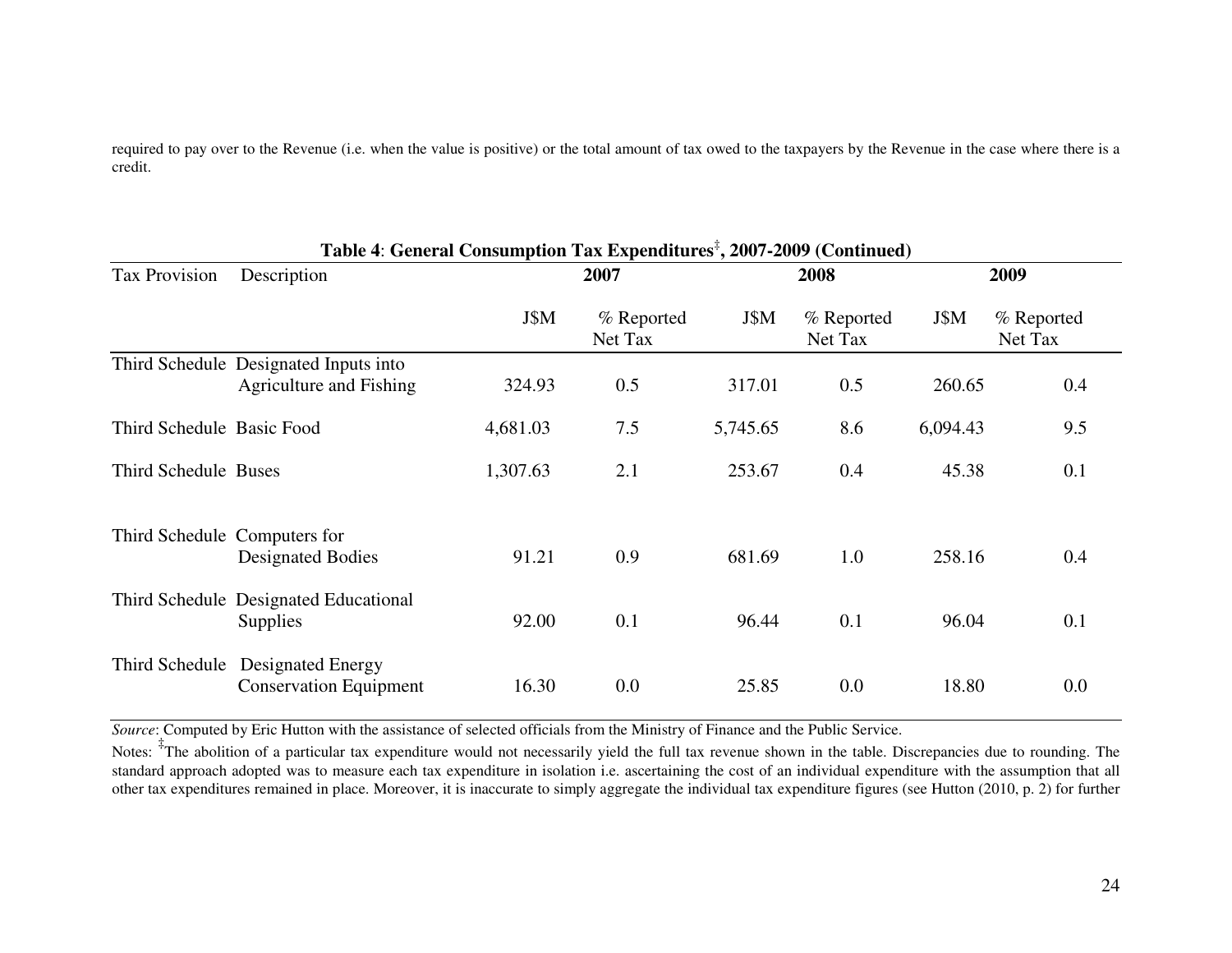discussion). Estimates are for the respective calendar years. "Reported Net Tax" or Net Tax Payable is essentially, the total amount of tax that the taxpayers are required to pay over to the Revenue (i.e. when the value is positive) or the total amount of tax owed to the taxpayers by the Revenue in the case where there is a credit.

|                      | Table 4: General Consumption Tax Expenditures <sup>‡</sup> , 2007-2009 (Continued)    |          |                       |          |                       |          |                       |
|----------------------|---------------------------------------------------------------------------------------|----------|-----------------------|----------|-----------------------|----------|-----------------------|
| <b>Tax Provision</b> | Description                                                                           |          | 2007                  |          | 2008                  | 2009     |                       |
|                      |                                                                                       | J\$M     | % Reported<br>Net Tax | J\$M     | % Reported<br>Net Tax | J\$M     | % Reported<br>Net Tax |
|                      | Third Schedule Designated Health Care<br><b>Supplies</b>                              | 1,015.23 | 1.6                   | 1,178.17 | 1.8                   | 1,426.73 | 2.2                   |
|                      | Third Schedule Designated Printing and<br><b>Printed Materials</b>                    | 842.34   | 1.3                   | 2,045.54 | 3.0                   | 548.85   | 0.9                   |
|                      | Third Schedule Designated Materials for<br>Religious or Charitable<br><b>Purposes</b> | 2.09     | 0.0                   | 2.74     | 0.0                   | 2.10     | 0.0                   |
|                      | Third Schedule Vehicles for Specified<br>Persons                                      | 2,330.18 | 3.7                   | 949.99   | 1.4                   | 630.08   | 1.0                   |
|                      | <b>Third Schedule Construction Services</b>                                           | 183.91   | 0.3                   | 256.04   | 0.4                   | 184.63   | 0.3                   |

*Source*: Computed by Eric Hutton with the assistance of selected officials from the Ministry of Finance and the Public Service.

Notes: <sup>‡</sup>The abolition of a particular tax expenditure would not necessarily yield the full tax revenue shown in the table. Discrepancies due to rounding. The standard approach adopted was to measure each tax expenditure in isolation i.e. ascertaining the cost of an individual expenditure with the assumption that all other tax expenditures remained in place. Moreover, it is inaccurate to simply aggregate the individual tax expenditure figures (see Hutton (2010, p. 2) for further discussion). Estimates are for the respective calendar years. "Reported Net Tax" or Net Tax Payable is essentially, the total amount of tax that the taxpayers are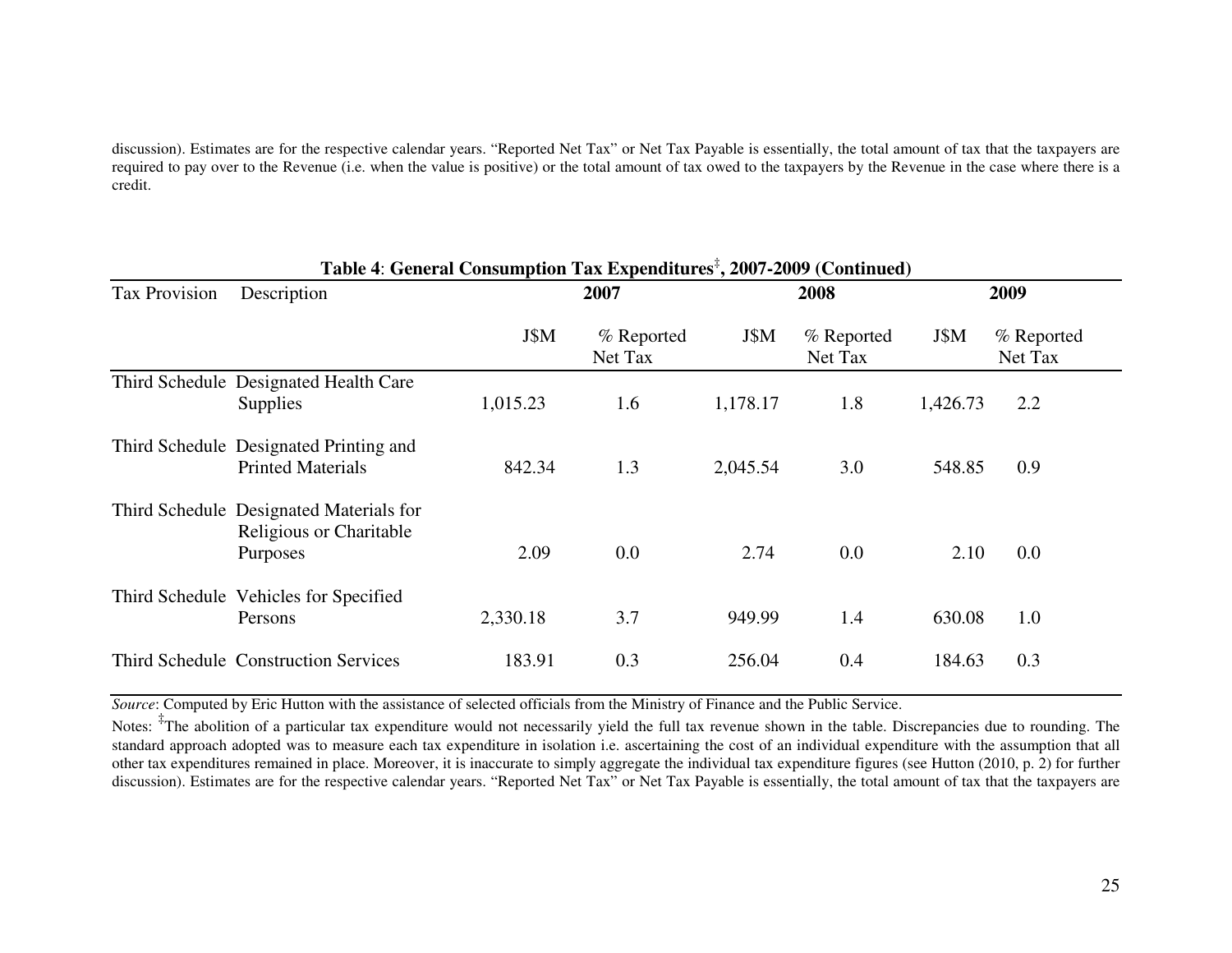required to pay over to the Revenue (i.e. when the value is positive) or the total amount of tax owed to the taxpayers by the Revenue in the case where there is a credit.

|                             |                                                              | Table 4: General Consumption Tax Expenditures <sup>+</sup> , 2007-2009 (Continued) |                       |          |                       |          |                       |  |
|-----------------------------|--------------------------------------------------------------|------------------------------------------------------------------------------------|-----------------------|----------|-----------------------|----------|-----------------------|--|
| Tax Provision               | Description                                                  |                                                                                    | 2007                  |          | 2008                  | 2009     |                       |  |
|                             |                                                              | J\$M                                                                               | % Reported<br>Net Tax | J\$M     | % Reported<br>Net Tax | J\$M     | % Reported<br>Net Tax |  |
|                             | Third Schedule Residential Rental                            | 890.96                                                                             | 1.4                   | 1,031.15 | 1.5                   | 1,146.24 | 1.8                   |  |
|                             | Third Schedule Health Care and<br><b>Veterinary Services</b> | 152.07                                                                             | 0.2                   | 174.23   | 0.3                   | 189.91   | 0.3                   |  |
|                             | <b>Third Schedule Education Services</b>                     | 1,148.69                                                                           | 1.8                   | 1,277.76 | 1.9                   | 1,437.10 | 2.2                   |  |
|                             | Third Schedule Life & Health Insurance                       | 1,644.22                                                                           | 2.6                   | 3,723.89 | 5.6                   | 4,174.41 | 6.5                   |  |
| Third Schedule Water Supply |                                                              | 433.93                                                                             | 0.7                   | 588.63   | 0.9                   | 681.18   | 1.1                   |  |
|                             | Third Schedule Electricity Supply <sup>c</sup>               | 3,562.33                                                                           | 5.7                   | 4,486.01 | 6.7                   | 5,006.47 | 7.8                   |  |
|                             | Third Schedule Financial Services                            | 4,866.05                                                                           | 7.8                   | 6,274.37 | 9.4                   | 7,375.31 | 11.5                  |  |

**Table 4**: **General Consumption Tax Expenditures**‡**, 2007-2009 (Continued)**

*Source*: Computed by Eric Hutton with the assistance of selected officials from the Ministry of Finance and the Public Service.

Notes: <sup>‡</sup>The abolition of a particular tax expenditure would not necessarily yield the full tax revenue shown in the table. Discrepancies due to rounding. The standard approach adopted was to measure each tax expenditure in isolation i.e. ascertaining the cost of an individual expenditure with the assumption that all other tax expenditures remained in place. Moreover, it is inaccurate to simply aggregate the individual tax expenditure figures (see Hutton (2010, p. 2) for further discussion). Estimates are for the respective calendar years. "Reported Net Tax" or Net Tax Payable is essentially, the total amount of tax that the taxpayers are required to pay over to the Revenue (i.e. when the value is positive) or the total amount of tax owed to the taxpayers by the Revenue in the case where there is a credit.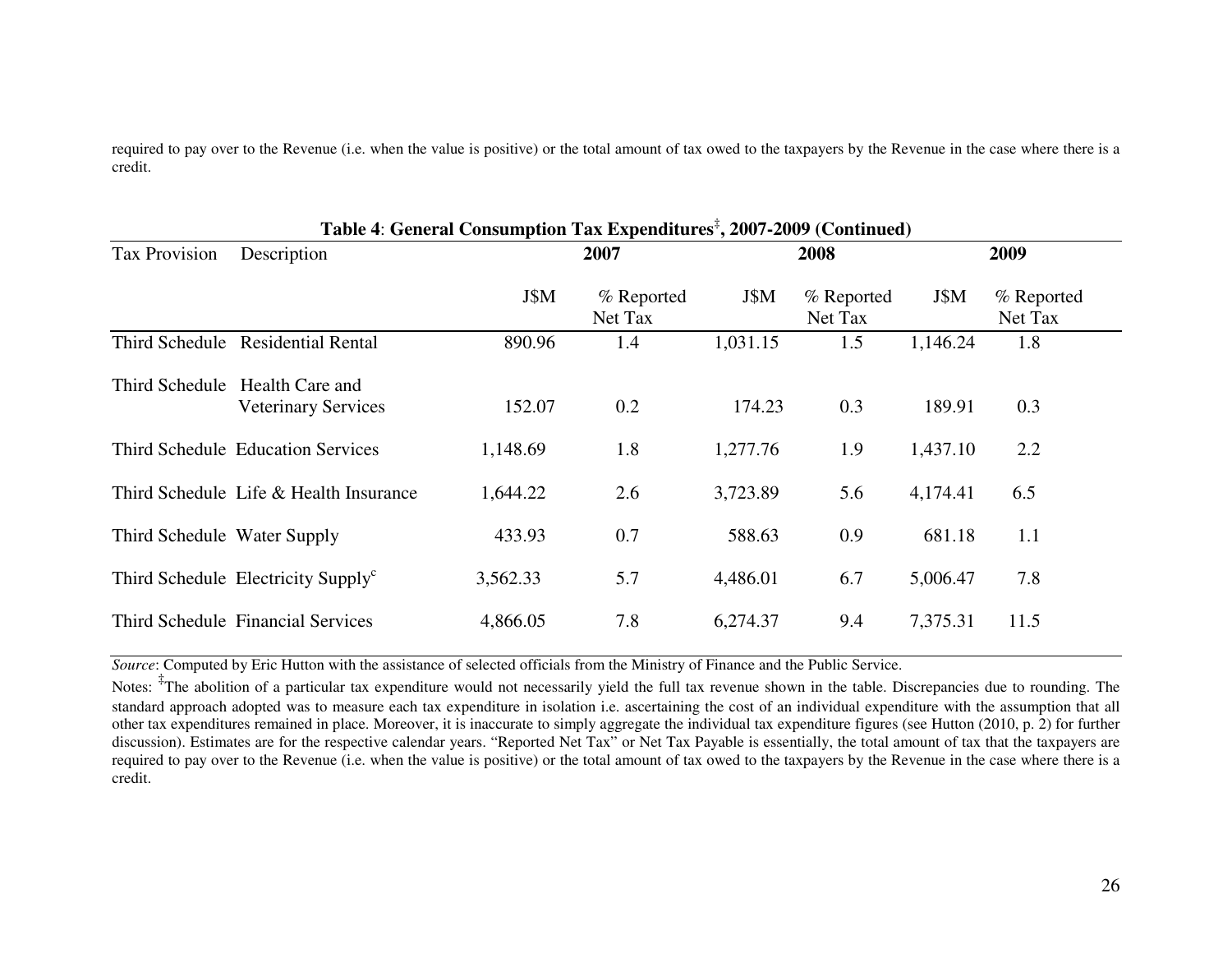|                                             |                                                             | Table 4. General Consumption Tax Expenditures, 2007-2009 (Continued) |                       |        |                       |         |                       |
|---------------------------------------------|-------------------------------------------------------------|----------------------------------------------------------------------|-----------------------|--------|-----------------------|---------|-----------------------|
| <b>Tax Provision</b>                        | Description                                                 |                                                                      | 2007                  |        | 2008                  | 2009    |                       |
|                                             |                                                             | J\$M                                                                 | % Reported<br>Net Tax | J\$M   | % Reported<br>Net Tax | J\$M    | % Reported<br>Net Tax |
| Third Schedule                              | Petroleum Fuels                                             | 432.57                                                               | 0.7                   | 471.35 | 0.7                   | 552.49  | 0.9                   |
| <b>Incentive Acts</b><br>Hotel<br>Incentive | Imports for the tourist<br>industry                         | 127.89                                                               | 0.2                   | 450.06 | 0.7                   | 68.99   | 0.1                   |
| Motion<br>Picture<br>Incentive              | Imports for the motion<br>picture industry                  | 8.15                                                                 | 0.0                   | 8.12   | 0.0                   | 6.21    | 0.0                   |
| Public<br><b>Transport</b><br>Incentive     | Imports for the public<br>transport (corp. area)<br>program | 84.35                                                                | 0.1                   | 119.01 | 0.2                   | 4.01    | $0.0\,$               |
| World Cup<br>Incentive                      | Imports for the<br>World Cup <sup>d</sup>                   | 5.68                                                                 | 0.0                   | 0.00   | 0.0                   | $0.0\,$ | 0.0                   |

# **Table 4**: **General Consumption Tax Expenditures**‡**, 2007-2009 (Continued)**

*Source*: Computed by Eric Hutton with the assistance of selected officials from the Ministry of Finance and the Public Service.

Notes: <sup>‡</sup>The abolition of a particular tax expenditure would not necessarily yield the full tax revenue shown in the table. Discrepancies due to rounding. The standard approach adopted was to measure each tax expenditure in isolation i.e. ascertaining the cost of an individual expenditure with the assumption that all other tax expenditures remained in place. Moreover, it is inaccurate to simply aggregate the individual tax expenditure figures (see Hutton (2010, p. 2) for further discussion). Estimates are for the respective calendar years. "Reported Net Tax" or Net Tax Payable is essentially, the total amount of tax that the taxpayers are required to pay over to the Revenue (i.e. when the value is positive) or the total amount of tax owed to the taxpayers by the Revenue in the case where there is a credit.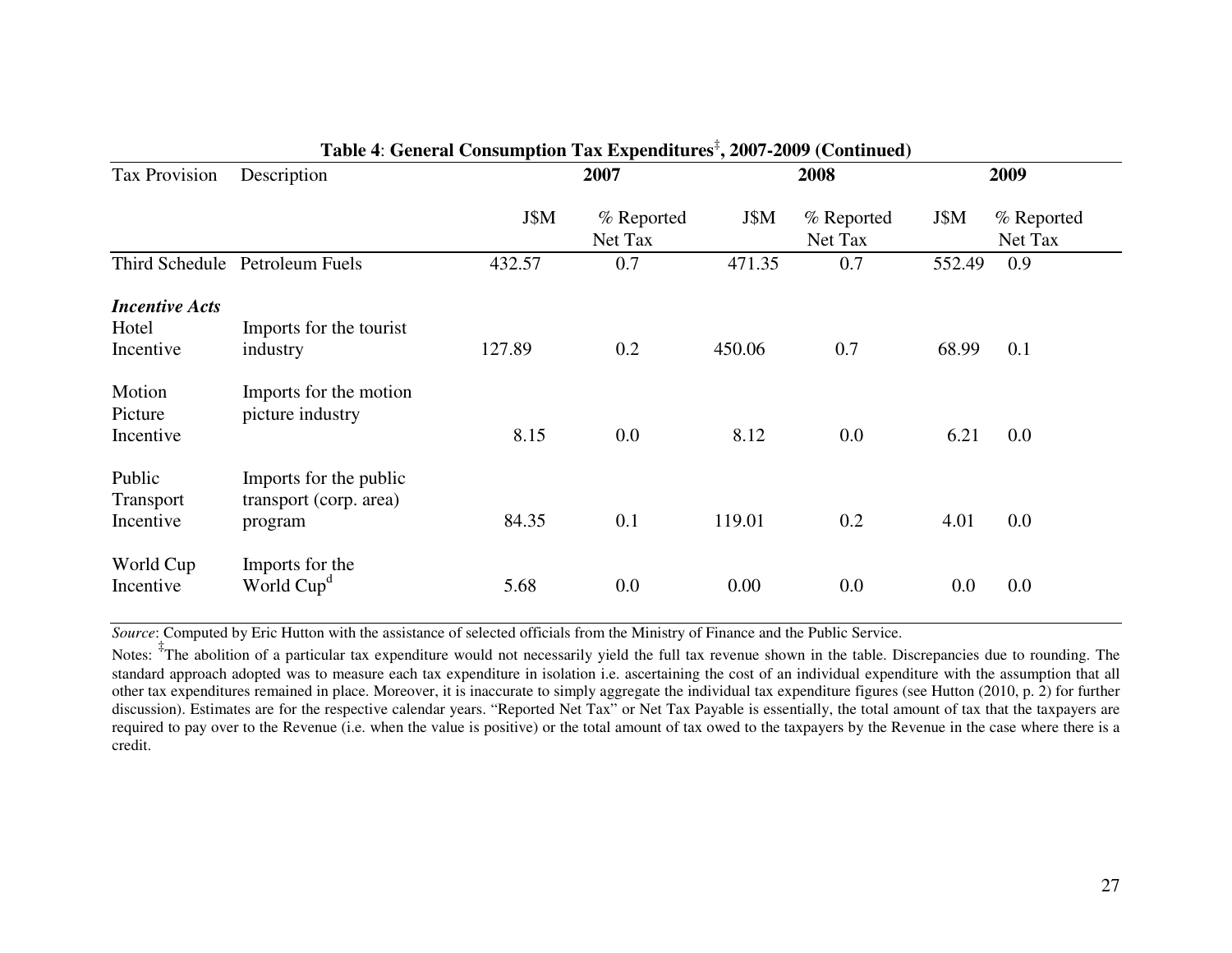| <b>Tax Provision</b>              | Description                          | 2007      |                       | 2008      |                       |           | 2009                  |  |
|-----------------------------------|--------------------------------------|-----------|-----------------------|-----------|-----------------------|-----------|-----------------------|--|
|                                   |                                      | J\$M      | % Reported<br>Net Tax | J\$M      | % Reported<br>Net Tax | J\$M      | % Reported<br>Net Tax |  |
| <b>Other Acts or Charters</b>     |                                      |           |                       |           |                       |           |                       |  |
| Separate Charter Education        |                                      | 89.42     | 0.1                   | 78.98     | 0.1                   | 86.18     | 0.1                   |  |
|                                   | Separate Charter Remission Under Own |           |                       |           |                       |           |                       |  |
|                                   | Act                                  | 1.22      | 0.0                   | 3.00      | 0.0                   | 2.93      | $0.0\,$               |  |
| <b>Waivers and Reimbursements</b> |                                      |           |                       |           |                       |           |                       |  |
| Waiver                            | <b>Full Waiver</b>                   | 4,617.22  | 7.4                   | 3,026.59  | 4.5                   | 3,793.06  | 5.9                   |  |
| Waiver                            | Partial Waiver                       | 219.48    | 0.4                   | 123.95    | 0.2                   | 8.91      | 0.0                   |  |
| Waiver                            | Waiver for Hybrid Cars               | 11.85     | 0.0                   | 15.48     | 0.0                   | $0.0\,$   | 0.0                   |  |
| Waiver                            | Waiver for Hybrid Trucks             | 53.41     | 0.1                   | 8.27      | 0.0                   | $0.0\,$   | 0.0                   |  |
| Waiver                            | Waiver for JUTA                      | 8.96      | 0.0                   | 1.69      | 0.0                   | $0.0\,$   | 0.0                   |  |
| <b>Reported Net Tax</b>           |                                      | 62,625.56 |                       | 67,088.60 |                       | 64,336.24 |                       |  |

### **Table 4**: **General Consumption Tax Expenditures**‡**, 2007-2009 (Continued)**

*Source*: Computed by Eric Hutton with the assistance of selected officials from the Ministry of Finance and the Public Service.

Notes: <sup>‡</sup>The abolition of a particular tax expenditure would not necessarily yield the full tax revenue shown in the table. Discrepancies due to rounding. The standard approach adopted was to measure each tax expenditure in isolation i.e. ascertaining the cost of an individual expenditure with the assumption that all other tax expenditures remained in place. Moreover, it is inaccurate to simply aggregate the individual tax expenditure figures (see Hutton (2010, p. 2) for further discussion). Estimates are for the respective calendar years. "Reported Net Tax" or Net Tax Payable is essentially, the total amount of tax that the taxpayers are required to pay over to the Revenue (i.e. when the value is positive) or the total amount of tax owed to the taxpayers by the Revenue in the case where there is a credit.

#### **Notes:**

<sup>a</sup> This expenditure occurred because the Customs User Fee, the Standard Compliance Fee and the Environmental Levy are not part of the GCT base at the ports.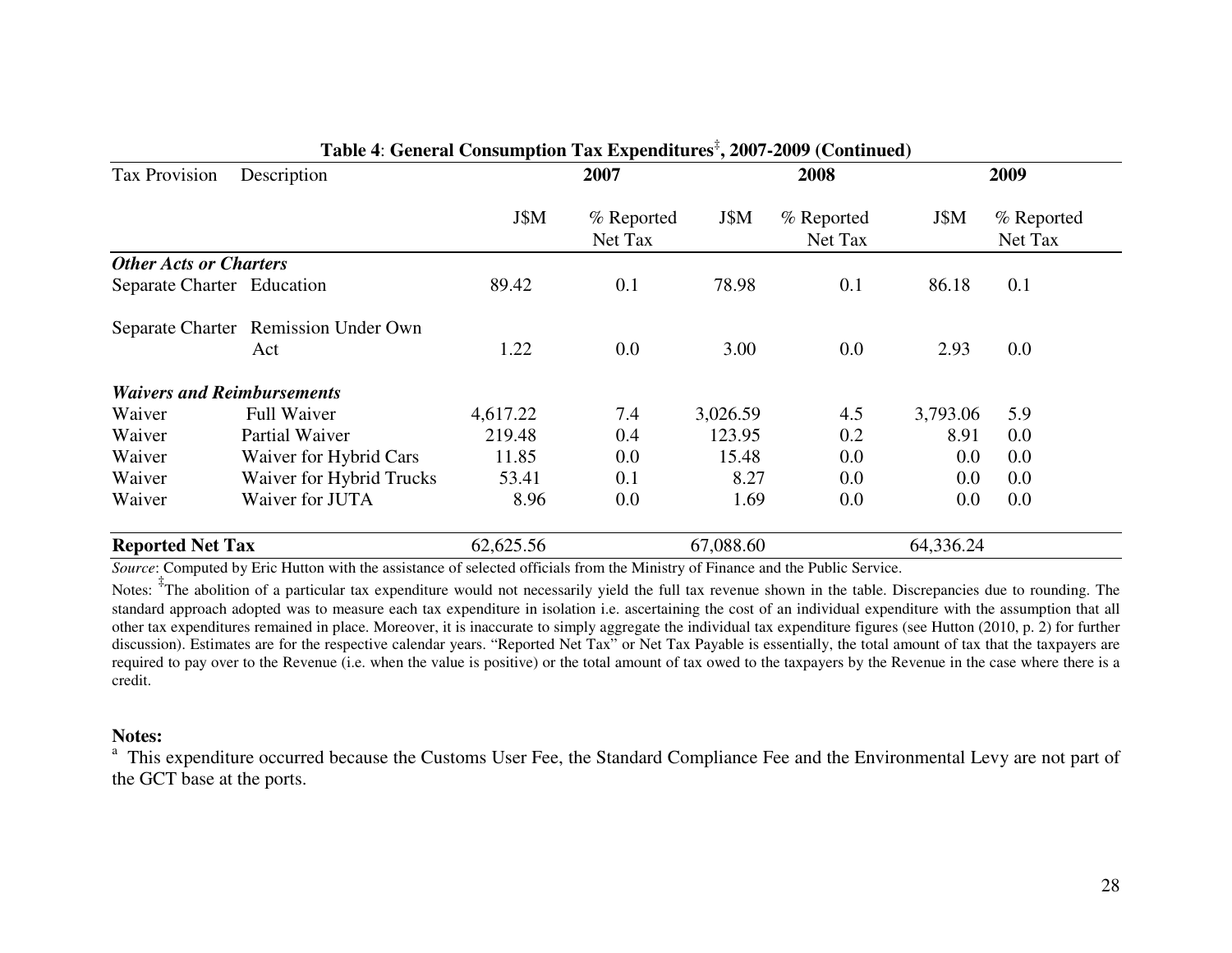$<sup>b</sup>$  Effective January 1, 2010, the special GCT rate for the tourism sector was increased to 10.0 per cent up from the previous rate of</sup> 8.25 per cent.

 $c$  A 10.0 per cent GCT was imposed on Electricity for Residential (for those consuming more than 200 kWh per month), Commercial and Industrial Customers effective February 1, 2010. This resulted in the expansion of the GCT base and will be reflected in the GCT expenditure specifically related to electricity supply for calendar years after 2009.

<sup>d</sup> Jamaica served as a host of selected group matches for the ICC's Cricket World Cup in March 2007.

# **Special Consumption Tax Expenditures**

The tax expenditures for the SCT are broken down first based on imports versus domestic supplies and then, under the Imports category, based on the legislation which grants the tax expenditure. Ideally these two categories should be merged and the tax expenditure estimates of domestic sales and imports combined but unfortunately the captured SCT return data does not provide sufficient information to properly disaggregate the reported tax expenditures by product type.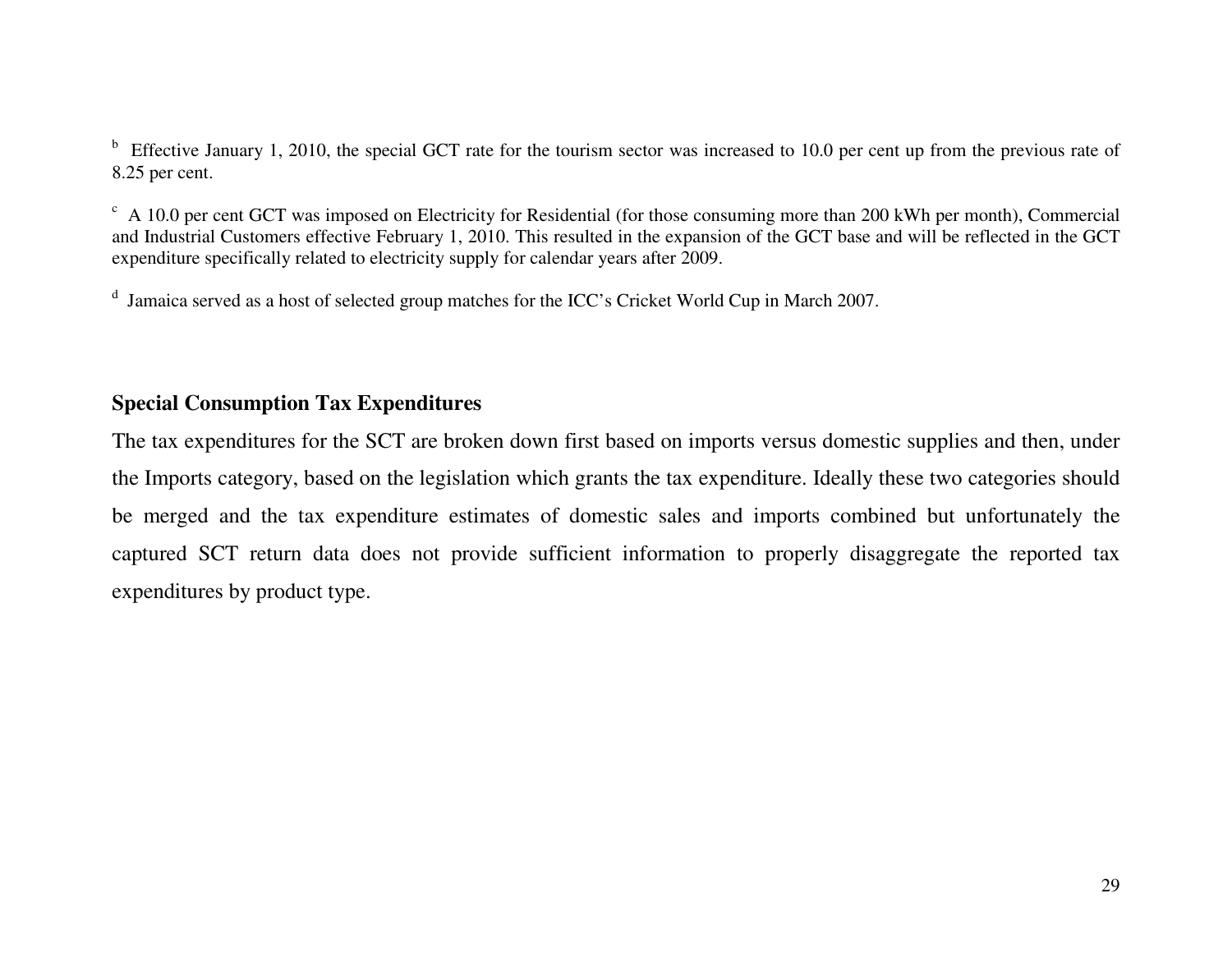SCT expenditures are provided for under the *GCT Act*, which enacts the SCT, various incentive Acts, defined in the charters of some organizations, or through waivers allowed under various pieces of legislation such as the *GCT* Act and the Constitutional powers of the Minister of Finance.<sup>4</sup>

Under the *GCT Act*, the tax expenditures are related to the exemption schedule for the GCT. This is due to the change in the tax treatment of motor vehicles, which used to be taxed at special rates under the GCT, but are now taxed at the standard rate under the GCT and have SCT applied. As a result, provisions in the Act which used to relate to relief for GCT for motor vehicles for certain purposes, were amended to allow for relief from SCT. A number of tax incentive Acts providing exemption from payment of SCT on designated supplies, petroleum fuels and motor vehicles for the most part.

The Charter for the University of the West Indies provides for certain exemptions from taxes under the *GCT Act*. The tax expenditure estimate values reported strictly pertain to SCT exempted on imports.

<sup>&</sup>lt;sup>4</sup> It is important to note that due to a change in the motor vehicle rate structure effective May 12, 2008 (to a situation where there is now the standard GCT rate applied to each imported motor vehicle in conjunction with an SCT rate depending on the actual *cc* rating, laden weight (in the case of pick-ups or buses) or seating capacity (for buses) of the vehicle), one will notice later a dramatic increase in the tax expenditures for the SCT in that year (compared with previous estimates in Hutton (2010, pp. 16-17)) as well as in 2009. This is a reasonable expectation as the SCT was applied to motor vehicles for the first time in Jamaica similar to tobacco, alcohol and fuel. Furthermore, unlike in Hutton (2010), the SCT expenditures are now disaggregated into two components i.e. specific and the *ad valorem* SCT.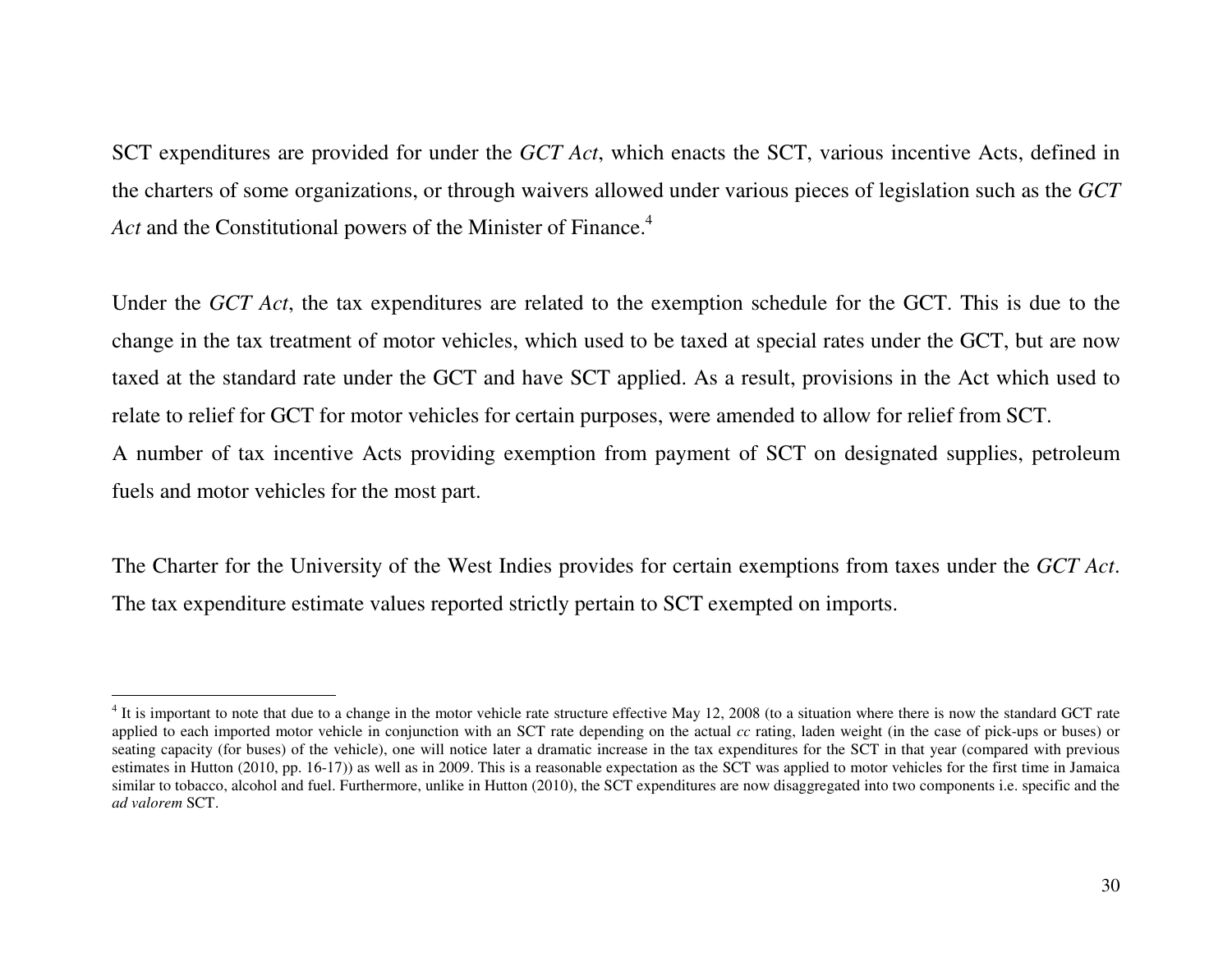The "Waivers" category only includes those waivers granting reductions in tax payable at time of import, no data were available on any waivers, reimbursements, or refunds post-payment of the tax.

The "Domestic Sales" category is broken down by sales reported on the SCT as being exempt, versus sales reported on the SCT return as being zero-rated.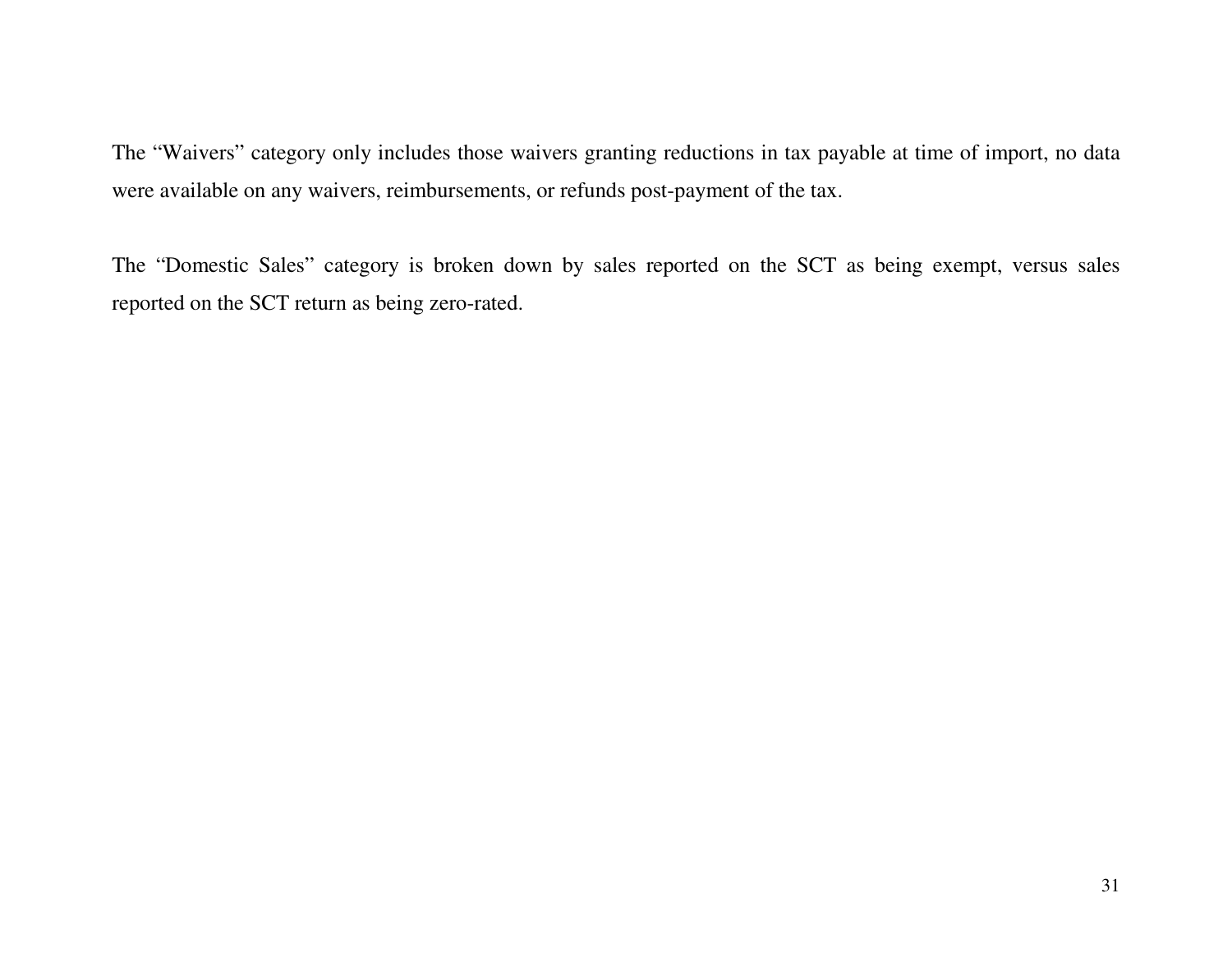| Tax Provision  | Description                                   |                | 2007                     |        | 2008                  |        | 2009                  |
|----------------|-----------------------------------------------|----------------|--------------------------|--------|-----------------------|--------|-----------------------|
|                |                                               | J\$M           | % Reported<br>Net Tax    | J\$M   | % Reported<br>Net Tax | J\$M   | % Reported<br>Net Tax |
| <b>Imports</b> |                                               |                |                          |        |                       |        |                       |
| <b>GCT</b> Act |                                               |                |                          |        |                       |        |                       |
|                | <b>Imports for Agriculture</b><br>and Fishing |                | $\overline{\phantom{0}}$ | 37.81  | 0.2                   | 54.43  | 0.2                   |
|                | Airline Industry                              |                |                          |        |                       |        |                       |
|                | Alcohol                                       | 0.35           | 0.0                      | 0.16   | 0.0                   | 1.02   | $0.0\,$               |
|                | Vehicle                                       | $\blacksquare$ | 0.0                      | 0.47   | 0.0                   | 1.06   | 0.0                   |
|                | <b>Buses</b>                                  |                |                          |        |                       |        |                       |
|                | Vehicle                                       | 0.0            | 0.0                      | 13.77  | 0.0                   | 4.94   | 0.0                   |
|                | Vehicles for specified<br>persons             |                | $\overline{\phantom{a}}$ | 473.74 | 2.9                   | 840.47 | 3.2                   |

#### **Table 5.1**: **Special Consumption Tax (***Ad Valorem***) Expenditures**‡**, 2007-2009**

*Source*: Computed by Eric Hutton with the assistance of selected officials from the Ministry of Finance and the Public Service.

Notes: <sup>‡</sup>The abolition of a particular tax expenditure would not necessarily yield the full tax revenue shown in the table. Discrepancies due to rounding. The standard approach adopted was to measure each tax expenditure in isolation i.e. ascertaining the cost of an individual expenditure with the assumption that all other tax expenditures remained in place. Moreover, it is inaccurate to simply aggregate the individual tax expenditure figures (see Hutton (2010, p. 2) for further discussion). Estimates are for the respective calendar years. "Reported Net Tax" or Net Tax Payable is essentially, the total amount of tax that the taxpayers are required to pay over to the Revenue (i.e. when the value is positive) or the total amount of tax owed to the taxpayers by the Revenue in the case where there is a credit.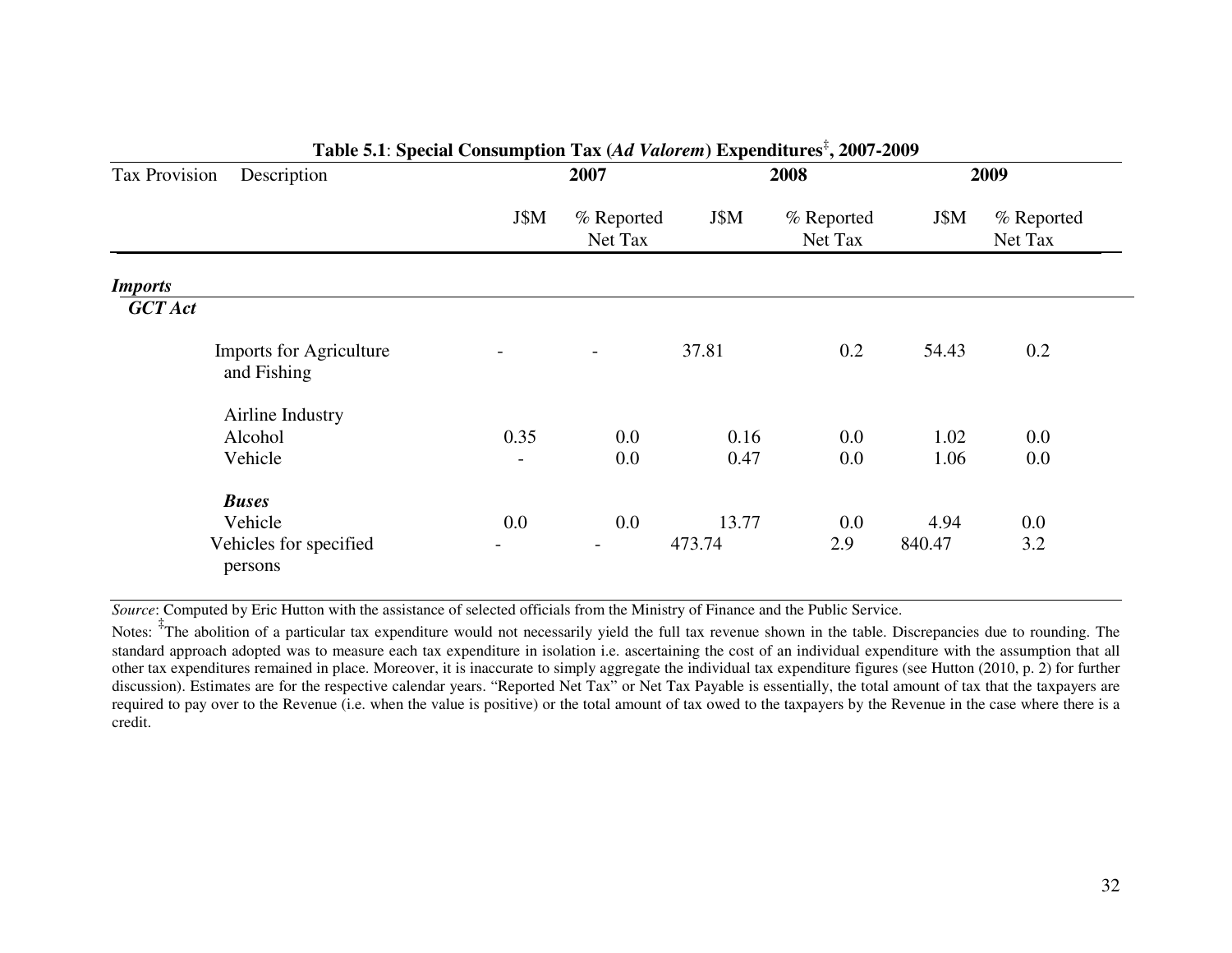| Tax Provision                                                           | Description                                                   |           | 2007                  |           | 2008                  |           | 2009                  |  |  |
|-------------------------------------------------------------------------|---------------------------------------------------------------|-----------|-----------------------|-----------|-----------------------|-----------|-----------------------|--|--|
|                                                                         |                                                               | J\$M      | % Reported<br>Net Tax | J\$M      | % Reported<br>Net Tax | J\$M      | % Reported<br>Net Tax |  |  |
| <b>Incentive Acts</b>                                                   |                                                               |           |                       |           |                       |           |                       |  |  |
| Free Zone<br>Incentive                                                  | Imports of free zone<br>company (Tobacco)                     | 0.11      | 0.0                   |           | 0.0                   | 0.00      | 0.0                   |  |  |
|                                                                         | Vehicles                                                      | 0.00      | 0.0                   | 0.00      | 0.0                   | 0.63      | 0.0                   |  |  |
| Bauxite and<br>Alumina<br>Incentive                                     | <b>Imports by Bauxite</b><br>and Alumina<br>companies         |           | 0.0                   | 10.42     | 0.1                   | 28.46     | 0.1                   |  |  |
| <b>Motion Picture</b><br>Incentives                                     | Imports by motion<br>Studio                                   |           | 0.0                   | 1.38      | 0.0                   | 5.39      | 0.0                   |  |  |
| Public<br>Transport<br>Incentive                                        | Imports for the public<br>transport (corp. area)<br>programme |           | 0.0                   | 0.78      | 0.0                   | 0.53      | 0.0                   |  |  |
| <b>Other Act or Charters</b><br>University of<br>West Indies<br>Charter | Imports for educational<br>purpose                            |           | 0.0                   | 5.80      | $0.0\,$               | 5.27      | 0.0                   |  |  |
|                                                                         | <b>Waivers and Reimbursements</b>                             |           |                       |           |                       |           |                       |  |  |
| Various                                                                 | Waivers on imports                                            | 0.06      | 0.0                   | 385.15    | 2.4                   | 1,938.89  | 7.5                   |  |  |
|                                                                         | <b>Reported Net Tax</b> (i.e. Ad valorem + Specific)          | 13,247.16 |                       | 16,225.96 |                       | 25,987.72 |                       |  |  |

# **Table 5.1**: **Special Consumption Tax (***Ad Valorem***) Expenditures**‡**, 2007-2009 (Continued)**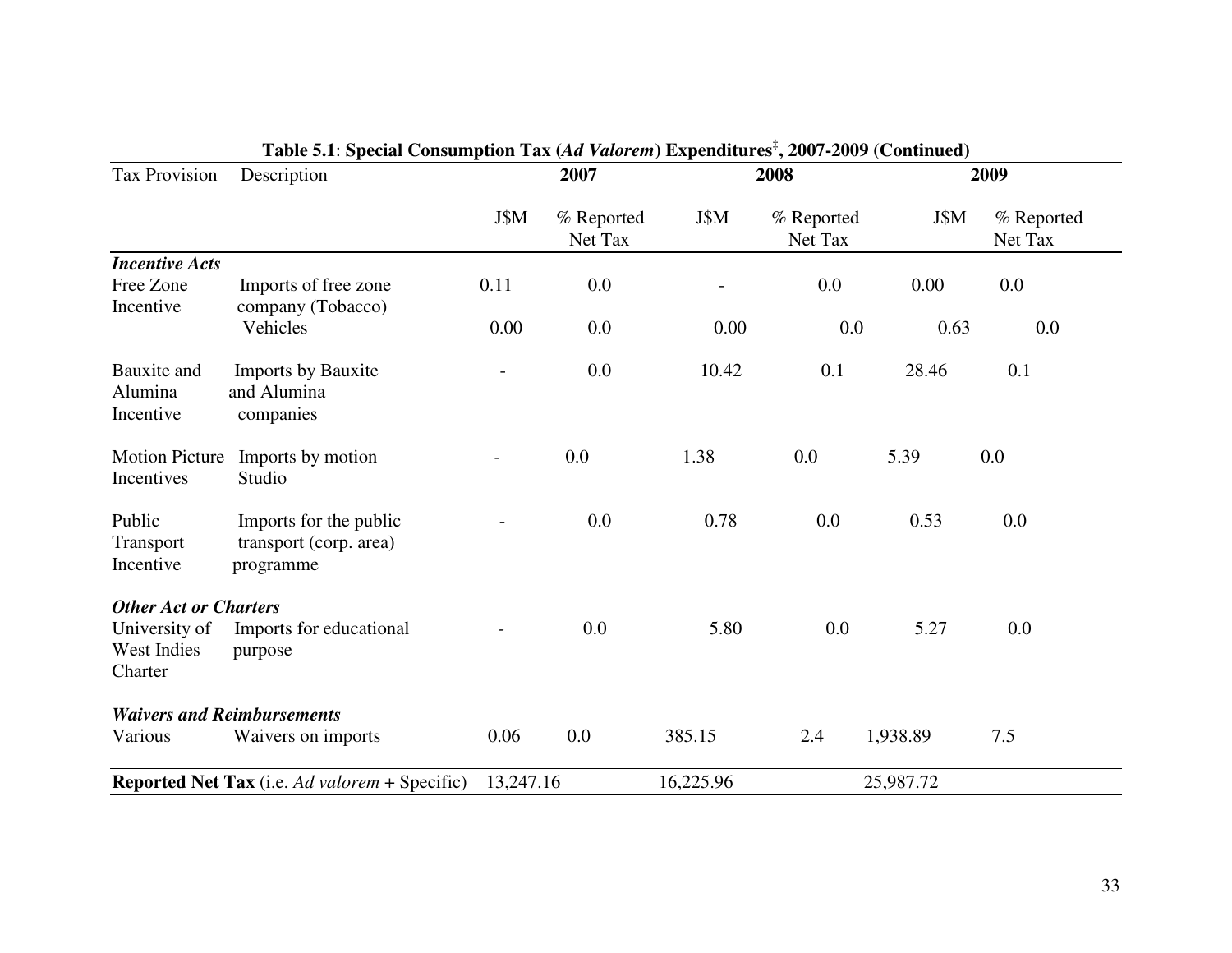*Source*: Computed by Eric Hutton with the assistance of selected officials from the Ministry of Finance and the Public Service.

Notes: <sup>‡</sup>The abolition of a particular tax expenditure would not necessarily yield the full tax revenue shown in the table. Discrepancies due to rounding. The standard approach adopted was to measure each tax expenditure in isolation i.e. ascertaining the cost of an individual expenditure with the assumption that all other tax expenditures remained in place. Moreover, it is inaccurate to simply aggregate the individual tax expenditure figures (see Hutton (2010, p. 2) for further discussion). Estimates are for the respective calendar years. "Reported Net Tax" or Net Tax Payable is essentially, the total amount of tax that the taxpayers are required to pay over to the Revenue (i.e. when the value is positive) or the total amount of tax owed to the taxpayers by the Revenue in the case where there is a credit.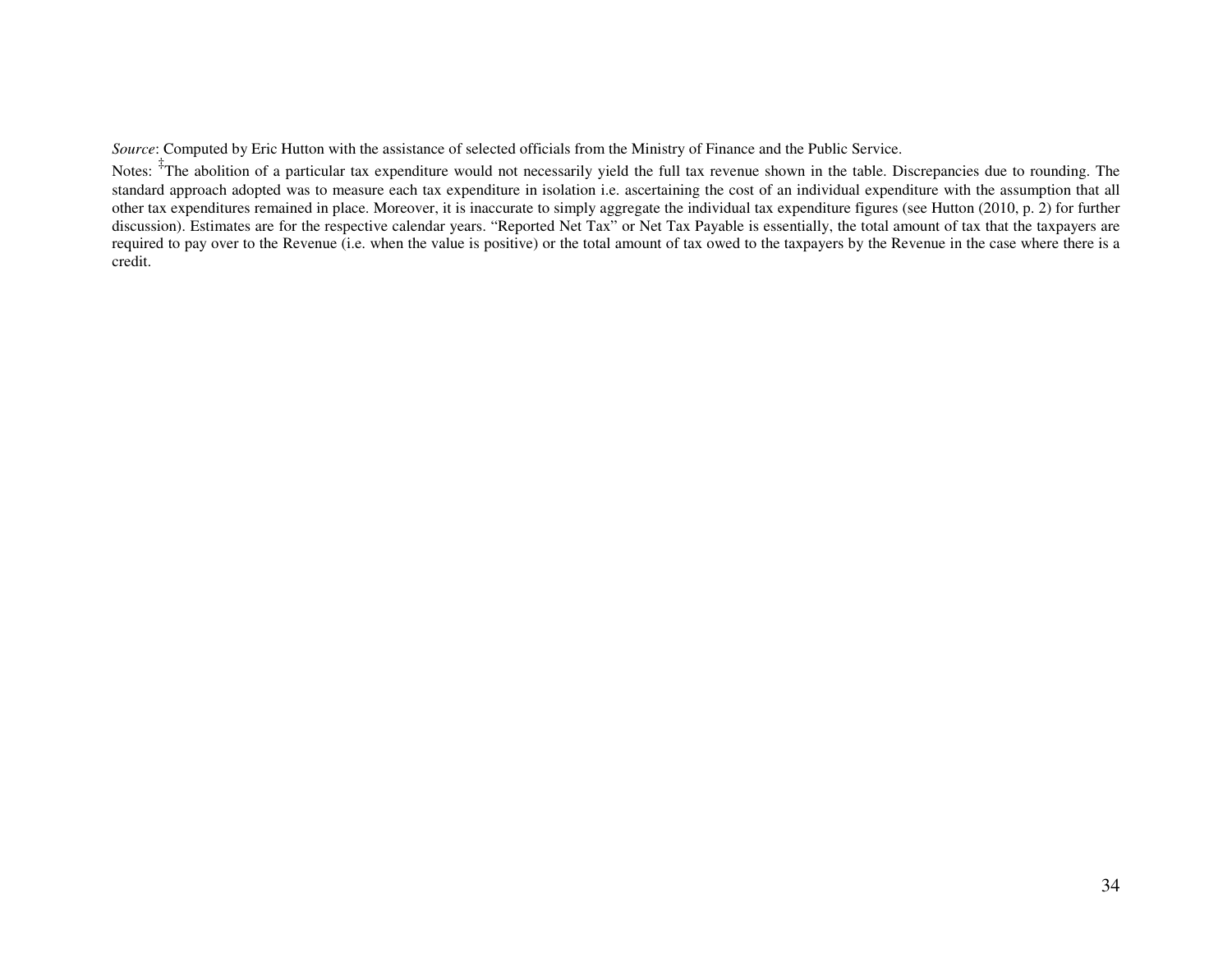| Tax Provision                       | Description                                           |                | 2007                  |                | Table 3.2. Special Consumption Tax (Specific) Expenditures $, 2007$ -2007<br>2008 |                | 2009                  |
|-------------------------------------|-------------------------------------------------------|----------------|-----------------------|----------------|-----------------------------------------------------------------------------------|----------------|-----------------------|
|                                     |                                                       | J\$M           | % Reported<br>Net Tax | J\$M           | % Reported<br>Net Tax                                                             | J\$M           | % Reported<br>Net Tax |
| <b>Imports</b>                      |                                                       |                |                       |                |                                                                                   |                |                       |
| <b>GCT</b> Act                      |                                                       |                |                       |                |                                                                                   |                |                       |
|                                     | Airline Industry:                                     |                |                       |                |                                                                                   |                |                       |
|                                     | Alcohol                                               | 0.12           | $0.0\,$               | 0.10           | $0.0\,$                                                                           | 0.05           | 0.0                   |
|                                     | Fuel                                                  | 0.45           | 0.0                   | 0.48           | 0.0                                                                               | 0.42           | 0.0                   |
|                                     | <b>Imports of Buses</b>                               | $\blacksquare$ | $\blacksquare$        | $\blacksquare$ |                                                                                   | $\blacksquare$ |                       |
|                                     | Vehicles for specified<br>persons                     | $\blacksquare$ | $\blacksquare$        | $\blacksquare$ | $\blacksquare$                                                                    |                | $\blacksquare$        |
| <b>Incentive Acts</b>               |                                                       |                |                       |                |                                                                                   |                |                       |
| Free Zone<br>Incentive              | Imports of free zone<br>company                       | 0.58           | 0.0                   | 1.07           | 0.0                                                                               |                | $0.0\,$               |
| Bauxite and<br>Alumina<br>Incentive | <b>Imports by Bauxite</b><br>and Alumina<br>companies | 305.03         | 2.3                   | 320.54         | 2.0                                                                               | 95.41          | 0.4                   |
| <b>Motion Picture</b><br>Incentives | Imports by motion<br>Studio                           |                |                       |                |                                                                                   |                |                       |
| Public                              | Imports for the public                                |                |                       |                |                                                                                   |                |                       |

# **Table 5.2**: **Special Consumption Tax (***Specific***) Expenditures**‡**, 2007-2009**

*Source*: Computed by Eric Hutton with the assistance of selected officials from the Ministry of Finance and the Public Service.

Notes: <sup>‡</sup>The abolition of a particular tax expenditure would not necessarily yield the full tax revenue shown in the table. Discrepancies due to rounding. The standard approach adopted was to measure each tax expenditure in isolation i.e. ascertaining the cost of an individual expenditure with the assumption that all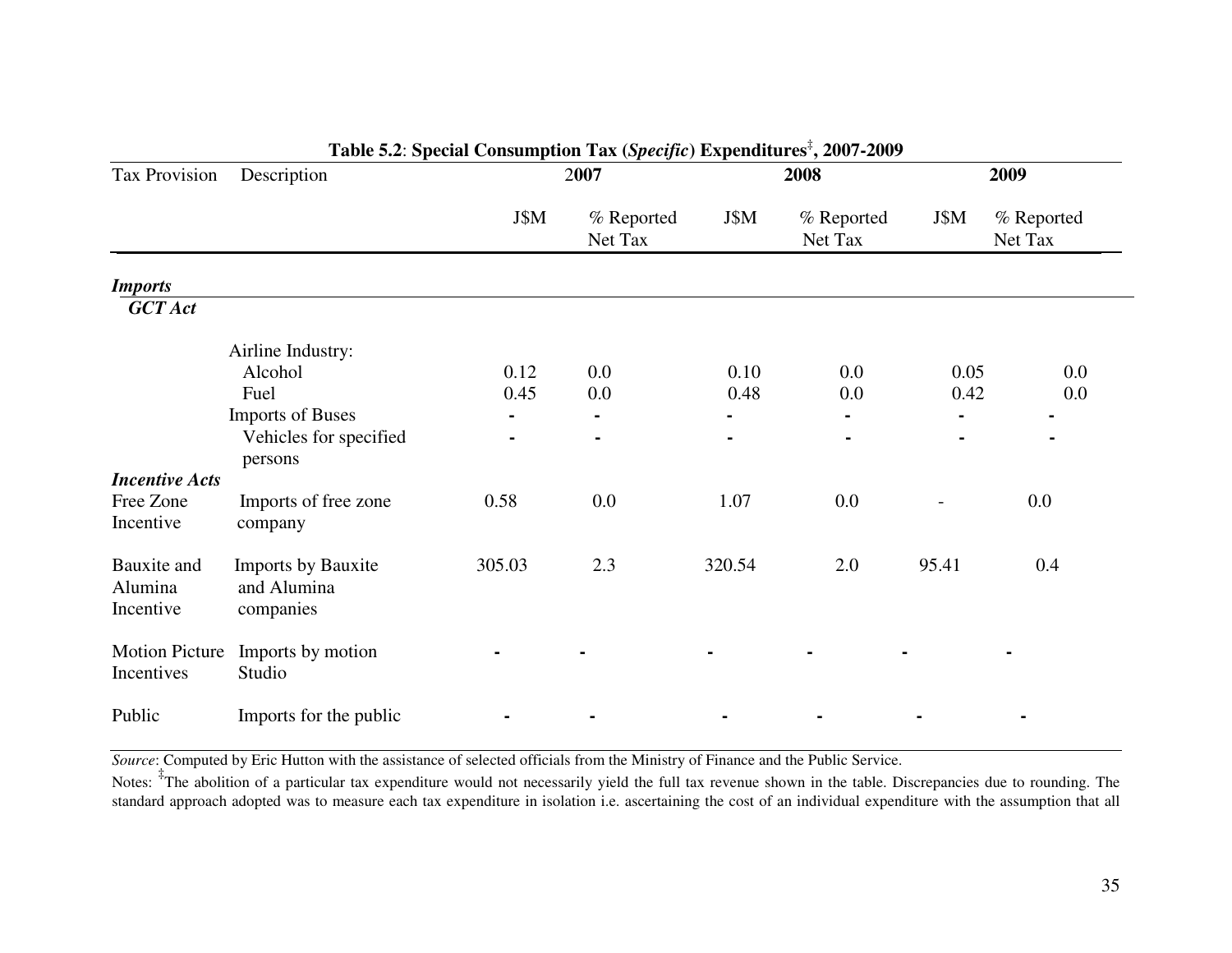other tax expenditures remained in place. Moreover, it is inaccurate to simply aggregate the individual tax expenditure figures (see Hutton (2010, p. 2) for further discussion). Estimates are for the respective calendar years. "Reported Net Tax" or Net Tax Payable is essentially, the total amount of tax that the taxpayers are required to pay over to the Revenue (i.e. when the value is positive) or the total amount of tax owed to the taxpayers by the Revenue in the case where there is a credit.

|                                         | Table 5.2: Special Consumption Tax (Specific) Expenditures <sup><math>\overline{z}</math></sup> , 2007-2009 (Continued) |          |                       |           |                       |           |                       |  |
|-----------------------------------------|-------------------------------------------------------------------------------------------------------------------------|----------|-----------------------|-----------|-----------------------|-----------|-----------------------|--|
| Tax Provision                           | Description                                                                                                             |          | 2007                  |           | 2008                  |           | 2009                  |  |
|                                         |                                                                                                                         | J\$M     | % Reported<br>Net Tax | J\$M      | % Reported<br>Net Tax | J\$M      | % Reported<br>Net Tax |  |
| <b>Incentive Acts</b>                   |                                                                                                                         |          |                       |           |                       |           |                       |  |
| Transport<br>Incentive                  | Transport (corporate area)<br>programme                                                                                 |          |                       |           |                       |           |                       |  |
| <b>Other Act or Charters</b>            |                                                                                                                         |          |                       |           |                       |           |                       |  |
| University of<br>West Indies<br>Charter | Imports for educational<br>purpose                                                                                      |          |                       |           |                       |           |                       |  |
|                                         | <b>Waivers and Reimbursements</b>                                                                                       |          |                       |           |                       |           |                       |  |
| Various                                 | Waivers on imports                                                                                                      | 110.66   | 0.8                   | 140.98    | 0.9                   | 231.71    | 0.9                   |  |
| <b>Domestic</b>                         |                                                                                                                         |          |                       |           |                       |           |                       |  |
| Various                                 | Partial Waivers on<br>Fuel for JPS                                                                                      | 3,030.25 | 22.9                  | 2,991.60  | 18.4                  | 3,033.68  | 11.7                  |  |
|                                         | Reported Net Tax (i.e. Ad valorem + Specific) 13,247.16                                                                 |          |                       | 16,225.96 |                       | 25,987.72 |                       |  |

*Source*: Computed by Eric Hutton with the assistance of selected officials from the Ministry of Finance and the Public Service.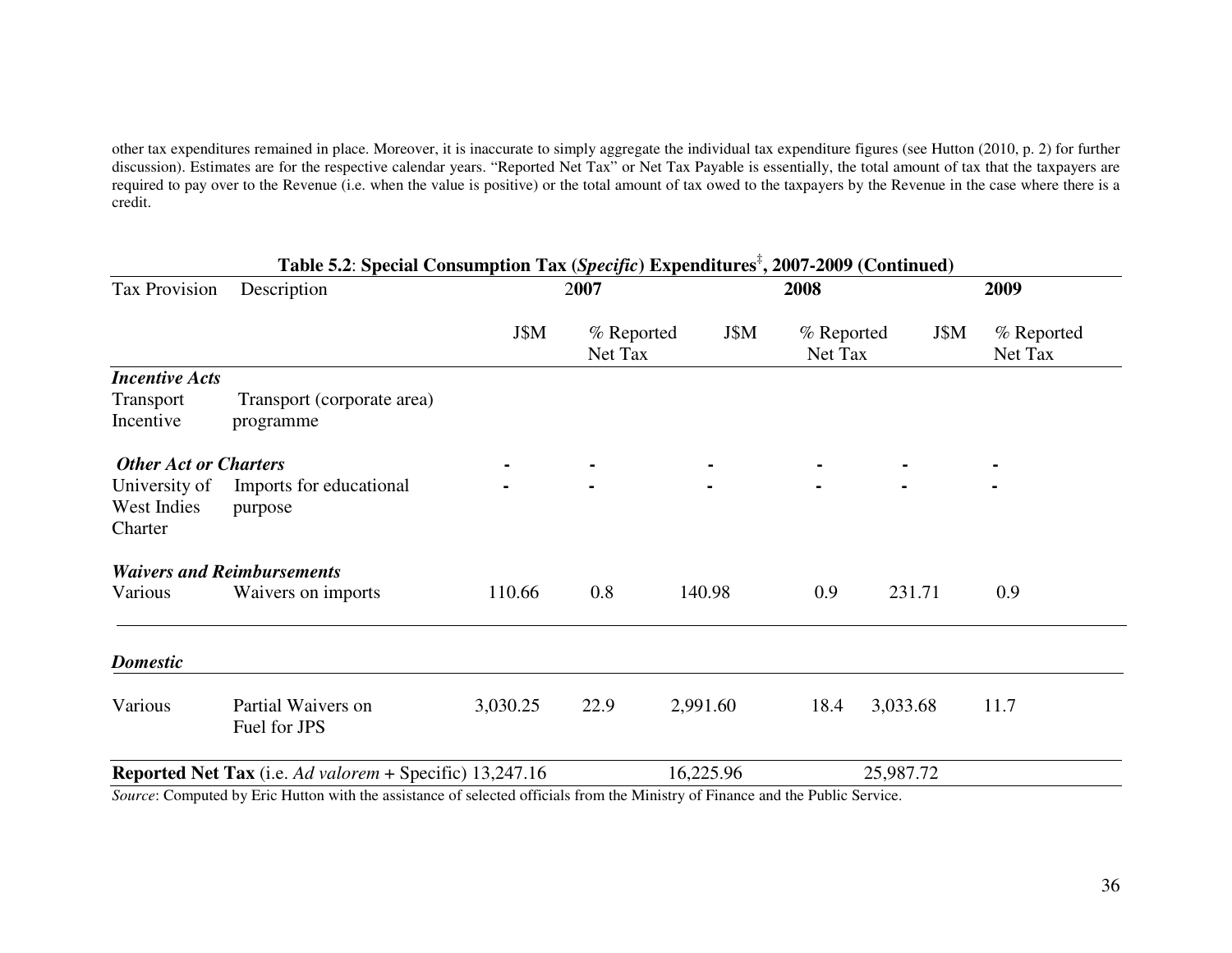Notes: <sup>‡</sup>The abolition of a particular tax expenditure would not necessarily yield the full tax revenue shown in the table. Discrepancies due to rounding. The standard approach adopted was to measure each tax expenditure in isolation i.e. ascertaining the cost of an individual expenditure with the assumption that all other tax expenditures remained in place. Moreover, it is inaccurate to simply aggregate the individual tax expenditure figures (see Hutton (2010, p. 2) for further discussion). Estimates are for the respective calendar years. "Reported Net Tax" or Net Tax Payable is essentially, the total amount of tax that the taxpayers are required to pay over to the Revenue (i.e. when the value is positive) or the total amount of tax owed to the taxpayers by the Revenue in the case where there is a credit.

# **Trade Tax Expenditures**

The tax expenditures for Import Duty and the Customs User Fee are broken down based on the legislation which facilitates each tax expenditure. Import Duty expenditures are provided for under the Customs Act, various incentive Acts, defined in the charters of some organizations, or through waivers allowed under various pieces of legislation.

Under the *Customs Act*, tax expenditures for import duty are provided for under the Second and Third Schedule to the Act, by allowing for reduced rates of duty (in most cases, zero per cent) for specified imports for specified reasons or importers. The expenditure estimates have been summarized by broad categories, in order to provide consistent classifications with the GCT tax expenditures. Certain regulations have also been put in place to waive CUF on imports for specific programs.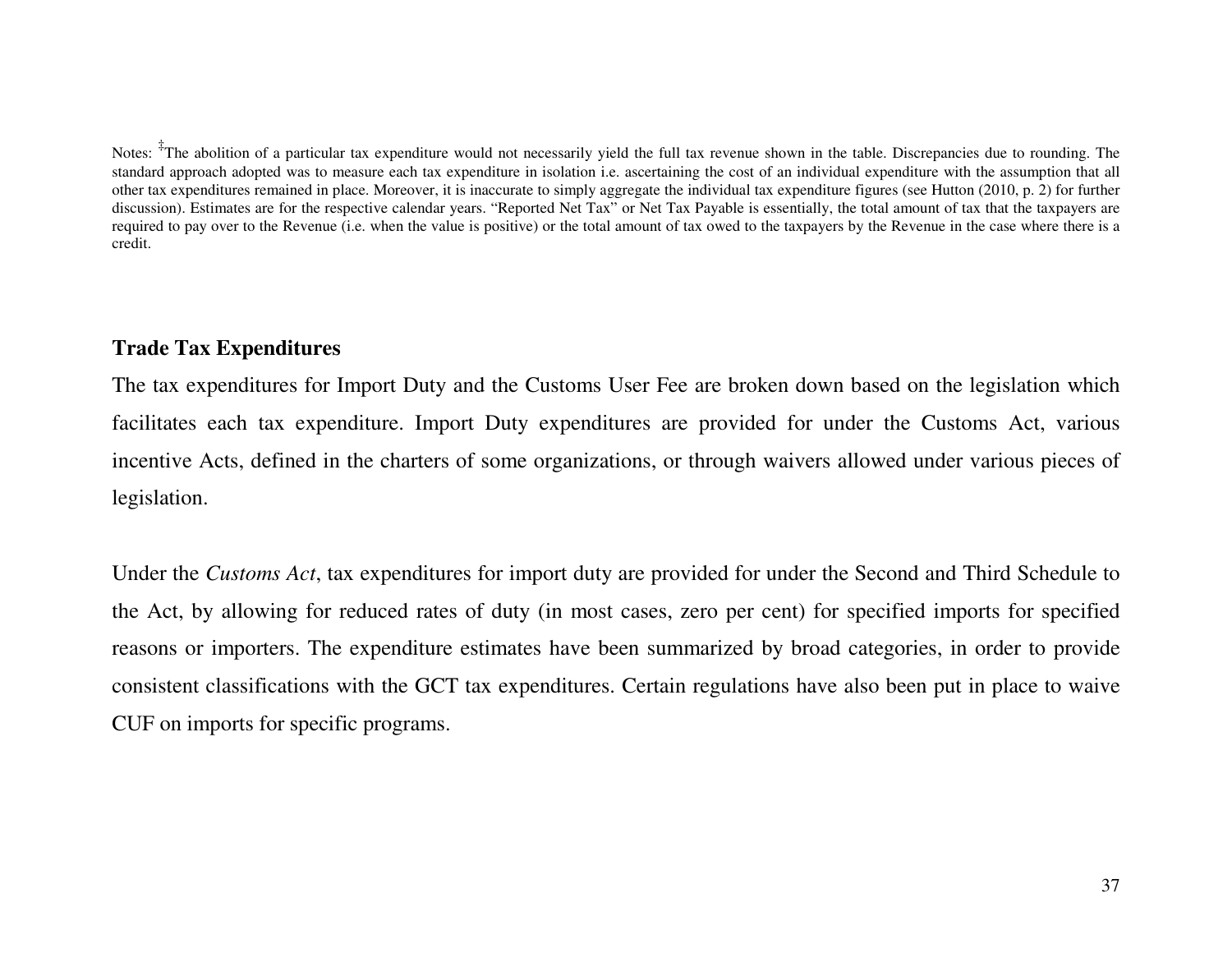Most tax incentive Acts provide for a concession on import duty for capital machinery and equipment, and some consumables, specific to the industry in question. More limited exemptions are provided for the CUF.

The Charter for the University of the West Indies provides for certain exemptions from import duty.

The "Waivers" category only includes those waivers granting reductions in tax payable at time of import, no data were available on any waivers, reimbursements, or refunds post-payment of the tax, or waivers of post-entry audits.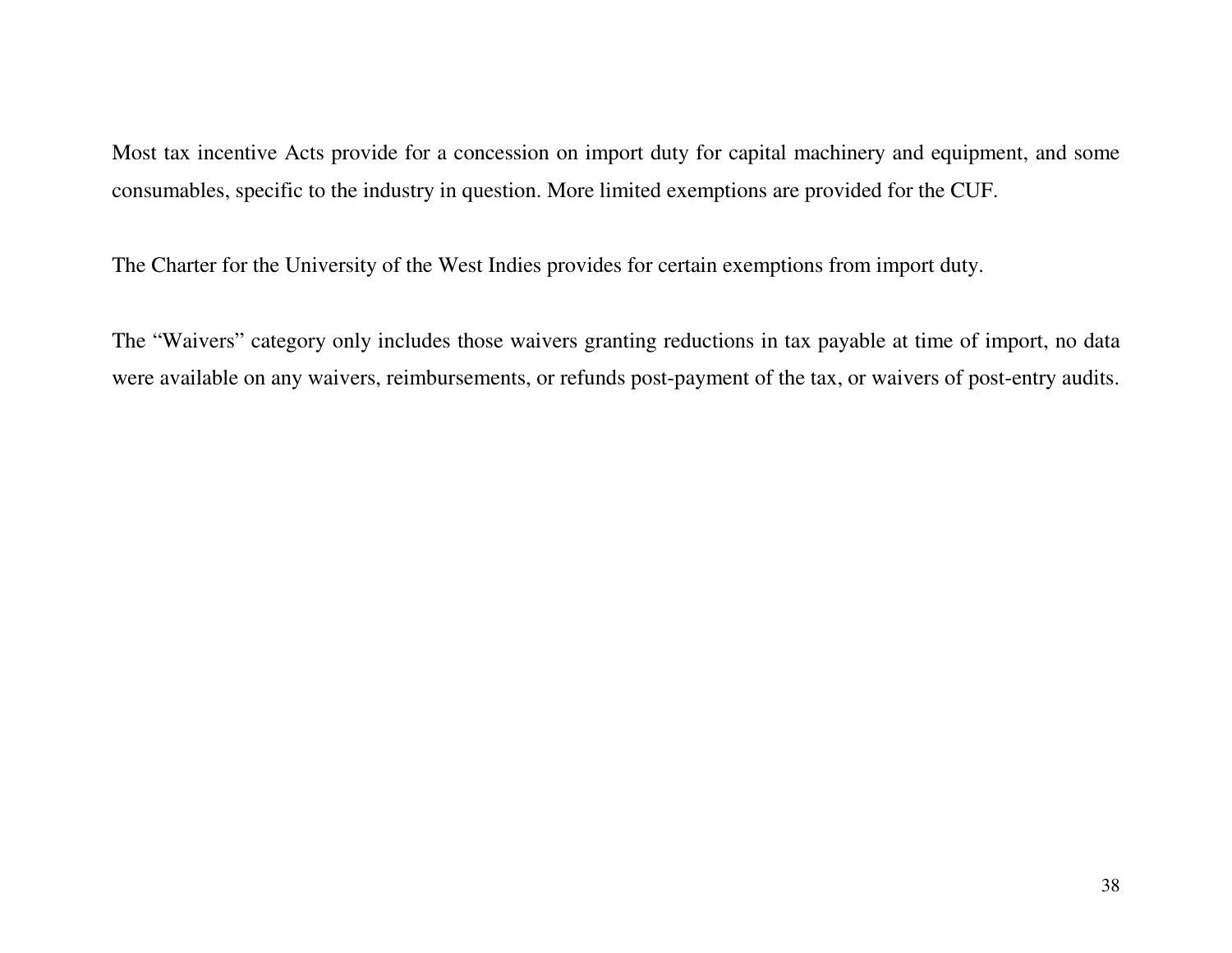|                                     | 2007                     |            |                          | 2008<br>$\%$ |                          | 2009       |
|-------------------------------------|--------------------------|------------|--------------------------|--------------|--------------------------|------------|
|                                     |                          | % Reported |                          | Reported     |                          | % Reported |
| Tax Provision/Description           | J\$M                     | Net Tax    | J\$M                     | Net Tax      | J\$M                     | Net Tax    |
| <b>Customs Act, Second Schedule</b> |                          |            |                          |              |                          |            |
| Agriculture and Fishing             |                          | 0.00       |                          | 0.00         |                          | 0.00       |
| Airline Industry                    | 97.39                    | 0.54       | 88.34                    | 0.45         | 65.13                    | 0.35       |
| Education                           | 1.59                     | 0.01       | 4.06                     | 0.02         | 1.47                     | 0.01       |
| <b>Health Care</b>                  | 4.07                     | 0.02       | 3.99                     | 0.02         | 0.19                     | 0.00       |
| Postal                              |                          | 0.00       |                          | 0.00         |                          | 0.00       |
| Religious or Charitable             |                          |            |                          |              |                          |            |
| Purposes                            | 3.45                     | 0.02       | 8.61                     | 0.04         | 5.40                     | 0.03       |
| Scientific or Research              |                          |            |                          |              |                          |            |
| Purposes                            | 0.02                     | 0.00       | $\overline{\phantom{a}}$ | 0.00         | $\overline{\phantom{a}}$ | 0.00       |
| <b>Customs Act, Third Schedule</b>  |                          |            |                          |              |                          |            |
| Agriculture and Fishing             | 27.73                    | 0.15       | 22.65                    | 0.12         | 20.05                    | 0.11       |
| Education                           | 0.10                     | 0.00       | 0.36                     | 0.00         | 0.72                     | 0.00       |
| <b>Electrical Generation</b>        | 0.01                     | 0.00       | 0.01                     | 0.00         |                          | 0.00       |
| <b>Energy Conservation</b>          | 4.62                     | 0.03       | 8.02                     | 0.04         | 13.80                    | 0.07       |
| Fire Fighting                       | 0.19                     | 0.00       | 0.25                     | 0.00         | 0.12                     | 0.00       |
| <b>Health Care</b>                  | $\overline{\phantom{a}}$ | 0.00       | $\overline{\phantom{a}}$ | 0.00         |                          | 0.00       |

# **Table 6: Import Duty Expenditures**‡**, 2007-2009**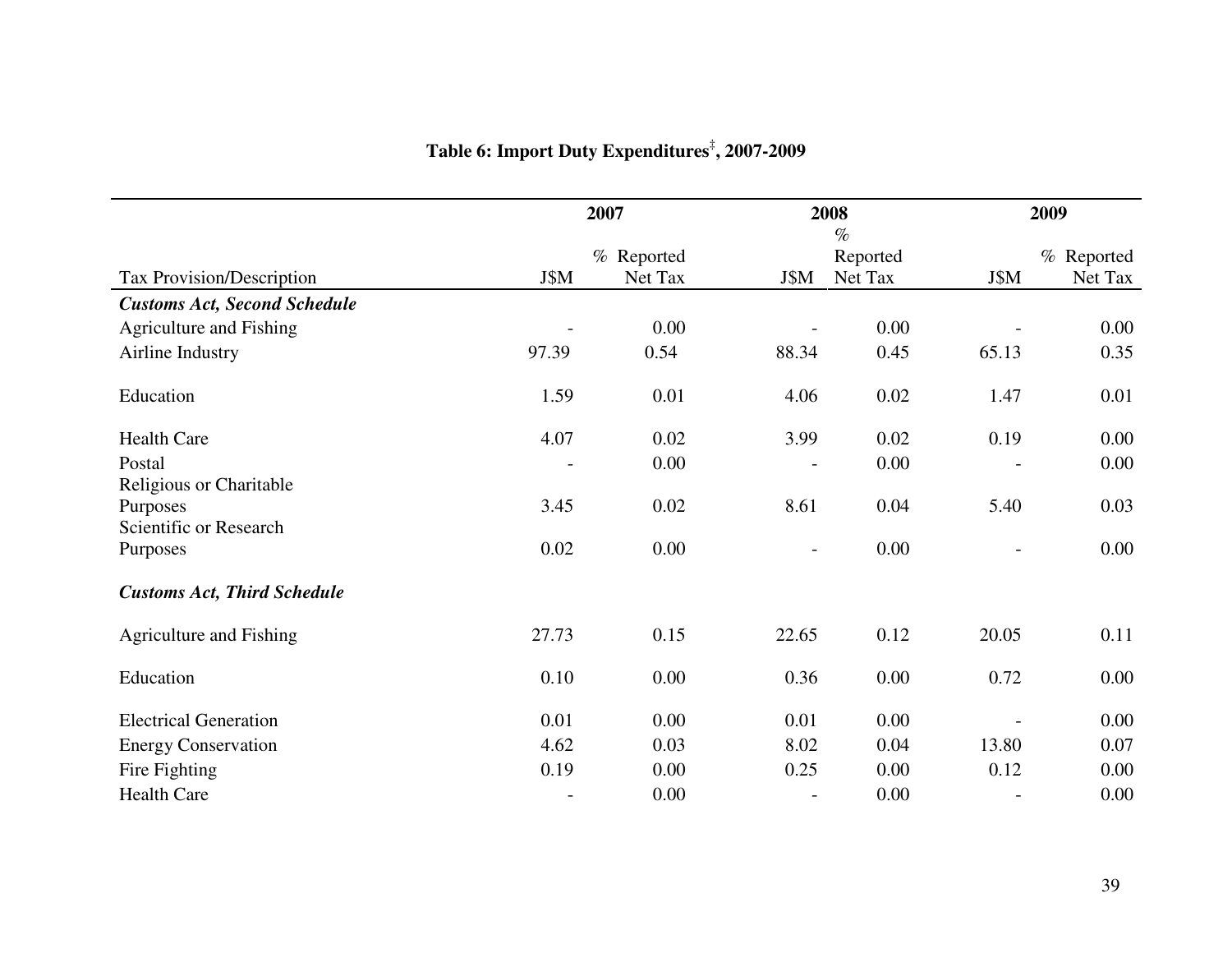| Manufacturing<br>Mining                                  | 2,195.76 | 12.23<br>0.00 | 2,441.89                 | 12.41<br>0.00 | 2,882.63 | 15.58<br>0.00 |
|----------------------------------------------------------|----------|---------------|--------------------------|---------------|----------|---------------|
| Printing and Printed Materials<br>Scientific or Research | 2.92     | 0.02          | 2.91                     | 0.01          | 0.40     | 0.00          |
| Purposes                                                 | 0.00     | 0.00          | 0.00                     | 0.00          | 0.00     | 0.00          |
| Shipping                                                 | 815.85   | 4.54          | 983.84                   | 5.00          | 994.70   | 5.38          |
| Sports Equipment                                         | 92.13    | 0.51          | 99.95                    | 0.51          | 114.80   | 0.62          |
| Telecommunications                                       | 16.36    | 0.09          | 12.29                    | 0.06          | 9.33     | 0.05          |
| Vehicles for Specified Persons                           |          | 0.00          | $\overline{\phantom{a}}$ | 0.00          |          | 0.00          |
| <b>Incentive Act</b>                                     |          |               |                          |               |          |               |
| <b>Export Incentive</b>                                  | 22.74    | 0.13          | 6.31                     | 0.03          | 2.64     | 0.01          |
| Free Zones                                               | 966.48   | 5.38          | 3,202.27                 | 16.27         | 2,825.94 | 15.28         |
| Hotel Incentive                                          | 642.73   | 3.58          | 927.72                   | 4.71          | 432.53   | 2.34          |
| Manufacturing                                            | 0.21     | 0.00          |                          | $0.00\,$      |          | 0.00          |
| Mining                                                   | 3,329.44 | 18.54         | 13,177.52                | 66.96         | 1,748.76 | 9.45          |
| <b>Motion Picture Incentive</b>                          | 15.52    | 0.09          | 22.06                    | 0.11          | 11.97    | 0.06          |
| Petrol Incentive                                         | 5.50     | 0.03          | 28.89                    | 0.15          | 6.89     | 0.04          |
| Pioneer Industry Incentive                               |          | 0.00          | $\overline{a}$           | 0.00          |          | 0.00          |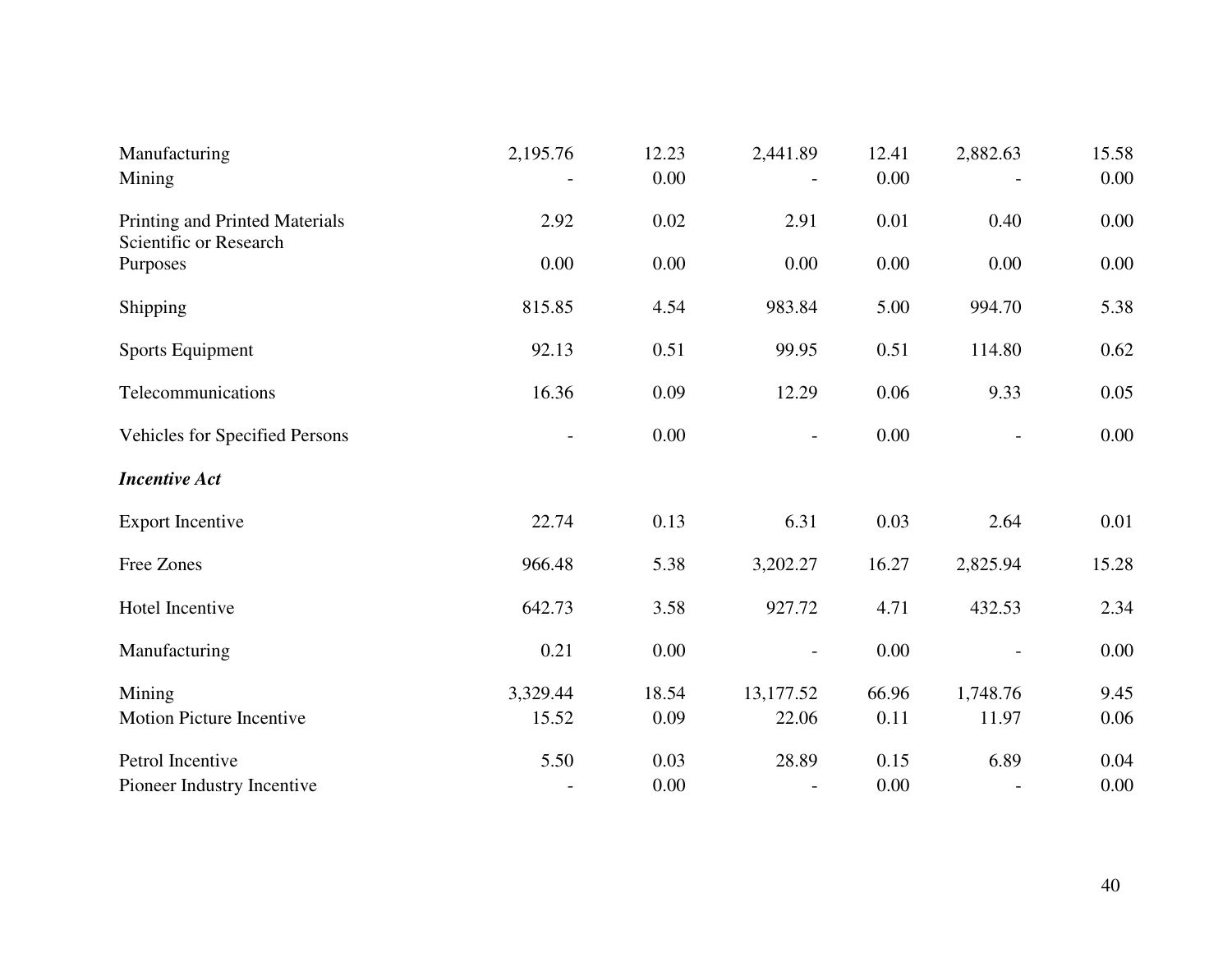| <b>Reported Net Tax</b>           | 17,960.44 |       | 19,678.50                |       | 18,500.00                |          |
|-----------------------------------|-----------|-------|--------------------------|-------|--------------------------|----------|
| Partial Waiver                    | 747.81    | 4.16  | 718.26                   | 3.65  | 733.23                   | 3.96     |
| <b>Full Waiver</b>                | 4,319.54  | 24.05 | 5,644.55                 | 28.68 | 6,156.21                 | 33.28    |
| <b>Waivers</b>                    | 5,067.35  | 28.21 | 6,362.81                 | 32.33 | 6,889.44                 | 37.24    |
| Waivers under Own Act             | 7.13      | 0.04  | 8.83                     | 0.04  | 10.77                    | 0.06     |
| Education                         | 38.18     | 0.21  | 46.26                    | 0.24  | 53.45                    | 0.29     |
| <b>Separate Charter</b>           |           |       |                          |       |                          |          |
| World Cup Incentive               | 7.69      | 0.04  | $\overline{\phantom{0}}$ | 0.00  | $\overline{\phantom{0}}$ | 0.00     |
| <b>Public Transport Incentive</b> | 0.05      | 0.00  | 0.01                     | 0.00  | 0.00                     | $0.00\,$ |

*Source*: Computed by Eric Hutton with the assistance of selected officials from the Ministry of Finance and the Public Service.

Notes: <sup>‡</sup>The abolition of a particular tax expenditure would not necessarily yield the full tax revenue shown in the table. Discrepancies due to rounding. The standard approach adopted was to measure each tax expenditure in isolation i.e. ascertaining the cost of an individual expenditure with the assumption that all other tax expenditures remained in place. Moreover, it is inaccurate to simply aggregate the individual tax expenditure figures (see Hutton (2010, p. 2) for further discussion). Estimates are for the respective calendar years. "Reported Net Tax" or Net Tax Payable is essentially, the total amount of tax that the taxpayers are required to pay over to the Revenue (i.e. when the value is positive) or the total amount of tax owed to the taxpayers by the Revenue in the case where there is a credit.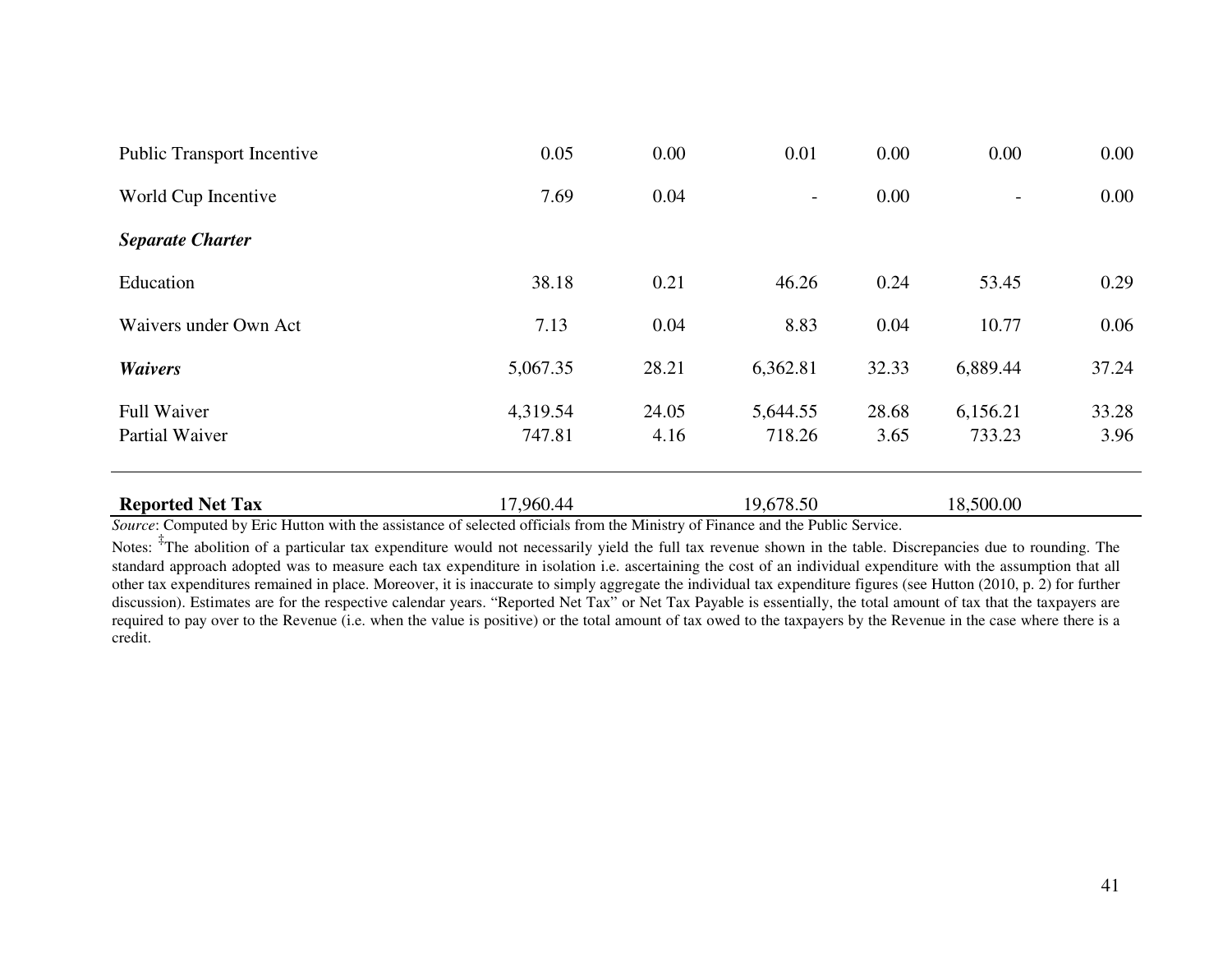|                                     | 2007                     |         |                          | 2008    | 2009     |         |  |
|-------------------------------------|--------------------------|---------|--------------------------|---------|----------|---------|--|
|                                     |                          | $%$ of  |                          | $%$ of  |          | $%$ of  |  |
| Tax Provision/Description           | J\$M                     | Net Tax | J\$M                     | Net Tax | J\$M     | Net Tax |  |
| <b>Customs Act</b>                  |                          |         |                          |         |          |         |  |
| <b>Agriculture and Fishing</b>      | $\overline{\phantom{a}}$ | 0.00    | $\overline{\phantom{a}}$ | 0.00    | 1.21     | 0.02    |  |
| Free Zones                          | 156.97                   | 2.53    | 354.48                   | 4.54    | 339.25   | 5.22    |  |
| Manufacturing                       | 75.81                    | 1.22    | 16.45                    | 0.21    | 2,037.98 | 31.35   |  |
| Religious or Charitable<br>Purposes | 238.60                   | 3.85    | 433.84                   | 5.56    | 217.89   | 3.35    |  |
| <b>Incentive Act</b>                |                          |         |                          |         |          |         |  |
| Free Zones                          | 1.00                     | 0.02    | 1.15                     | 0.01    | 1.02     | 0.02    |  |
| Mining                              | 1,036.96                 | 16.74   | 1,469.71                 | 18.83   | 326.39   | 5.02    |  |
| World Cup Incentive                 | 0.82                     | 0.01    | $\overline{\phantom{a}}$ | 0.00    | 0.00     | 0.00    |  |
| <b>Waivers</b>                      |                          |         |                          |         |          |         |  |
| Petrol Incentive                    | 23.61                    | 0.38    | 56.22                    | 0.72    | 25.17    | 0.39    |  |
| Waiver                              | 123.39                   | 1.99    | 113.42                   | 1.45    | 127.25   | 1.96    |  |
| Partial Waiver                      | 0.00                     | 0.00    | 0.00                     | 0.00    | 5.16     | 0.08    |  |

**Table 7: Customs User Fee Expenditures**‡**, 2007-2009**